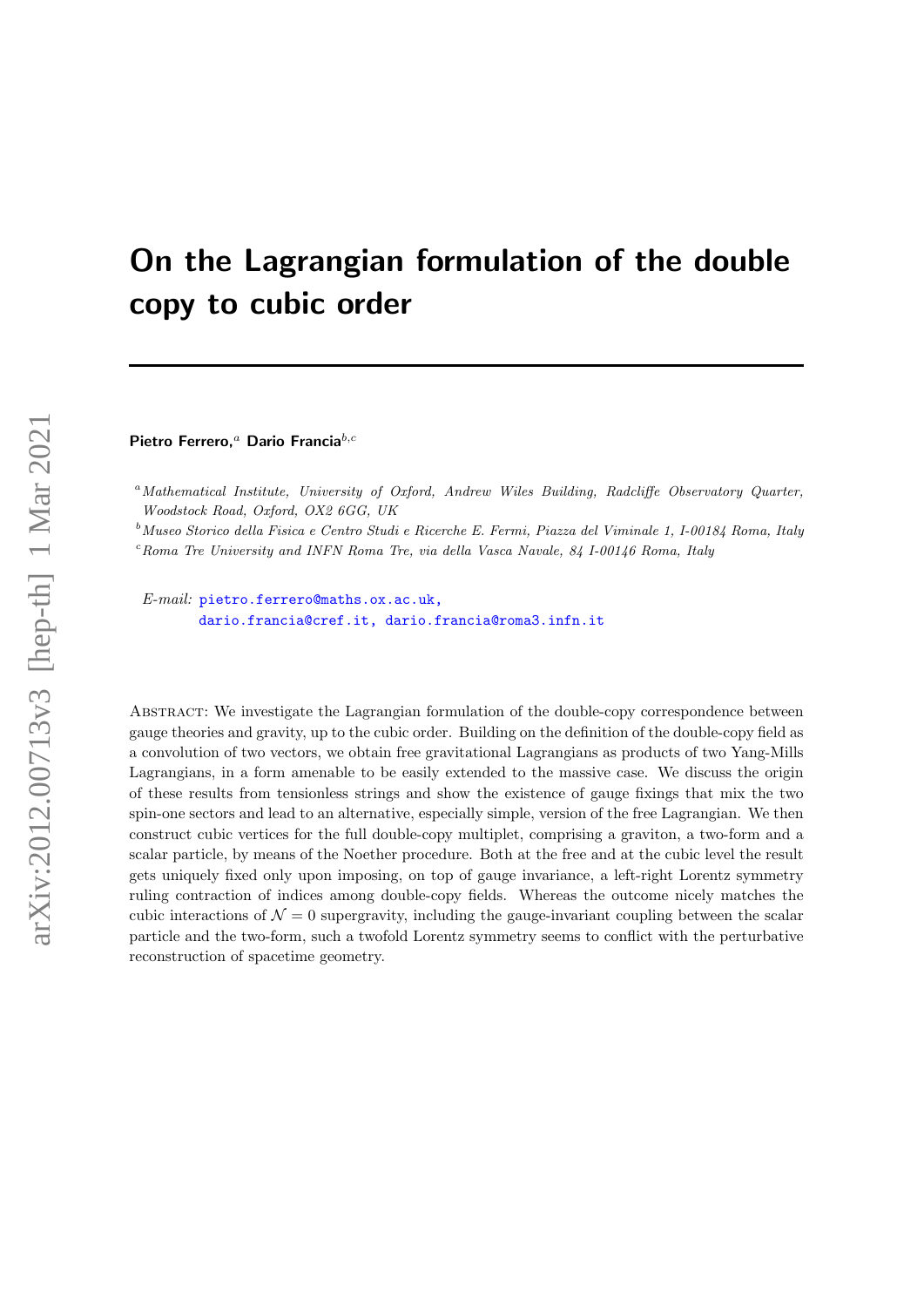# Contents

|              | Introduction                                                    | 1                       |
|--------------|-----------------------------------------------------------------|-------------------------|
| $\mathbf{2}$ | Free Lagrangians for the double copy                            | $\overline{\mathbf{4}}$ |
|              | The double copy field<br>2.1                                    | $\overline{4}$          |
|              | Free Lagrangians<br>2.2                                         | $\overline{5}$          |
|              | Double-copy analysis of the equations of motion<br>2.3          | 9                       |
| 3            | Cubic interactions                                              | <b>10</b>               |
|              | Cubic vertex: TT sector<br>3.1                                  | 11                      |
|              | Local off-shell completion<br>3.2                               | 12                      |
|              | Nonlocal off-shell completion<br>3.3                            | 13                      |
|              | Comparing to the $\mathcal{N}=0$ supergravity Lagrangian<br>3.4 | 14                      |
| 4            | Deformation of the gauge symmetry                               | 15                      |
|              | First-order corrections to $\delta_0 H_{\mu\nu}$<br>4.1         | 15                      |
|              | Covariance beyond the linear order<br>4.2                       | <b>16</b>               |
| 5            | Outlook                                                         | 18                      |
|              | A Notation and conventions                                      | 19                      |
|              | <b>B</b> Twofold Lorentz symmetry                               | 20                      |
|              | C The Noether procedure                                         | 20                      |

# <span id="page-1-0"></span>1 Introduction

The purpose of this work is to explore the Lagrangian counterpart of one of the simplest incarnations of the double copy (DC), connecting spin-one gauge theories and  $\mathcal{N}=0$  supergravity. Given the dynamical correspondence established between the two frameworks at the level of amplitudes [\[1,](#page-22-0) [2\]](#page-22-1) as well as its counterpart on the side of classical solutions [\[3\]](#page-22-2), it might seem logical to foresee that (super)gravitational actions should encode somehow the basic data connecting them to their spin one avatars. Of course, such a naive expectation conflicts with the fact that the DC setup relates gauge and gravitational theories in a way that appears to be not just independent from, but even somehow at odds with the redundancies of the Lagrangian formulation and in particular with the complications emerging when computing amplitudes via Feynman diagrams.<sup>[1](#page-1-1)</sup>.

Still, the clarification of the status of the DC off shell might be of interest for a number of reasons. To begin with it is expectable, although by no means guaranteed, that it should contribute to better assess the quantum aspects of the duality, providing a path aiming to firmly establish the validity of the DC at loop level, so far still conjectural although robustly supported  $[2, 9-12]$  $[2, 9-12]$ . In addition, an off-shell, gauge invariant formulation of the DC could be useful in the context of classical solutions, in themselves typically confined to specific choices of frames and gauge fixings. Furthermore, at the conceptual level, one would like to get some clues on the meaning of the DC in terms of the geometrical underpinnings of Yang-Mills and gravitational theories. Indeed, the affinities between gauge and gravity theories were most often identified on account of relations between their underlying local symmetries: from the formulation of Einstein's gravity as the gauge theory of a

<span id="page-1-1"></span><sup>&</sup>lt;sup>1</sup>For a recent review and extensive references on the various aspects of the DC see [\[4\]](#page-22-4). See also [\[5–](#page-22-5)[8\]](#page-22-6).

<span id="page-1-2"></span> $^2\mathrm{At}$  the tree level the DC has been proved from several perspectives [\[13–](#page-23-1)[17\]](#page-23-2).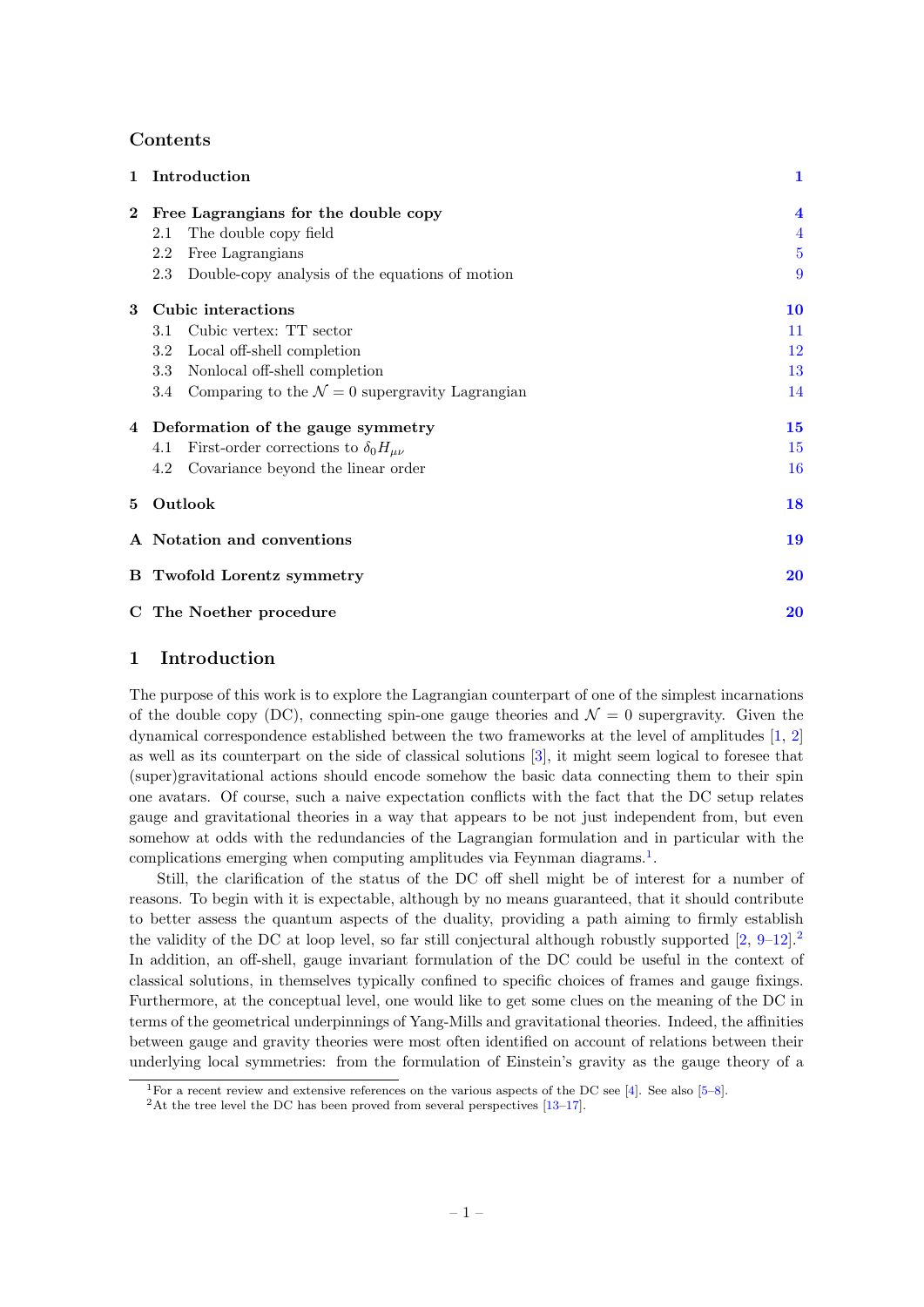properly identified global group, to the perturbative construction of vertices as deformations of the Maxwell and Fierz-Pauli actions, and, not last, to holographic dualities.

If compared to other developments in the subject, however, the Lagrangian counterpart of the DC was less explored so far. To date there were only a few explicit attempts: after the precursory work [\[18\]](#page-23-3), first to propose a field-theoretical elaboration of the KLT results [\[19\]](#page-23-4), an early investigation of the off-shell counterpart of the DC was performed in [\[13\]](#page-23-1) by Bern, Dennen, Huang and Kiermaier. They proposed an extension of the Yang-Mills Lagrangian, devoid of longitudinal terms due to partial gauge fixing and augmented by suitable nonlocal terms: although the additional vertices in the resulting construction sum up to zero due to the Jacobi identity, still their presence proves to be instrumental to provide amplitudes directly in the color-kinematics dual form. Upon trading non localities for auxiliary fields and after defining an appropriate double-copy dictionary, the authors of [\[13\]](#page-23-1) were able to derive a gravitational Lagrangian valid up to five points. Whereas the relation between gauge transformations and diffeomorphisms was not discussed in [\[13\]](#page-23-1), the vantage point of symmetries was explicitly taken by Anastasiou, Borsten, Duff, Hughes and Nagy in [\[20\]](#page-23-5). There they recovered the linearised local symmetries of the (super)gravity multiplet from their spin-one counterparts, employing a suitable definition of gravitational fields in terms of off-shell vectors. Drawing from these ideas, this version of the double copy was extended to the linearised equations of motion in [\[21\]](#page-23-6). An off-shell dictionary for the BRST ghosts of  $\mathcal{N}=0$  supergravity was then considered in [\[22\]](#page-23-7), still at the linearised level, while the cubic Einstein-Hilbert vertices were recovered in [\[23\]](#page-23-8), using a Lagrangian double-copy prescription inspired by that of [\[13\]](#page-23-1). A possible pathway to a BRST double copy covering both tree and loop level was recently proposed in [\[24\]](#page-23-9). Other attempts aimed at an off-shell understanding of the DC can be found in [\[25–](#page-23-10)[30\]](#page-23-11). A systematic exploration of which supergravities qualify as double copies was performed in [\[31–](#page-23-12)[33\]](#page-24-0).

Our starting point is the definition of the (extended) gravitational field, or DC field, as a convolution product between two Yang-Mills fields given in [\[20,](#page-23-5) [21\]](#page-23-6):[3](#page-2-0)

<span id="page-2-1"></span>
$$
H_{\mu\nu}(x) = \left[A_{\mu} \star \tilde{A}_{\nu}\right](x),\tag{1.1}
$$

where the notation is explained in Appendix [A.](#page-19-0) The DC field  $H_{\mu\nu}$  defines a reducible representation of  $GL(D)$  and qualifies as a natural candidate for an off-shell description of the  $\mathcal{N}=0$  supergravity multiplet, comprising a graviton, a Kalb-Ramond field and a dilaton. The main advantage of [\(1.1\)](#page-2-1) is that it explicitly connects the linearised transformations of the DC field to the Abelian gauge symmetries of the vectors  $A_{\mu}$  and  $\tilde{A}_{\nu}$ . Building on [\(1.1\)](#page-2-1) we obtain three sets of results.

In Section [2](#page-4-0) we construct quadratic Lagrangians for  $H_{\mu\nu}$  whose equations propagate the full double-copy multiplet. The simplest one,

<span id="page-2-3"></span>
$$
\mathcal{L}_{ML} = \frac{1}{2} H^{\mu\nu} \left( \eta_{\rho\mu} \, \eta_{\nu\sigma} \, \Box - \eta_{\rho\mu} \, \partial_{\sigma} \, \partial_{\nu} - \eta_{\sigma\nu} \, \partial_{\rho} \, \partial_{\mu} \right) H^{\rho\sigma} \,, \tag{1.2}
$$

possesses a gauge symmetry requiring a transversality condition on the parameters. The latter implements a linear dependence between the two gauge sectors of the DC that can be held responsible for the matching of off-shell degrees of freedom between gauge and gravitational sectors. We then show how such a linear dependence between the gauge sectors can be dispensed with by including an additional, unphysical field devoid of a direct interpretation in a strict DC setup, while still keeping locality of the result. Differently, in a fully gauge-invariant theory formulated in terms of the DC field only the Lagrangian has to be non local and displays most clearly its DC structure:

$$
\mathcal{L} = \frac{1}{2} \mathcal{R}_{\mu\nu\rho\sigma} \frac{1}{\Box} \mathcal{R}^{\mu\nu\rho\sigma} \n= \frac{1}{8} (F_{\mu\alpha} \star \tilde{F}_{\nu\beta}) \frac{1}{\Box} (F^{\mu\alpha} \star \tilde{F}^{\nu\beta}),
$$
\n(1.3)

<span id="page-2-2"></span><span id="page-2-0"></span><sup>&</sup>lt;sup>3</sup>See also [\[34\]](#page-24-1) for precursory ideas.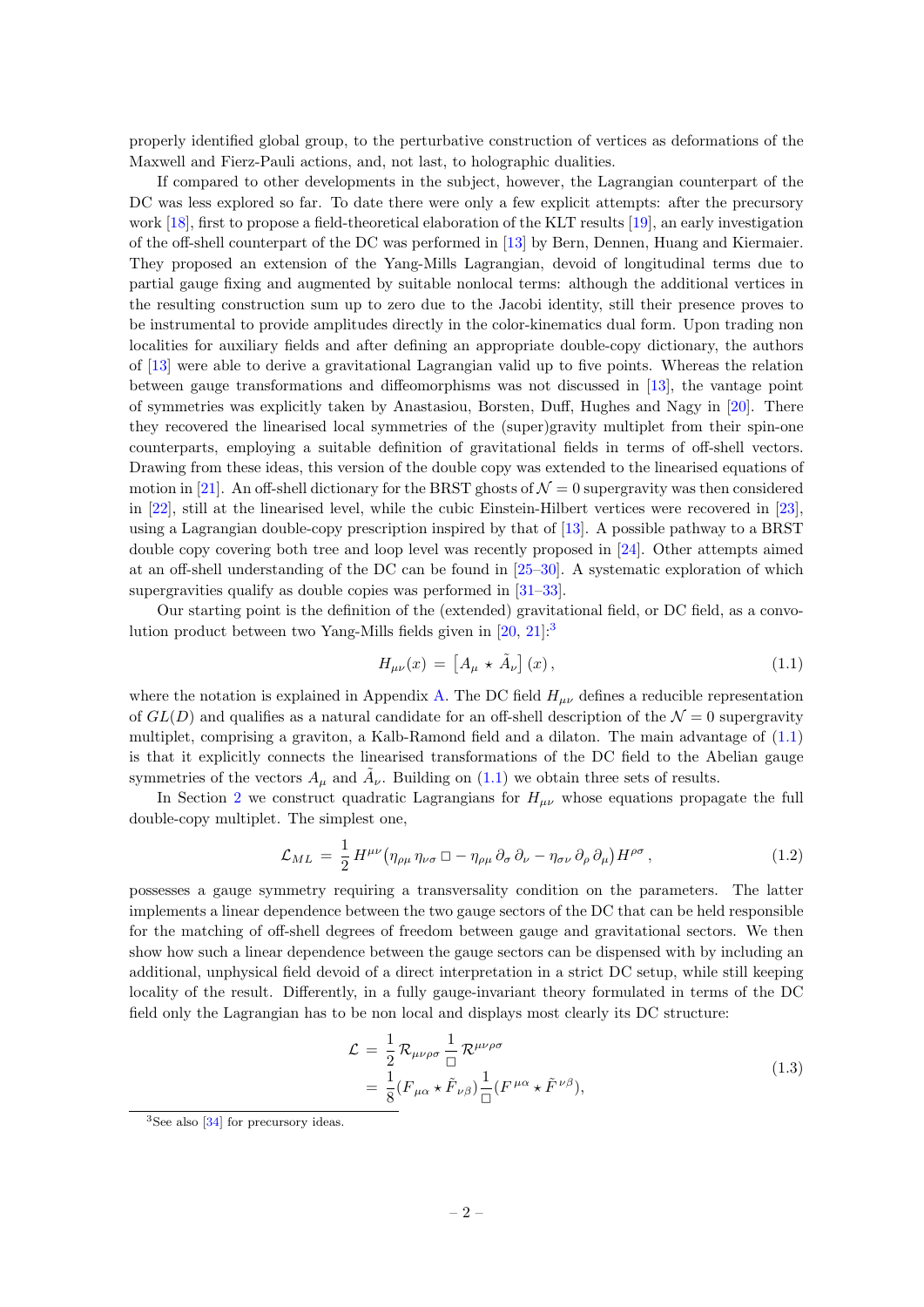where  $\mathcal{R}_{\mu\nu\rho\sigma}$  is the linearised field strength of  $H_{\mu\nu}$ , while  $F_{\mu\nu}$  and  $\tilde{F}_{\rho\sigma}$  denote the Yang-Mills curvatures of the corresponding vectors. The nonlocality in [\(1.3\)](#page-2-2) has a physical meaning, stemming from the need to covariantly encode the gauge-invariant scalar degree of freedom of the extended gravitational multiplet. At the formal level, it may be understood as the result of integrating out the unphysical field from the local formulation with unconstrained gauge invariance. Amusingly, the DC Lagrangian [\(1.3\)](#page-2-2) admits a direct massive deformation by the addition of a Proca-like term quadratic in the DC field.

Let us stress that the form of  $(1.3)$  is not fixed by gauge invariance alone. As we show in Appendix [B,](#page-20-0) among the possible gauge-invariant quadratic forms, [\(1.3\)](#page-2-2) gets selected by imposing an additional left-right Lorentz symmetry ruling contraction of indices, whose role in the DC was noticed in [\[18,](#page-23-3) [34–](#page-24-1)[37\]](#page-24-2). Interestingly, both [\(1.3\)](#page-2-2) as well as its local counterparts can be interpreted as the rank-two representatives of the class of higher-spin actions described in [\[38–](#page-24-3)[42\]](#page-24-4), emerging from tensionless free strings. At the technical level, the simplicity of the actions  $(1.2)$  and  $(1.3)$  derives from the absence of traces of  $H_{\mu\nu}$ . With hindsight the latter is to be expected in the DC context, given that the product of the two Lorentz-invariant Yang-Mills factors cannot generate contraction of indices within the same DC field.

We then extend our construction one step beyond the free theory building in Section [3](#page-10-0) cubic selfinteractions for  $H_{\mu\nu}$  by means of the Noether procedure, that we recall in Appendix [C.](#page-20-1) Consistency with the free gauge symmetry fixes the structure of the cubic vertex only up to one free parameter, on top of the overall coupling. This is slightly atypical from the perspective of the Noether procedure and reflects the possibility of consistent couplings involving the scalar mode and the Kalb-Ramond field that are not ruled by gauge symmetry. Again, by imposing that also the cubic vertex respects the twofold Lorentz symmetry acting separately on left and right indices, we fix uniquely the form of the cubic self-interactions of  $H_{\mu\nu}$ . The resulting couplings match the off-shell cubic vertices of the  $\mathcal{N}=0$  supergravity Lagrangian, up to field redefinitions, including the Abelian-invariant interaction between the scalar and the Kalb-Ramond field that is not constrained by the Noether procedure. In this sense our result extends [\[13\]](#page-23-1) to include the longitudinal parts of the cubic vertex that do not contribute to the amplitude, but that are needed to ensure full off-shell gauge invariance.

In Section [4](#page-15-0) we compute the first nonlinear correction to the free gauge transformation of  $H_{\mu\nu}$ and start to explore the relation between DC and geometry. We first observe that, in order for both symmetric and antisymmetric parts of  $\delta H_{\mu\nu}$  to correspond to the Lie derivative of a ranktwo symmetric tensor and of a two-form, respectively, a field redefinition is needed. The latter, however, breaks the left-right Lorentz symmetry that was instrumental both in order to obtain the free Lagrangian in the form [\(1.3\)](#page-2-2) and to match the couplings of  $\mathcal{N}=0$  supergravity. Moreover, the same redefinition does not suffice to reproduce the action of the Lie derivative on the scalar field encoded in the trace of the transverse part of  $H_{\mu\nu}$ . Rather, in order to reproduce the correct properties of a scalar field we redefine the latter as a suitable nonlinear function of  $H_{\mu\nu}$ , to be computed perturbatively. We solve the correspondent system of equations to second order in  $H_{\mu\nu}$ . The result has a clear interpretation from the geometrical viewpoint as a convolution of the Green function of the Laplace-Beltrami operator with the Ricci scalar of a manifold with metric  $g_{\mu\nu} = \eta_{\mu\nu} + H_{\mu\nu}^S$  and Levi-Civita connection, where  $H_{\mu\nu}^S$  denotes the symmetric part of the DC field.

Our analysis seems to highlight the existence of an intrinsic tension between the DC setup and Riemannian geometry, in the sense that one can make one side manifest only at the expense of somehow obscuring the other. At the geometrical level, in particular, the relation between gauge symmetries and diffeomorphisms seem to go beyond the literal "double" copy paradigm in the sense that, in order for diffeomorphisms to act in the standard fashion, each physical field should be probably interpreted as a power series in the DC field  $H_{\mu\nu}$ , and thus, ultimately, in the vectors  $A_{\mu}$ and  $\tilde{A}_{\mu}$ .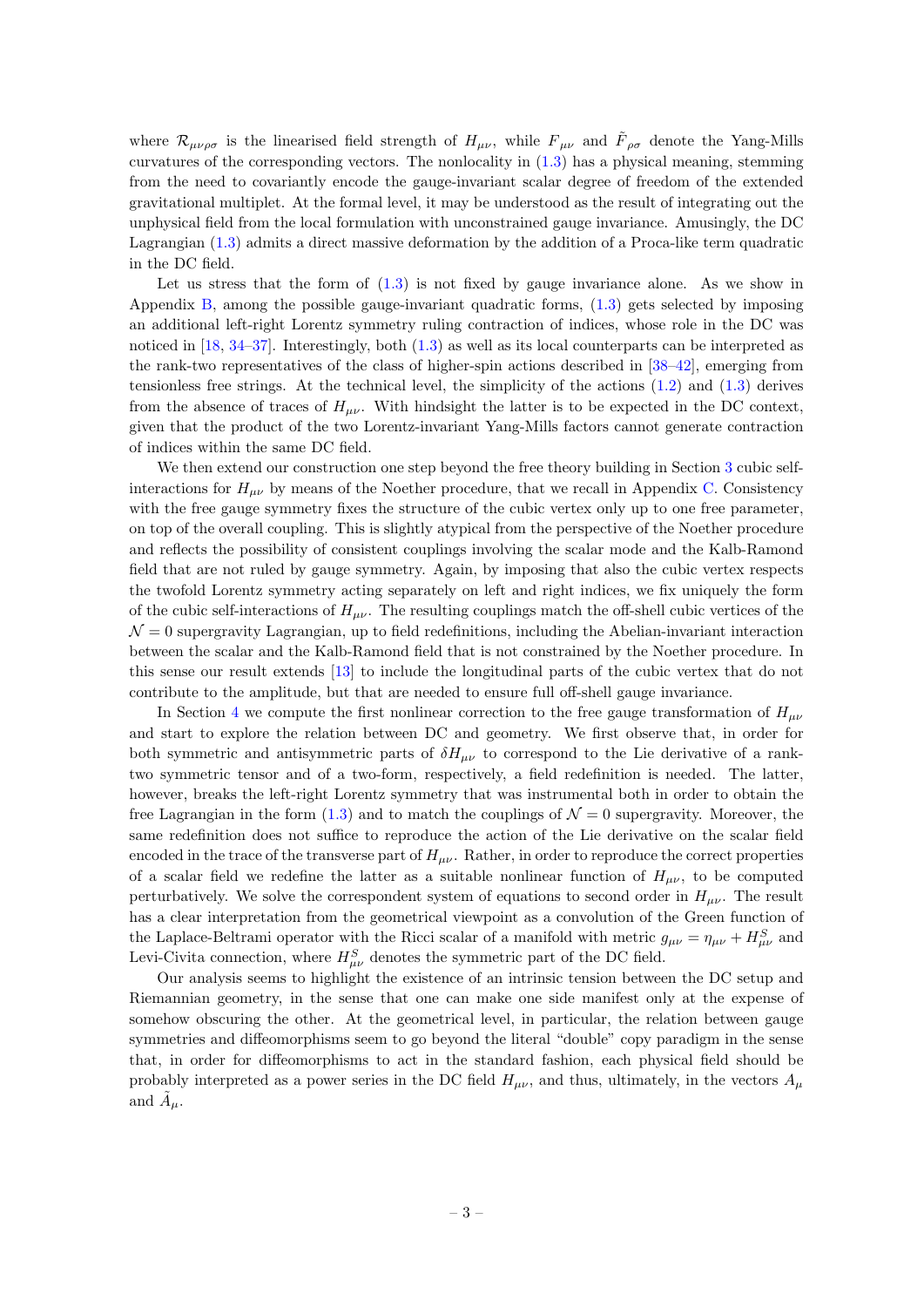## <span id="page-4-0"></span>2 Free Lagrangians for the double copy

In this section we build the free action for the  $\mathcal{N}=0$  supergravity multiplet as a suitable square of free Yang-Mills Lagrangians and show how to introduce a consistent massive deformation. Here we will be concerned only with the classical, tree-level DC and for this reason we shall not discuss the role of ghosts.

#### <span id="page-4-1"></span>2.1 The double copy field

The DC field  $H_{\mu\nu}$  together with its gauge transformation are defined as follows [\[20\]](#page-23-5):

<span id="page-4-3"></span><span id="page-4-2"></span>
$$
H_{\mu\nu} = \left[ A_{\mu}^{a} \circ \Phi_{aa'}^{-1} \circ \tilde{A}_{\nu}^{a'} \right] := A_{\mu} \star \tilde{A}_{\nu}, \tag{2.1}
$$

$$
\delta_0 H_{\mu\nu} = \partial_\mu \alpha_\nu + \partial_\nu \tilde{\alpha}_\mu,\tag{2.2}
$$

where  $\circ$  is a convolution product, defined in Appendix [A,](#page-19-0) while  $A_\mu$ ,  $\tilde{A}_\nu$  are two Yang-Mills fields in the adjoint representation of two gauge groups  $G_L$  and  $G_R$ , where the suffixes L and R denote left and right factors, respectively. Eq. [\(2.1\)](#page-4-2) also provides the definition of the  $\star$ −product, while the suffix in  $\delta_0$  stresses the fact that [\(2.2\)](#page-4-3) defines the local symmetry of the free theory. The field  $\Phi_{aa'}$  is a scalar field in the biadjoint representation, whose physical meaning was investigated both for scattering amplitudes [\[43–](#page-24-5)[45\]](#page-24-6) and in the context of classical solutions [\[46–](#page-24-7)[50\]](#page-24-8).  $\Phi_{aa}^{-1}$  denotes its convolution inverse,

$$
\left[\Phi_{aa'}^{-1} \circ \Phi_{bb'}\right](x) = \delta_{ab} \,\delta_{a'b'} \,\delta^{(D)}(x) \,,\tag{2.3}
$$

here used in particular to the goal of building a color singlet. The definition [\(2.1\)](#page-4-2) of the DC field  $H_{\mu\nu}$  has proved to be useful in several contexts, including linearised supergravity [\[51–](#page-24-9)[53\]](#page-25-0) as well as instances of DC on non-trivial backgrounds [\[54\]](#page-25-1).

As a tensor,  $H_{\mu\nu}$  encodes the rank-two symmetric and antisymmetric irreps of  $GL(D)$ , that in terms of vector components are given by

$$
H_{\mu\nu}^{S} = \frac{1}{2} (A_{\mu} \star \tilde{A}_{\nu} + A_{\nu} \star \tilde{A}_{\mu}),
$$
  
\n
$$
H_{\mu\nu}^{A} = \frac{1}{2} (A_{\mu} \star \tilde{A}_{\nu} - A_{\nu} \star \tilde{A}_{\mu}),
$$
\n(2.4)

<span id="page-4-4"></span>while the gauge parameters  $\alpha_{\mu}$  and  $\tilde{\alpha}_{\mu}$  are defined as follows:

$$
\alpha_{\mu} = \epsilon \star \tilde{A}_{\mu}, \n\tilde{\alpha}_{\mu} = A_{\mu} \star \tilde{\epsilon}.
$$
\n(2.5)

The tensors in [\(2.4\)](#page-4-4) transform as an off-shell graviton and an off-shell two-form gauge field, whereas in order to achieve a full description of the DC multiplet we need to also enforce the propagation of a massless scalar, consistently with the product of two vector irreps of  $O(n)$ :

<span id="page-4-5"></span>
$$
\Box \otimes \Box = \Box \oplus \bigoplus \oplus \bullet. \tag{2.6}
$$

The scalar has to sit in the trace of the DC field  $H_{\mu\nu}$  in some non-trivial manner, though, given that at face value  $H^{\alpha}{}_{\alpha}$  could be gauged away exploiting  $(2.2)$ , as it happens for the trace of the ordinary graviton. In this sense, the non-trivial aspect of the free Lagrangian description of the DC multiplet concerns the propagation of the massless scalar.

The same issue presents itself for the DC of massive vectors, for which one may still make use of the DC field  $(2.1)$  without implementing the local transformations  $(2.2)$ : whereas its on-shell content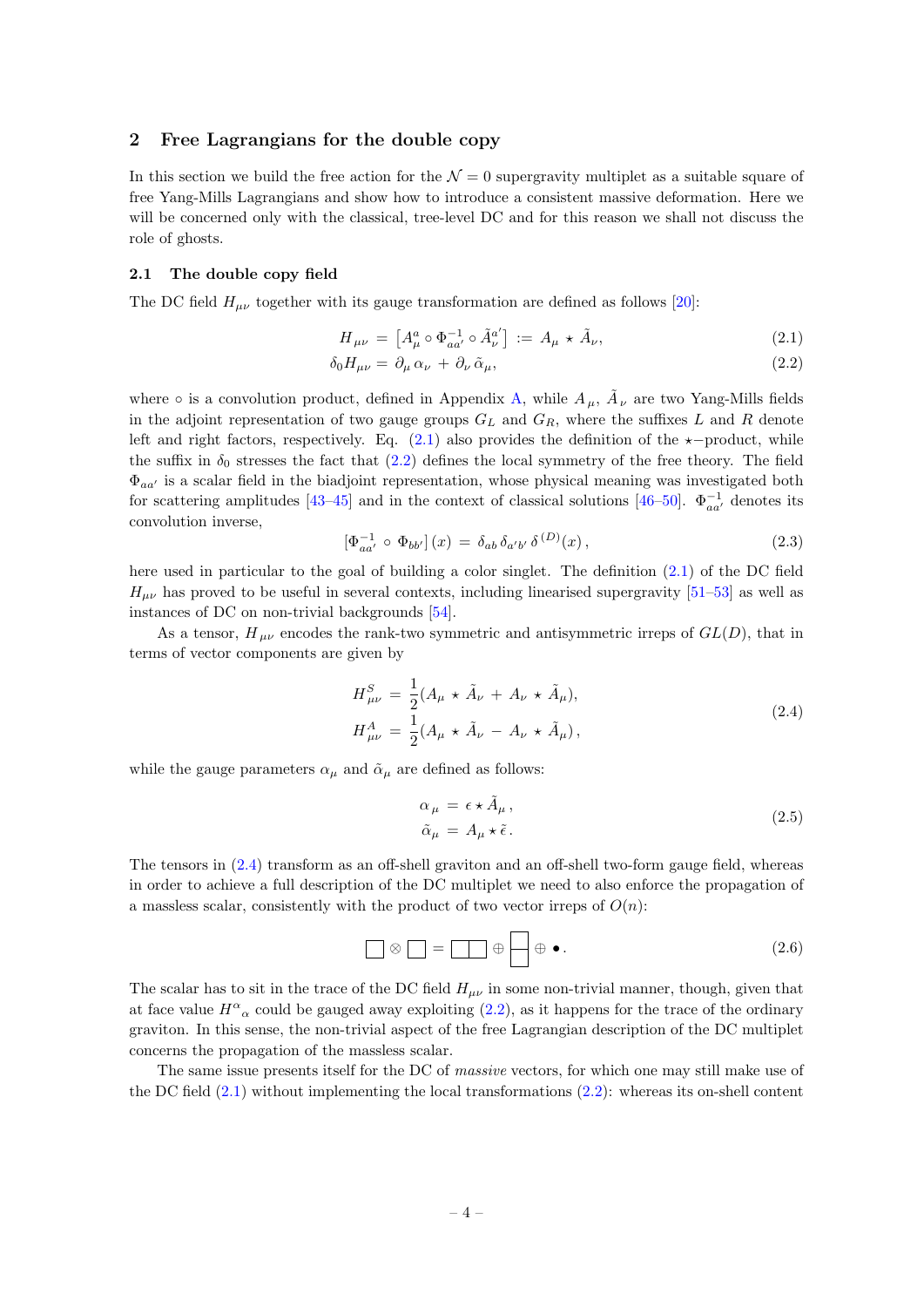is still described by  $(2.6)$ ,<sup>[4](#page-5-1)</sup> its off-shell implementation starting from the DC field  $(2.1)$  should provide equations of motion suitable to imply the correct mass-shell condition also for the trace of  $H_{\mu\nu}$ . This rules out, for instance, the possibility to employ the massive Fierz-Pauli equations for  $H_{\mu\nu}^S$ , since they set to zero the trace of the graviton.

For the massless case, denoting with  $\varphi$  such a gauge invariant scalar, with  $h_{\mu\nu}$  the symmetric graviton field and with  $B_{\mu\nu}$  the antisymmetric two-form, the change of basis  $H_{\mu\nu} \longrightarrow (h_{\mu\nu}, B_{\mu\nu}, \varphi)$ is defined as follows

$$
h_{\mu\nu} = H_{\mu\nu}^{S} - \gamma \eta_{\mu\nu} \varphi,
$$
  
\n
$$
B_{\mu\nu} = H_{\mu\nu}^{A},
$$
  
\n
$$
\varphi = H - \frac{\partial \cdot \partial \cdot H}{\Box},
$$
\n(2.7)

<span id="page-5-2"></span>where in particular the physical scalar  $\varphi$  lies in the trace of the transverse part of  $H_{\mu\nu}$  whose covariant definition entails the projection encoded in [\(2.7\)](#page-5-2), since this is the only possibility to covariantly identify a gauge-invariant scalar within  $H_{\mu\nu}$ .<sup>[5](#page-5-3)</sup> By gauge symmetry alone, the trace of the graviton might mix with  $\varphi$  through a parameter  $\gamma$  whose value is in principle arbitrary. Let us notice, however, that in correspondence of the value

$$
\gamma = \frac{1}{D - 2} \tag{2.8}
$$

the Lorenz gauge on both Yang-Mills fields implies the de Donder gauge for the graviton  $h_{\mu\nu}$ . As we will see in Section [3.4](#page-14-0) this special value of  $\gamma$  also plays an important role in the identification of the fields of the DC multiplet with those appearing in the action of  $\mathcal{N}=0$  supergravity. It is relevant to mention that the definition of the scalar field in [\(2.7\)](#page-5-2) is tailored to the free theory and may need to be corrected by higher-order terms at the interacting level, as we will see in Section [4.](#page-15-0)

One can build a gauge-invariant field strength for  $H_{\mu\nu}$ ,<sup>[6](#page-5-4)</sup>

<span id="page-5-5"></span>
$$
\mathcal{R}_{\mu\nu\rho\sigma} := -\frac{1}{2} F_{\mu\nu} \star \tilde{F}_{\rho\sigma}, \qquad (2.9)
$$

where  $F_{\mu\nu}$  and  $\tilde{F}_{\rho\sigma}$  are the linearised field strengths for the vectors  $A_\mu$  and  $\tilde{A}_\nu$ , respectively. As an element of  $GL(D)$ ,  $\mathcal{R}_{\mu\nu\rho\sigma}$  decomposes as follows

$$
\mathcal{R}_{\mu\nu\rho\sigma} = \boxed{\otimes} \boxed{\phantom{\bigoplus}} = \boxed{\phantom{\bigoplus}} \oplus \boxed{\phantom{\bigoplus}} \oplus \boxed{\phantom{\bigoplus}} \qquad (2.10)
$$

thus suggesting that the geometry associated to  $H_{\mu\nu}$  be that of a manifold with torsion.

#### <span id="page-5-0"></span>2.2 Free Lagrangians

We would like to build a gauge-invariant action for the DC field  $H_{\mu\nu}$  whose equations of motion propagate the full DC multiplet comprising graviton, two-form and scalar particle. We will present three equivalent and strictly related solutions.

$$
n^{2} = \frac{1}{2}(n-1)(n+2) + \frac{1}{2}n(n-1) + 1.
$$

<span id="page-5-1"></span><sup>&</sup>lt;sup>4</sup>The matching of dimensions between l.h.s. and r.h.s. of  $(2.6)$  reads

One recovers the matching of d.o.f. among the corresponding set of particles upon substituting n with  $D-2$  for massless particles and with  $D-1$  for massive ones.

<span id="page-5-3"></span><sup>5</sup>The need for a nonlocal projection in the definition of the scalar degree of freedom was noticed in [\[21\]](#page-23-6) and [\[55\]](#page-25-2). See also  $[56]$  for a gauge-fixed version of  $(2.7)$ .

<span id="page-5-4"></span> $6$ We choose a different normalisation with respect to [\[20\]](#page-23-5).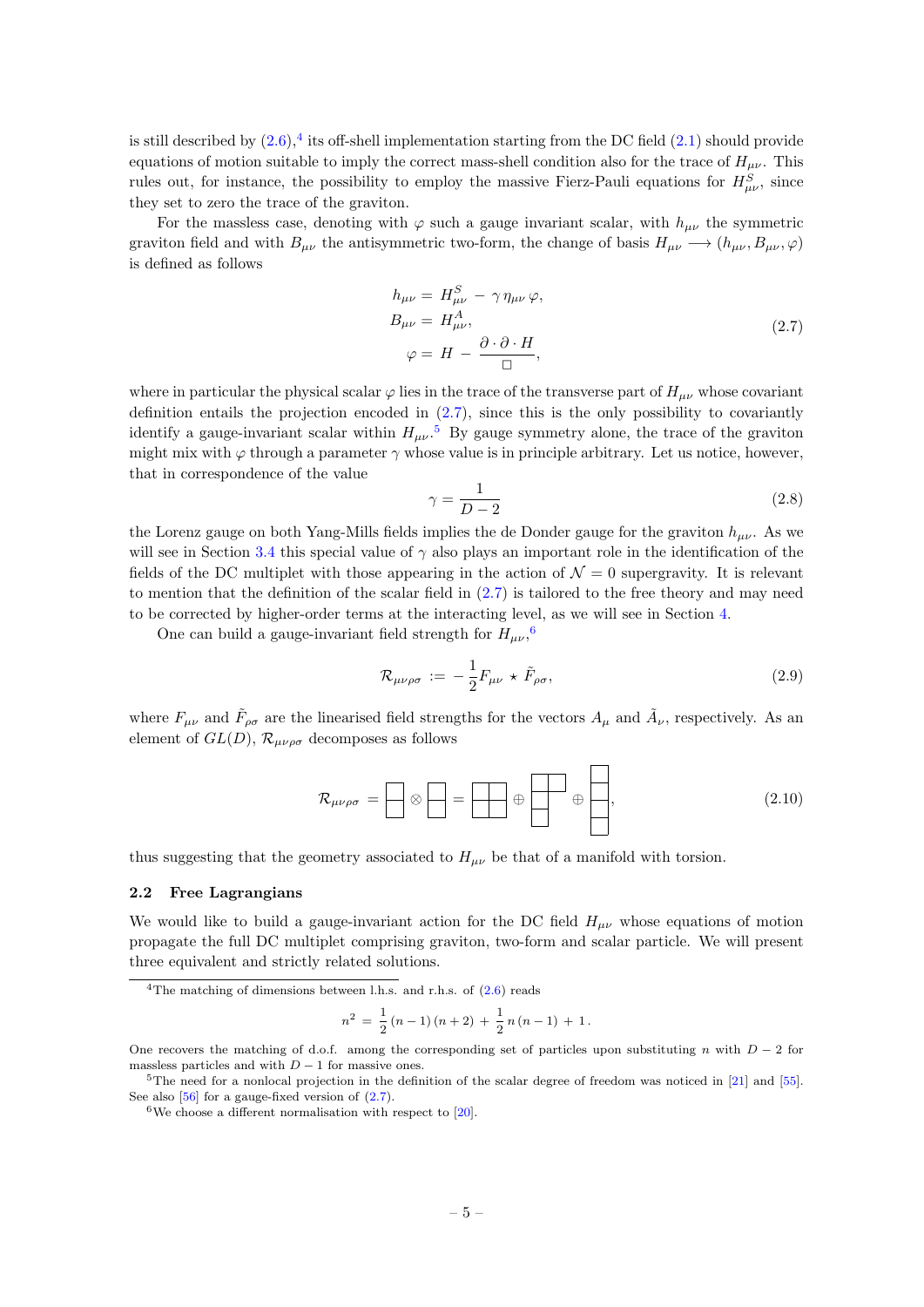#### 2.2.1 Local solution

The problem under scrutiny is a special case of the task concerning the construction of a Lagrangian for the maximal  $SO(D-2)$ –multiplet contained in a given reducible representation of  $GL(D)$ .<sup>[7](#page-6-0)</sup> The general solution was found in [\[42\]](#page-24-4) for arbitrary  $GL(D)$ −reps. In the case at stake, corresponding to the  $(1, 1)$ –reducible representation of  $GL(D)$ , it was shown in [\[42\]](#page-24-4) that the equations of motion

<span id="page-6-3"></span>
$$
\Box H^{\mu\nu} - \partial_{\mu}\partial^{\rho} H_{\rho}{}^{\nu} - \partial_{\nu}\partial^{\sigma} H^{\mu}{}_{\sigma} = 0, \qquad (2.11)
$$

stemming from the Maxwell-like Lagrangian

<span id="page-6-1"></span>
$$
\mathcal{L}_{ML} = \frac{1}{2} H^{\mu\nu} \left( \eta_{\rho\mu} \, \eta_{\nu\sigma} \, \Box - \eta_{\rho\mu} \, \partial_{\sigma} \, \partial_{\nu} - \eta_{\sigma\nu} \, \partial_{\rho} \, \partial_{\mu} \right) H^{\rho\sigma} \,, \tag{2.12}
$$

do describe the free propagation of a graviton, a two-form and a massless scalar. The variation of [\(2.12\)](#page-6-1) under [\(2.2\)](#page-4-3),

<span id="page-6-4"></span>
$$
\delta_0 \mathcal{L}_{ML} = -\partial^{\mu} (\alpha_{\mu} + \tilde{\alpha}_{\mu}) \partial \cdot \partial \cdot H , \qquad (2.13)
$$

shows that gauge invariance of the theory relies on the transversality constraint

<span id="page-6-2"></span>
$$
\partial^{\mu} (\alpha_{\mu} + \tilde{\alpha}_{\mu}) = 0, \qquad (2.14)
$$

which provides a generalisation of the condition constraining diffeomorphisms in the various incarnations of unimodular gravity (see e.g.  $[57-59]$  $[57-59]$ ) as well as of its higher-spin extensions  $[42, 60, 61]$  $[42, 60, 61]$  $[42, 60, 61]$  $[42, 60, 61]$ . Under [\(2.14\)](#page-6-2) the trace and the double divergence of  $H^{\mu\nu}$  are separately gauge invariant.

In the context of the field theoretical elaboration of the DC it was noticed that two issues typically arise off-shell [\[21–](#page-23-6)[23\]](#page-23-8): on the one hand, the number of degrees of freedom of the DC field does not seem to match that of the extended gravitational multiplet, since for instance in  $D = 4$ , upon discarding those gauge components that can be fixed without making use of the equations of motion, one would be left with  $3 \times 3$  components for the DC field, against  $6 + 3 + 1$  for the off-shell system given by graviton, Kalb-Ramond field and dilaton. On the other hand, when interpreted in DC terms, the source for the scalar field naturally mixes with the trace of the stress-energy tensor sourcing the graviton equations of motion, thus posing an issue of relative dependence of the two types of couplings.

It seems to us that these issues can be dealt with in the framework of the theory defined by  $(2.12)$ . Indeed, the constraint  $(2.14)$  implies a linear dependence between the two gauge sectors that in particular reduces by one scalar component the possibility of performing independent gauge transformations off shell, thus restoring the matching between the expected DC components and their vector seeds. Moreover, it is relevant to recall that for unimodular gravity the actual source of the gravitational field effectively is the traceless part of the stress-energy tensor, since the variational derivative with respect to metrics with fixed determinant selects the traceless component of the Einstein tensor. There is no missing information with respect to the full sourced Einstein-Hilbert equations, though, since the two setups are known to be classically equivalent (barring the different role played by the cosmological constant). In this respect, for the symmetric part of  $H_{\mu\nu}$ , [\(2.12\)](#page-6-1) is tantamount to a version of unimodular gravity where the trace of the symmetric tensor is not just frozen, as it could consistently chosen to be, nor is it pure gauge as for the Fierz-Pauli case, rather it represents an independent physical scalar field. It is then clear that, if one were to source [\(2.11\)](#page-6-3) with

<span id="page-6-0"></span><sup>&</sup>lt;sup>7</sup>More explicitly, if possibly pedantic: consider the irreps of  $GL(D)$  contained in the given original  $GL(D)$ −reducible representation and branch them in the corresponding  $SO(D)$  irreps. Each of these irreps, upon enforcing the proper equations and gauge conditions, provides the degrees of freedom of a corresponding  $SO(D-2)$  irrep, *i.e.* of a massless particle. The set of all these particles is what we refer to as the maximal  $SO(D-2)$ −multiplet contained in a given  $GL(D)$ –reducible tensor.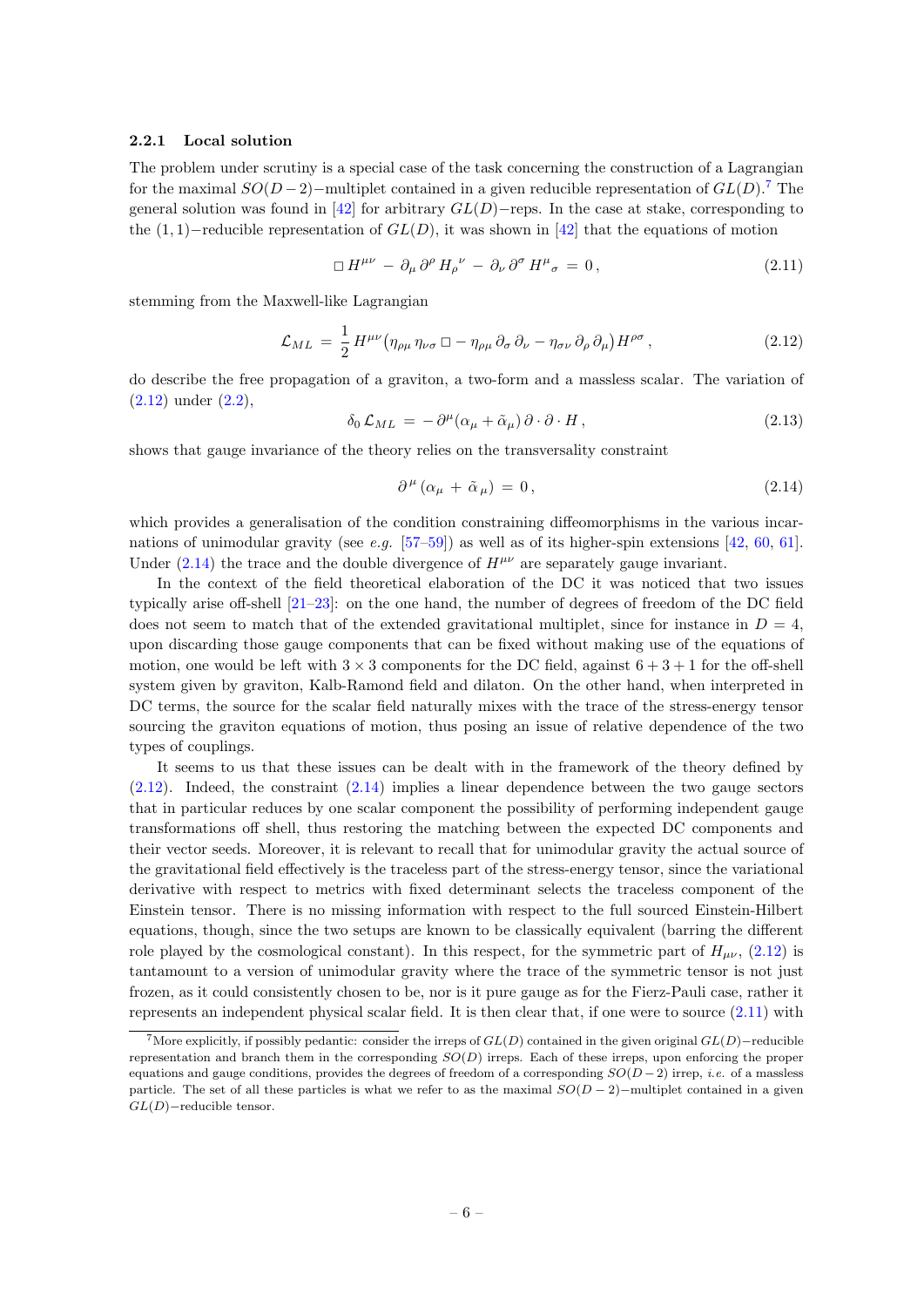a traceful tensor, the trace of the latter would unambiguously source the scalar field alone encoded in the trace of  $H_{\mu\nu}$ .

Reducible multiplets of particles encoded in a single field are known to be related to the tensionless limit of free string theory, as originally discussed in [\[62–](#page-25-8)[64\]](#page-25-9) and later in [\[38–](#page-24-3)[41,](#page-24-10) [65](#page-25-10)[–67\]](#page-25-11). The corresponding BRST construction produces decoupled massless Lagrangians consistent in any dimension, involving "triplets" of fields: one physical reducible tensor field together with a number of additional unphysical fields (in particular two additional fields for each physical field in the first Regge trajectory, whence their name), instrumental to enforce unconstrained gauge invariance. In the case of interest for us the relevant member of the tensionless Lagrangian is a simple modification of [\(2.12\)](#page-6-1),

<span id="page-7-0"></span>
$$
\mathcal{L} = \frac{1}{2} H^{\alpha\beta} \left( \eta_{\alpha\mu} \, \eta_{\beta\nu} \, \Box - \eta_{\alpha\mu} \, \partial_{\beta} \, \partial_{\nu} - \eta_{\beta\nu} \, \partial_{\alpha} \, \partial_{\mu} \right) H^{\mu\nu} + 2 \, H^{\mu\nu} \, \partial_{\mu} \, \partial_{\nu} \, D - 2 \, D \, \Box \, D \,, \tag{2.15}
$$

which is indeed fully invariant under  $(2.2)$  provided that the additional scalar field D transforms as

<span id="page-7-4"></span>
$$
\delta D = \partial^{\mu} \left( \frac{\alpha_{\mu} + \tilde{\alpha}_{\mu}}{2} \right), \tag{2.16}
$$

and where the third field of the triplet has been eliminated by means of its algebraic equations of motion. Let us observe that, for this local Lagrangian with unconstrained gauge invariance, the role of the additional scalar off-shell component is played by the field D.

The analysis of the particle content of  $(2.12)$  and  $(2.15)$  is essentially identical and can be easily discussed. For instance, starting from the equations of [\(2.15\)](#page-7-0)

$$
E_{\mu\nu}^{H} := \Box H_{\mu\nu} - \partial_{\mu} \partial^{\alpha} H_{\alpha\nu} - \partial_{\nu} \partial^{\alpha} H_{\mu\alpha} + 2 \partial_{\mu} \partial_{\nu} D = 0,
$$
  
\n
$$
E^{D} := \Box D - \frac{1}{2} \partial \cdot \partial \cdot H = 0,
$$
\n(2.17)

<span id="page-7-1"></span>one can set  $D = 0$  by a gauge fixing and then separate symmetric and antisymmetric components of the first of [\(2.17\)](#page-7-1), thus getting two independent equations for  $H_{\mu\nu}^{S}$  and for  $H_{\mu\nu}^{A} = B_{\mu\nu}$ :

$$
\Box H_{\mu\nu}^{S} - \partial_{\mu}\partial \cdot H_{\nu}^{S} - \partial_{\nu}\partial \cdot H_{\mu}^{S} = 0, \qquad (2.18)
$$

$$
\Box B_{\mu\nu} - \partial_{\mu} \partial^{\alpha} B_{\alpha\nu} + \partial_{\nu} \partial^{\alpha} B_{\alpha\mu} = 0. \qquad (2.19)
$$

If one were to start with  $(2.12)$ , on the other hand, one would directly get  $(2.18)$  and  $(2.19)$ . In [\(2.18\)](#page-7-2) the double divergence of  $H_{\mu\nu}^S$  vanishes on shell, consistently with the equation for D in the formulation starting from [\(2.15\)](#page-7-0), while  $\partial^{\mu}H^{S}_{\mu\nu}$  can be gauge fixed to zero solving for  $\square(\alpha_{\mu} + \tilde{\alpha}_{\mu}),$ since the transversality of the parameter matches the transversality of  $\partial^{\mu}H_{\mu\nu}^{S}$ , to finally provide the system

<span id="page-7-3"></span><span id="page-7-2"></span>
$$
\Box H_{\mu\nu}^{S} = 0, \n\partial^{\alpha} H_{\alpha\nu}^{S} = 0,
$$
\n(2.20)

describing indeed the free propagation of a graviton and a massless scalar, the latter encoded in the here gauge-invariant trace of  $H_{\mu\nu}^S$ . Equation [\(2.19\)](#page-7-3), in its turn, describes the propagation of a two-form, with gauge transformations given by

$$
\delta_0 B_{\mu\nu} = \partial_\mu \epsilon_\nu - \partial_\nu \epsilon_\mu,\tag{2.21}
$$

where

$$
\epsilon_{\mu} = \frac{1}{2} (\alpha_{\mu} - \tilde{\alpha}_{\mu}), \qquad (2.22)
$$

and corresponding gauge for gauge invariance under  $\delta \epsilon_{\mu} = \partial_{\mu} \rho$ .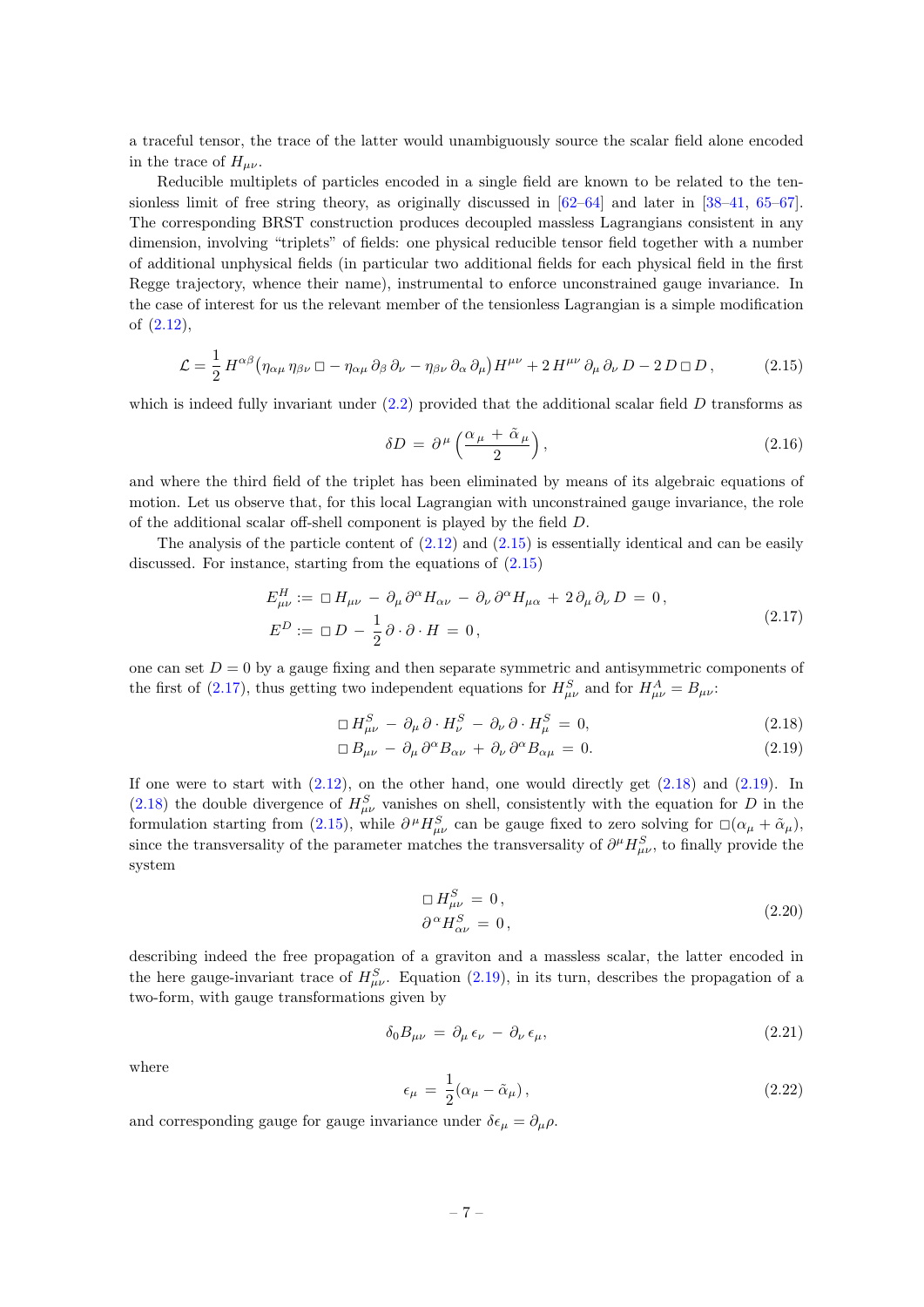#### 2.2.2 Nonlocal solution

From the perspective of the DC one may observe that the theory described by  $(2.15)$  requires an additional field with respect to  $H_{\mu\nu}$ , with no obvious meaning in terms of component spin-one fields. The Lagrangian [\(2.12\)](#page-6-1), in its turn, is fully expressed in terms of the DC field, but it requires to enforce the restriction [\(2.14\)](#page-6-2) on the gauge parameters  $\alpha_u$  and  $\tilde{\alpha}_u$ , which effectively implies a linear dependence of the divergences of  $A_\mu$  and  $\tilde{A}_\mu$ .

It is actually possible to construct a gauge-invariant Lagrangian devoid of these issues, but the resulting expression turns out to be nonlocal. The result is still rewarding, however, as it makes the DC structure apparent. One possibility to get the desired result is to integrate out the field D from [\(2.15\)](#page-7-0), so as to also keep the origin of the resulting nonlocalities transparent. The calculation is straightforward and gives:

<span id="page-8-0"></span>
$$
\mathcal{L}_{NL} = \frac{1}{2} H^{\alpha\beta} \{ \Box \eta_{\alpha\mu} \eta_{\beta\nu} - \partial_{\alpha} \partial_{\mu} \eta_{\beta\nu} - \partial_{\beta} \partial_{\nu} \eta_{\alpha\mu} + \partial_{\alpha} \partial_{\beta} \frac{1}{\Box} \partial_{\mu} \partial_{\nu} \} H^{\mu\nu}.
$$
 (2.23)

Integrating by parts and bearing in mind the definition [\(2.9\)](#page-5-5) of the DC field strength one finds that the free Lagrangian [\(2.23\)](#page-8-0) admits the rewritings

$$
\mathcal{L}_{NL} = \frac{1}{2} \mathcal{R}_{\mu\nu\rho\sigma} \frac{1}{\Box} \mathcal{R}^{\mu\nu\rho\sigma} \n= \frac{1}{8} \left( F_{\mu\alpha} \star \tilde{F}_{\nu\beta} \right) \frac{1}{\Box} \left( F^{\mu\alpha} \star \tilde{F}^{\nu\beta} \right),
$$
\n(2.24)

<span id="page-8-2"></span><span id="page-8-1"></span>with  $\mathcal{R}_{\mu\nu\rho\sigma}$  defined in [\(2.9\)](#page-5-5). It can be useful to write  $\mathcal{R}_{\mu\nu\rho\sigma}$  in terms of  $H_{\mu\nu}^S$  and  $B_{\mu\nu}$ :

$$
\mathcal{R}_{\mu\nu\rho\sigma} = \frac{1}{2} \left\{ \partial_{\nu} \partial_{\rho} H^{S}_{\mu\sigma} + \partial_{\mu} \partial_{\sigma} H^{S}_{\nu\rho} - \partial_{\nu} \partial_{\sigma} H^{S}_{\mu\rho} - \partial_{\mu} \partial_{\rho} H^{S}_{\nu\sigma} \right\} \n+ \frac{1}{2} \left\{ \partial_{\nu} \partial_{\rho} B_{\mu\sigma} + \partial_{\mu} \partial_{\sigma} B_{\nu\rho} - \partial_{\nu} \partial_{\sigma} B_{\mu\rho} - \partial_{\mu} \partial_{\rho} B_{\nu\sigma} \right\},
$$
\n(2.25)

where in the first row one can recognise the linearised Riemann tensor  $R_{\mu\nu\rho\sigma}^{S}$  of a manifold with Levi-Civita connection and metric  $g_{\mu\nu} = \eta_{\mu\nu} + H_{\mu\nu}^S$ , while in the second row the field strength of the two-form,

$$
\mathcal{H}_{\mu\nu\rho} = \partial_{\mu} B_{\nu\rho} + \partial_{\rho} B_{\mu\nu} + \partial_{\nu} B_{\rho\mu} \,, \tag{2.26}
$$

appears in the combination  $\partial_\mu \mathcal{H}_{\nu\rho\sigma} - \partial_\nu \mathcal{H}_{\mu\rho\sigma}$ . Substituting [\(2.25\)](#page-8-1) in [\(2.24\)](#page-8-2) one obtains

$$
\mathcal{L}_{NL} = \frac{1}{2} R_{\mu\nu\rho\sigma}^{S} \frac{1}{\Box} R^{S\mu\nu\rho\sigma} - \frac{1}{6} \mathcal{H}_{\mu\nu\rho} \mathcal{H}^{\mu\nu\rho} , \qquad (2.27)
$$

where the first term is the spin-two representative of the class of Lagrangians obtained in [\[41\]](#page-24-10) from the first Regge trajectory of free strings collapsed to zero tension, while the second term is the action of a two-form gauge field, whose origin can be traced back to the presence of a torsion, identified as the field strength of the two form up to a sign:

$$
T_{\mu\rho\sigma} = -\mathcal{H}_{\mu\rho\sigma} \,. \tag{2.28}
$$

The nonlocal equations of motion obtained from [\(2.23\)](#page-8-0)

<span id="page-8-3"></span>
$$
\Box H^{\mu\nu} - \partial^{\mu}\partial_{\alpha} H^{\alpha\nu} - \partial^{\nu}\partial_{\beta} H^{\mu\beta} + \partial^{\mu}\partial^{\nu}\frac{1}{\Box}\partial_{\alpha}\partial_{\beta} H^{\alpha\beta} = 0, \qquad (2.29)
$$

are manifestly equivalent to their local counterparts  $(2.17)$  or  $(2.11)$ , as the Lagrangian  $(2.23)$  was obtained integrating away from [\(2.15\)](#page-7-0) a field that does not carry physical degrees of freedom. Alternatively, one can observe that they reduce to [\(2.11\)](#page-6-3) by a partial gauge fixing.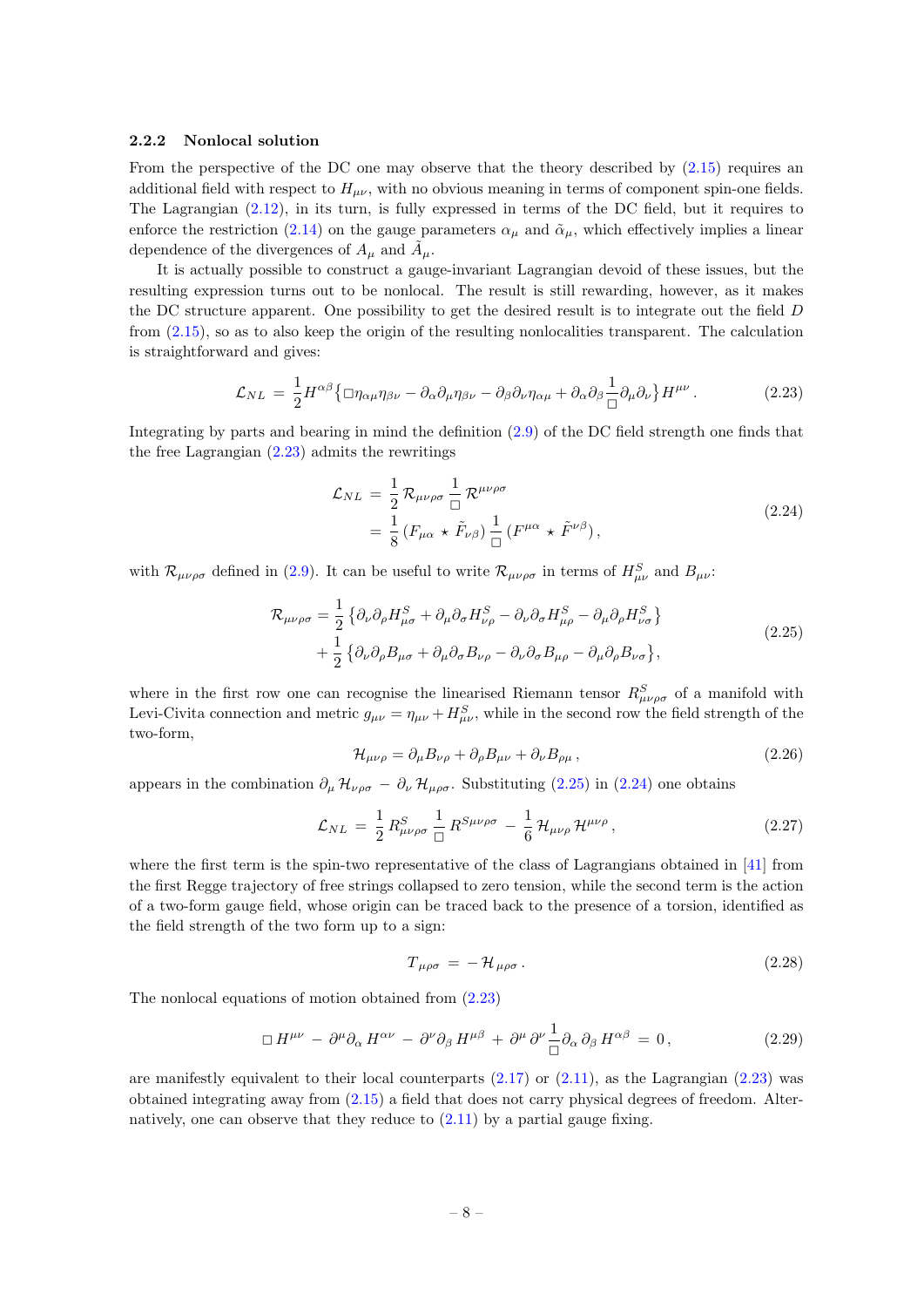It may be interesting to notice that, following  $[66]$ , our massless DC Lagrangians [\(2.24\)](#page-8-2) admit a simple extension to massive Lagrangians of the Proca-like form

$$
\mathcal{L}_{NL} = \frac{1}{2} \mathcal{R}_{\mu\nu\rho\sigma} \frac{1}{\Box} \mathcal{R}^{\mu\nu\rho\sigma} - \frac{1}{2} m^2 H_{\mu\nu} H^{\mu\nu}
$$
\n
$$
= \frac{1}{8} \left( F_{\mu\alpha} \star \tilde{F}_{\nu\beta} \right) \frac{1}{\Box} \left( F^{\mu\alpha} \star \tilde{F}^{\nu\beta} \right) - \frac{1}{2} m^2 \left( A_{\mu} \star \tilde{A}_{\nu} \right) \left( A^{\mu} \star \tilde{A}^{\nu} \right). \tag{2.30}
$$

<span id="page-9-5"></span>Indeed, the corresponding equations of motion

<span id="page-9-4"></span>
$$
\Box H^{\mu\nu} - \partial^{\mu}\partial_{\alpha} H^{\alpha\nu} - \partial^{\nu}\partial_{\beta} H^{\mu\beta} + \partial^{\mu}\partial^{\nu}\frac{1}{\Box}\partial_{\alpha}\partial_{\beta} H^{\alpha\beta} - m^{2} H^{\mu\nu} = 0, \qquad (2.31)
$$

imply

<span id="page-9-3"></span>
$$
\partial_{\alpha} H^{\alpha\nu} = 0 = \partial_{\beta} H^{\mu\beta}, \qquad (2.32)
$$

and thus reduce to

<span id="page-9-2"></span>
$$
(\Box - m^2) H^{\mu\nu} = 0, \qquad (2.33)
$$

that describe the free propagation of massive graviton, two-form and scalar particles, as can be seen upon decomposing  $H^{\mu\nu}$  in its symmetric-traceless, antisymmetric and trace parts.

Let us mention that, if we were to derive our results anew, without making reference to their origin from tensionless strings, gauge invariance alone would not suffice to select a unique Lagrangian for  $H_{\mu\nu}$ , neither in the local form [\(2.12\)](#page-6-1) nor in its nonlocal counterpart [\(2.23\)](#page-8-0), so that one may wonder what is intrinsically special of the selected terms. As we detail in Appendix [B](#page-20-0) one can see that, among the possible gauge invariant bilinears,  $(2.12)$  and  $(2.24)$  get selected as the unique Lagrangians (local and nonlocal, respectively) that display a twofold Lorentz symmetry where each index in  $H_{\mu\nu}$  undergoes an independent Lorentz transformation. The relevance of such a twofold Lorentz symmetry, consistent with the factorisation property of the KLT relations, was noticed already in the first attempts to a Lagrangian formulation of the DC in [\[18\]](#page-23-3) and more recently stressed in particular in [\[34–](#page-24-1)[37\]](#page-24-2). As we shall see in the Section [3,](#page-10-0) it will play a role also in the construction of the cubic vertex.

### <span id="page-9-0"></span>2.3 Double-copy analysis of the equations of motion

Here we would like to comment on the relation between the equations  $(2.11)$  and  $(2.29)$  and the corresponding free equations of motion for the vectors  $A_\mu$  and  $\tilde{A}_\mu$ . To this end, we first rewrite  $(2.11)$  in terms of vectors:

<span id="page-9-1"></span>
$$
\Box (A_{\mu} \star \tilde{A}_{\nu}) - \partial_{\mu} \partial^{\alpha} (A_{\alpha} \star \tilde{A}_{\nu}) - \partial_{\nu} \partial^{\alpha} (A_{\mu} \star \tilde{A}_{\alpha}) = 0.
$$
 (2.34)

It is then easy to see, making use in particular of the property  $(A.4)$  of the  $\star$ −product, that if both vectors satisfy their own free equations, then [\(2.34\)](#page-9-1) holds, at least in any gauge implying transversality of one of the vectors. For instance, if  $\Box A_{\mu} - \partial_{\mu} \partial^{\alpha} A_{\alpha} = 0$  and we choose a gauge implying  $\partial^{\alpha} \tilde{A}_{\alpha} = 0$ , then it is immediate to see that  $(2.34)$  does vanish. Let us observe that the transversality condition does not need to be imposed directly as the Lorenz gauge, but can follow in other gauges on shell, e.g. in light-cone coordinates, in a frame where  $p_{+} \neq 0$ , one can choose a gauge s.t.  $\tilde{A}_+ = 0$  and in that gauge, on shell, one finds  $\partial^\alpha \tilde{A}_\alpha = 0$ . This situation clearly applies to  $(2.29)$  as well, given that if one vector is transverse the nonlocal equations reduce to  $(2.11)$ . It may seem possible to ask for a weaker condition: namely to have only one vector on shell and the second vector in the Lorenz gauge, for the field  $H_{\mu\nu}$  to be on shell, as both [\(2.11\)](#page-6-3) and [\(2.29\)](#page-8-3) would hold. However, the support of the physical solutions of  $(2.34)$  is on the light cone  $p^2 = 0$ , and this applies to both vectors  $A_{\mu}$  and  $\tilde{A}_{\mu}$  in the convolution defining  $H_{\mu\nu}$ .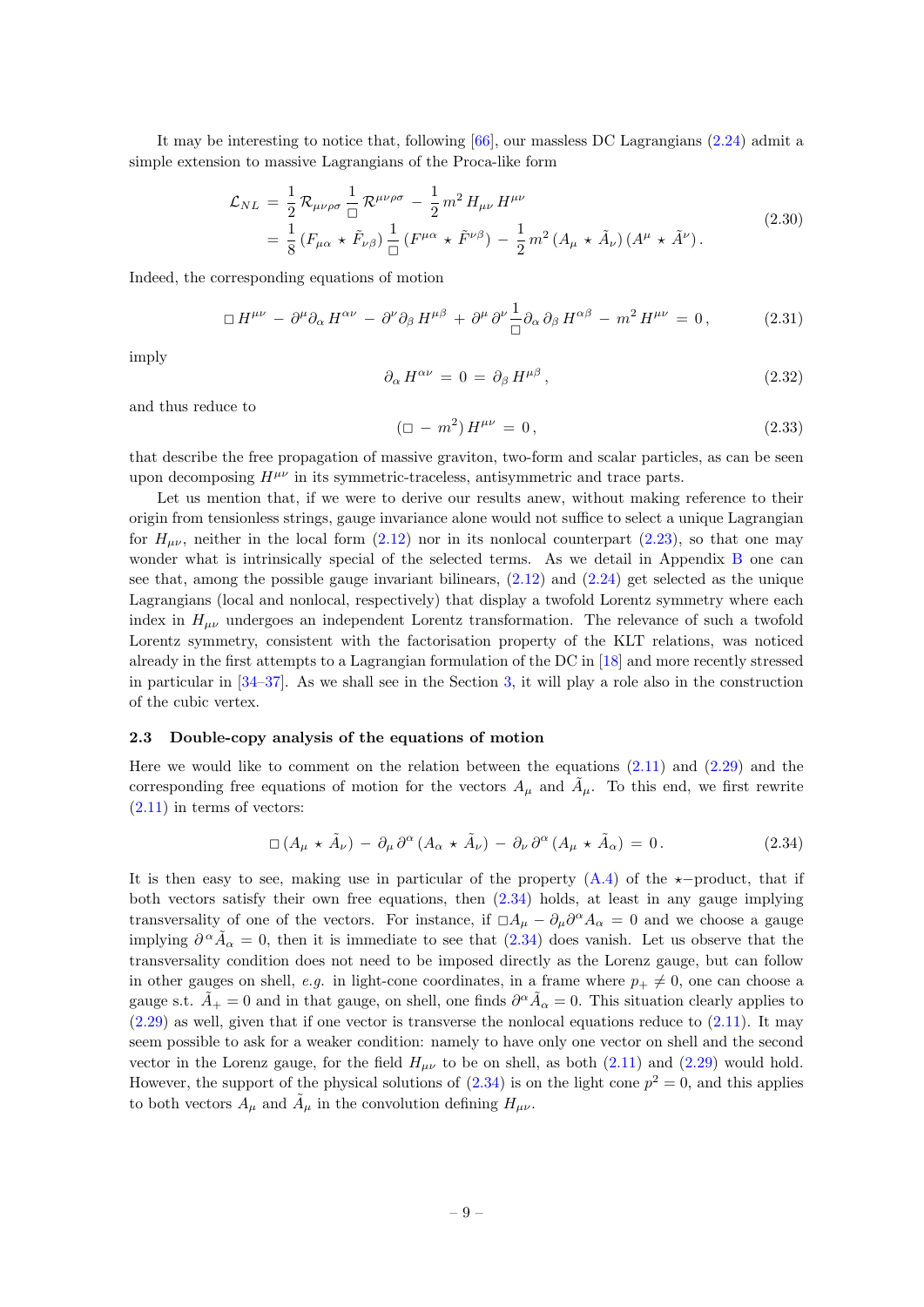The fact that the equations of motion for the gauge vectors need to be supplemented with gauge conditions in order to grant for the DC multiplet to be on shell was already noticed in [\[21\]](#page-23-6). This is in some sense to be expected, given that the Maxwell equations are transverse and thus cannot provide direct information on the divergence of the vectors without supplementing them with some gauge condition.

The situation is even simpler for the massive equations  $(2.33)$  and  $(2.32)$ , that from the DC perspective immediately prove to be equivalent to the Proca equations

$$
(\Box - m^2) A^{\mu} = 0,
$$
  
\n
$$
\partial^{\mu} A_{\mu} = 0,
$$
\n(2.35)

for both vectors in the DC field. $8$ 

# <span id="page-10-0"></span>3 Cubic interactions

In extending the free DC Lagrangians [\(2.12\)](#page-6-1), [\(2.15\)](#page-7-0) and [\(2.24\)](#page-8-2) to the interacting level, one meets a few obvious issues that it may be worth to briefly recall.

To begin with, trading the linearised Yang-Mills field strength in [\(2.24\)](#page-8-2) with the full one cannot work: the number of derivatives in the interaction vertices would not reproduce the two-derivative interactions of General Relativity and the resulting polynomial theory would not match the expected non-polynomial vertices of the Einstein-Hilbert formulation.<sup>[9](#page-10-2)</sup>

The gluonic Lagrangians considered in  $[13]$  for the squaring process (see also  $[27]$ ) involve higherorder, nonlocal vertices to the goal of making the color-kinematics duality explicit. The square of such modified theory is expected to produce a non-polynomial gravity theory. In [\[13\]](#page-23-1) both non localities and higher-order vertices are dealt with via the introduction of auxiliary fields. However, whereas the nonlocal terms added to the Yang-Mills Lagrangians are effectively zero due to the color Jacobi identity, it is less clear which role would they play when employed in the squaring process, since in that context the only remainder of the Jacobi identity at the spin-two level is the full antisymmetrisation of the corresponding gravitational terms. Given the equivalence of the two theories at the amplitude level one may guess that the differences with the Einstein-Hilbert Lagrangian would be confined to sectors involving longitudinal components of the graviton. Still, it would be interesting to explicitly identify the fate of the spin-two nonlocalities inherited from the spin-one, parent theory, in the setup where all contact interactions are kept and no auxiliary fields are introduced.

On the technical side, an actual cubic vertex for  $H_{\mu\nu}$  would have the schematic form

$$
S_1 = \int d^D x (A_1 \star \tilde{A}_1)(A_2 \star \tilde{A}_2)(A_3 \star \tilde{A}_3), \qquad (3.1)
$$

whereas a naive vertex stemming from the inclusion of the non-Abelian part of the Yang-Mills field strength in  $(2.24)$ , for instance, would contain terms of the type  $10$ 

$$
\hat{S}_1 = \int d^D x [(A_1 A_2) \star (\tilde{A}_1 \tilde{A}_2)](x) [A_3 \star \tilde{A}_3](x), \qquad (3.2)
$$

where the identification of three DC fields would be somewhat ambiguous.

<span id="page-10-1"></span><sup>8</sup>Let us stress that in the present construction the two vectors in the DC field are bound to have the same mass, equal to that of all the particles in the gravitational multiplet subsumed by [\(2.31\)](#page-9-4).

<span id="page-10-2"></span><sup>&</sup>lt;sup>9</sup>An alternative option, that we do not pursue in this paper, would be to try to make contact with polynomial formulations of gravity [\[68](#page-25-13)[–70\]](#page-25-14).

<span id="page-10-3"></span><sup>&</sup>lt;sup>10</sup>We neglect color indices, derivatives and structure constants as well as the biadjoint scalar in the  $\star$ -product, since they do not play any role in this observation.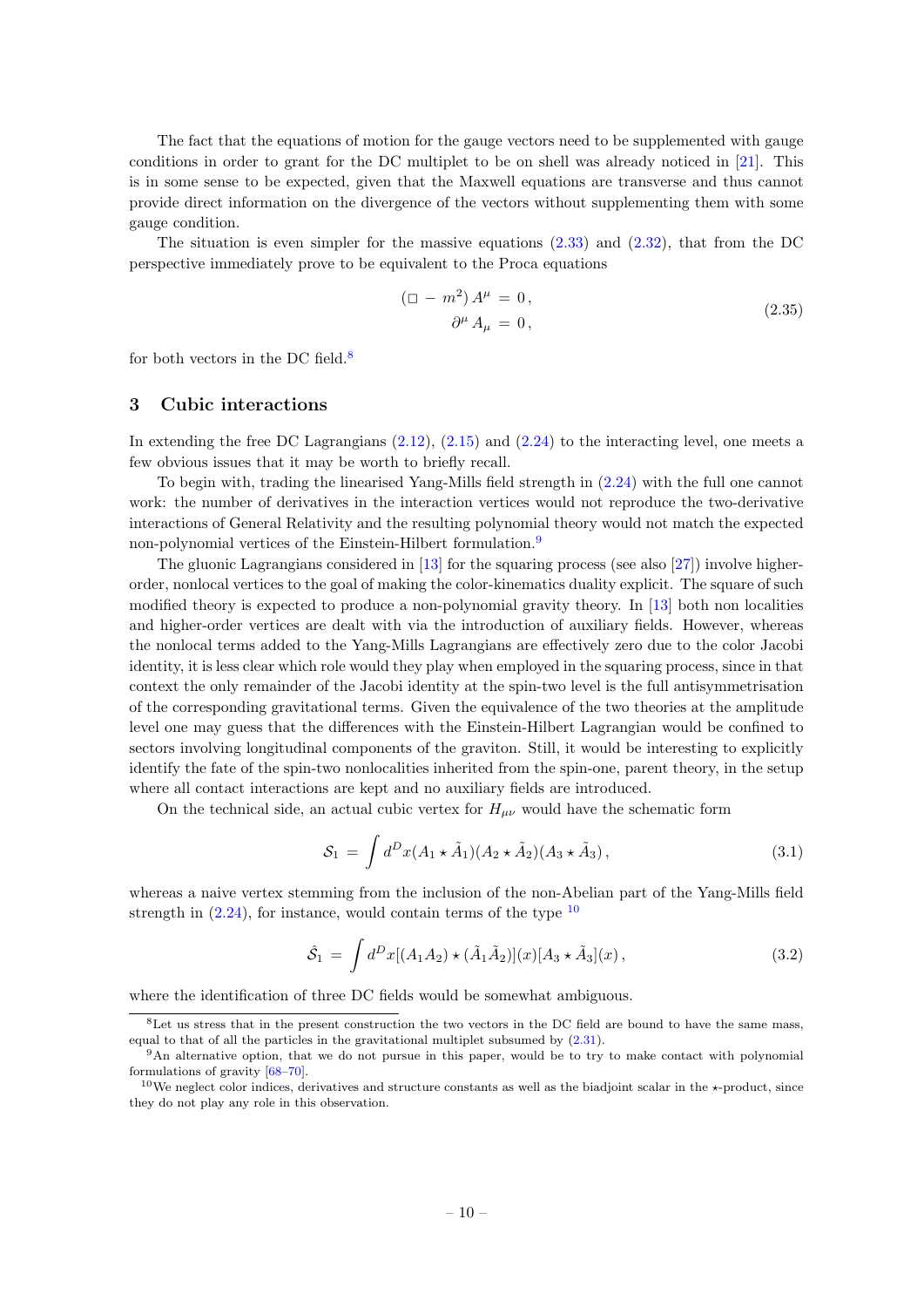Thus, it appears that the extension of the double copy at the interacting level involves additional subtleties that defy an immediate intuitive understanding of the eventual outcome. For these reasons, we shall choose a bottom-up, systematic, approach to construct cubic interactions as consistent deformations of given free Lagrangians, following the Noether procedure.

### <span id="page-11-0"></span>3.1 Cubic vertex: TT sector

Abiding by the Noether procedure, recalled in Appendix [C,](#page-20-1) as a first step we write an ansatz for the transverse-traceless (TT) part of the vertex and try to fix the corresponding coefficients upon imposing invariance under the free gauge transformations of  $H_{\mu\nu}$ . We assume the vertex to contain two derivatives, given that we aim to reproduce, among other couplings, standard gravitational interactions, and to be local, since we do not want to introduce nonlocalities in the physical sector of the theory. Let us stress that the TT part of the cubic vertex extends both the local theory [\(2.12\)](#page-6-1) and its nonlocal counterpart [\(2.24\)](#page-8-2), since they differ only in the sector involving the double divergence of  $H_{\mu\nu}$ . Moreover, even if we were to start from [\(2.15\)](#page-7-0), we would not include the field D in the TT vertex, as its gauge transformation [\(2.16\)](#page-7-4) makes it a natural candidate to enter counterterms involving longitudinal components of  $H_{\mu\nu}$  (or possibly traces, that will not enter anyway our vertices). In order to keep track of equivalences up to integration by parts we employ the cyclic ansatz (see e.g.  $[61]$ , according to which derivative indices always contract with the tensor appearing to the left of the derivative operator. The general form of the TT vertex is thus the following one

$$
\mathcal{L}_{1}^{TT} = a_{1}H^{\mu\nu}\partial_{\mu}\partial_{\nu}H_{\alpha\beta}H^{\alpha\beta} + a_{2}H^{\mu\nu}\partial_{\mu}\partial_{\nu}H_{\alpha\beta}H^{\beta\alpha} \n+ a_{3}H^{\mu\nu}\partial_{\mu}H^{\alpha\beta}\partial_{\alpha}H_{\beta\nu} + a_{4}H^{\mu\nu}\partial_{\nu}H^{\alpha\beta}\partial_{\alpha}H_{\beta\mu} + a_{5}H^{\mu\nu}\partial_{\mu}H^{\alpha\beta}\partial_{\beta}H_{\alpha\nu} \n+ a_{6}H^{\mu\nu}\partial_{\nu}H^{\alpha\beta}\partial_{\beta}H_{\alpha\mu} + a_{7}H^{\mu\nu}\partial_{\mu}H^{\alpha\beta}\partial_{\alpha}H_{\nu\beta} + a_{8}H^{\mu\nu}\partial_{\nu}H^{\alpha\beta}\partial_{\alpha}H_{\mu\beta} \n+ a_{9}H^{\mu\nu}\partial_{\mu}H^{\alpha\beta}\partial_{\beta}H_{\nu\alpha} + a_{10}H^{\mu\nu}\partial_{\nu}H^{\alpha\beta}\partial_{\beta}H_{\mu\alpha},
$$
\n(3.3)

whose gauge invariance under  $(2.2)$  holds for a two-parameter family of solutions:

$$
a_5 = a_8 = a
$$
,  $a_3 = a_4 = a_6 = a_7 = a_9 = a_{10} = b$ ,  $a_1 = a + b$ ,  $a_2 = 2b$ . (3.4)

This multiplicity of solutions is slightly unusual, as the Noether procedure at the TT level typically fixes all the coefficients up to an overall coupling. However, one has to keep in mind that the theory we are constructing also involves a coupling among the dilaton and the field strength of the two form of the schematic type

<span id="page-11-4"></span><span id="page-11-2"></span>
$$
\sim \varphi \, \partial B \, \partial B \tag{3.5}
$$

that, being independently gauge invariant, cannot be fixed by the Noether algorithm alone. Actually it is possible to show that this is the only coupling that is not fixed by gauge invariance of the TT vertex. Nevertheless, this ambiguity disappears if we enforce also at the TT cubic level the twofold Lorentz symmetry that forbids contractions of "left" indices with "right" indices (see Appendix [B](#page-20-0) for more details). Upon discarding all terms that would violate this symmetry one finds the unique TT vertex

<span id="page-11-1"></span>
$$
\mathcal{L}_1^{TT} = H^{\mu\nu}\partial_{\mu}\partial_{\nu}H_{\alpha\beta}H^{\alpha\beta} + H^{\mu\nu}\partial_{\mu}H^{\alpha\beta}\partial_{\beta}H_{\alpha\nu} + H^{\mu\nu}\partial_{\nu}H^{\alpha\beta}\partial_{\alpha}H_{\mu\beta}\,,\tag{3.6}
$$

up to the overall coupling. From  $(3.6)$  it is possible to compute the three-point amplitude:

$$
\mathcal{M}_3 = \epsilon_{\alpha\beta}^{(1)} \epsilon^{(2)\alpha\beta} \epsilon_{\mu\nu}^{(3)} p_2^{\mu} p_2^{\nu} + \epsilon_{\mu_1\nu_1}^{(1)} \epsilon^{(2)\mu_1\nu_3} \epsilon_{\mu_3\nu_3}^{(3)} p_3^{\nu_1} p_2^{\mu_3} + \epsilon_{\mu_1\nu_1}^{(1)} \epsilon^{(3)\mu_3\nu_1} \epsilon_{\mu_3\nu_3}^{(3)} p_3^{\mu_1} p_2^{\nu_3} + \text{perms.}, \quad (3.7)
$$

where  $\epsilon_{\mu\nu}$  is the transverse polarisation tensor of  $H_{\mu\nu}$ . It can be explicitly checked that, upon properly choosing the overall coupling for  $(3.6)$ , the amplitude  $(3.7)$  matches the simplest, threepoint incarnation of the general DC prescription

<span id="page-11-3"></span>
$$
\mathcal{A}_n = g^{n-2} \sum_{i \in \Gamma_3} \frac{n_i \, c_i}{\Pi_{\alpha_i} \, s_{\alpha_i}} \qquad \longrightarrow \qquad \mathcal{M}_n = i \, (2\kappa)^{n-2} \sum_{i \in \Gamma_3} \frac{n_i \, \tilde{n}_i}{\Pi_{\alpha_i} \, s_{\alpha_i}} \,, \tag{3.8}
$$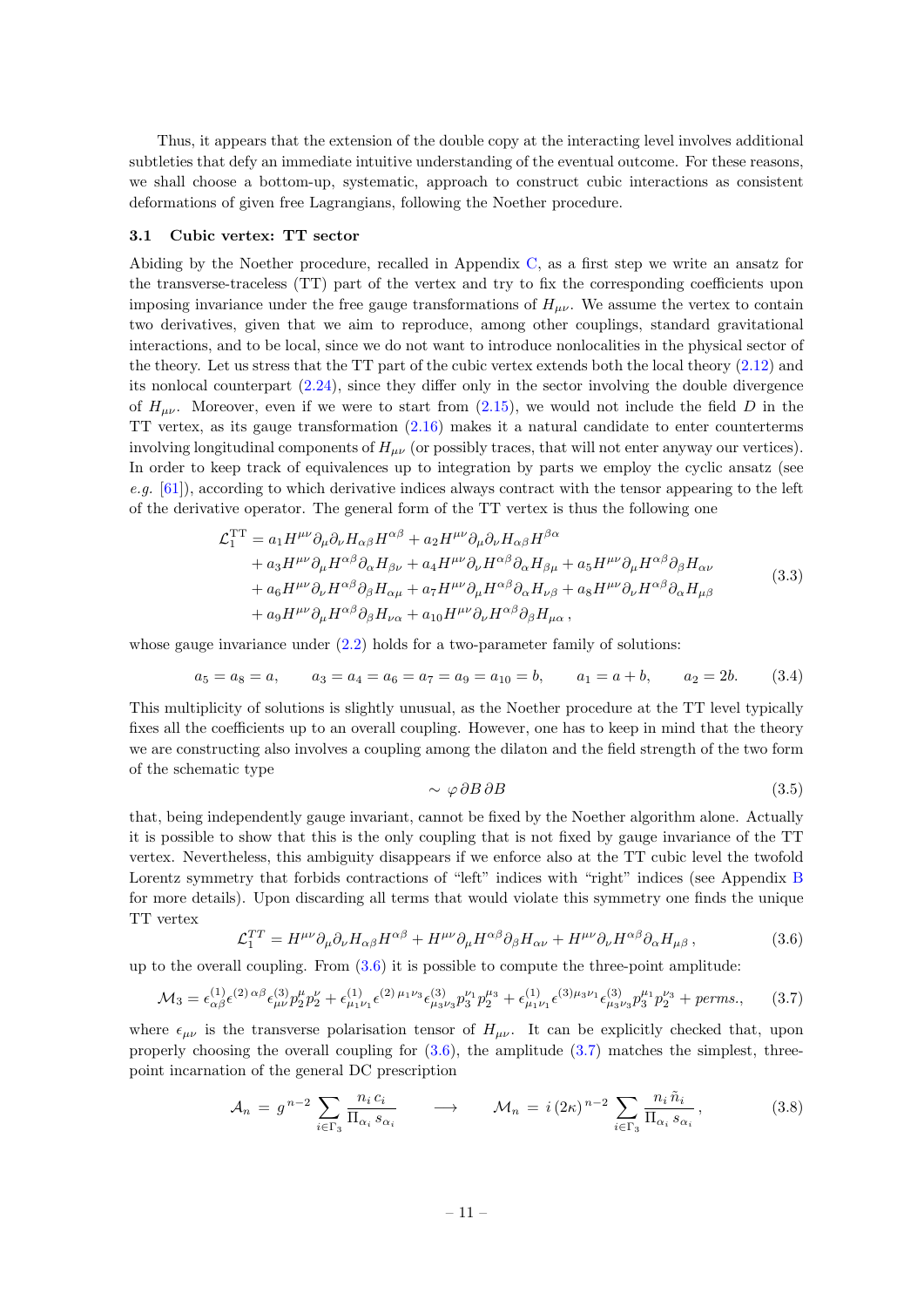where  $\mathcal{A}_n$  and  $\mathcal{M}_n$  represent gauge and  $\mathcal{N}=0$  supergravity amplitudes, respectively, the former written in the color-kinematics dual explicit form [\[1,](#page-22-0) [2\]](#page-22-1).

In the following we shall build the off-shell completion of  $(3.6)$ , whose eventual form depends on the free Lagrangian one starts with. As we will see, in all cases only divergences of  $H_{\mu\nu}$  are needed to this end, consistently with the preservation of the left-right index symmetry that would otherwise be broken by the inclusion of traces. As recalled in Appendix [C,](#page-20-1) even barring total derivatives and field redefinitions, the Noether procedure may admit several equivalent solutions whenever the free gauge symmetry one starts with is constrained. We will comment about this aspect in Section [4,](#page-15-0) in connection with the perturbative reconstruction of spacetime geometry. At any rate, the matching between [\(3.7\)](#page-11-2) and the  $n = 3$  case of [\(3.8\)](#page-11-3) makes it clear that any off-shell completion will be consistent with the DC expectations.

#### <span id="page-12-0"></span>3.2 Local off-shell completion

To begin with, let us consider [\(3.6\)](#page-11-1) as the TT cubic deformation of the free local Lagrangian [\(2.12\)](#page-6-1). In this case its gauge transformation, keeping [\(2.14\)](#page-6-2) undeformed, can be compensated by the addition of the term

<span id="page-12-4"></span>
$$
\Delta \mathcal{L}_1 = -\frac{1}{2} \partial \cdot \partial \cdot H H_{\alpha\beta} H^{\alpha\beta}, \qquad (3.9)
$$

so that the variation of the full cubic vertex is

<span id="page-12-1"></span>
$$
\delta_0 \left( \mathcal{L}_1^{TT} + \Delta \mathcal{L}_1 \right) \approx \left( \alpha^{\beta} \, H_{\alpha\beta} \, \partial^{\alpha} + \tilde{\alpha}^{\alpha} \, H_{\alpha\beta} \, \partial^{\beta} \right) \, \partial \cdot \partial \cdot H \,, \tag{3.10}
$$

where we omitted terms that are manifestly proportional to the equations of motion  $(2.11)$  and that as such enter the deformation of the free gauge transformation of  $H_{\mu\nu}$ . Actually also the r.h.s. of [\(3.10\)](#page-12-1), being proportional to the divergence of the equations of motion, actually is of the same type as the omitted terms, even if it does not contain the d'Alembertian operator. Given the form [\(2.13\)](#page-6-4) of the gauge transformation of the free Lagrangian, however, one sees that the r.h.s. of  $(3.10)$  can also play a different role. Indeed, as explained in Appendix [C,](#page-20-1) the Noether procedure for theories with constrained gauge invariance may also involve perturbative deformations of the constraint of the type  $(C.4)$ , that in the case at stake would look

<span id="page-12-2"></span>
$$
\partial^{\mu} (\alpha_{\mu} + \tilde{\alpha}_{\mu}) + g \mathcal{O}_1(\alpha, \tilde{\alpha}, H) = O(g^2), \qquad (3.11)
$$

for some linear operator  $\mathcal{O}_1$ . Comparing [\(2.13\)](#page-6-4) and [\(3.10\)](#page-12-1) it is then clear that one can exploit [\(3.11\)](#page-12-2) in order to compensate terms in the cubic vertex proportional to the double divergence of  $H_{\mu\nu}$ . In force of this possibility, the general solution for the cubic vertex can be written so as to include an additional parameter  $\lambda$ ,

$$
\mathcal{L}_1(\lambda) = \mathcal{L}_1^{TT} - \frac{\lambda}{4} \partial \cdot \partial \cdot H H_{\alpha\beta} H^{\alpha\beta}, \qquad (3.12)
$$

such that now the variation looks

<span id="page-12-3"></span>
$$
\delta_0 \mathcal{L}_1(\lambda) \approx -\frac{\lambda - 2}{4} \partial \cdot \partial \cdot H \, \delta_0 \left( H_{\alpha\beta} \, H^{\alpha\beta} \right) + H^{\alpha\beta} \left( \partial_\alpha \partial \cdot \partial \cdot H \, \alpha^\beta + \partial_\beta \partial \cdot \partial \cdot H \, \tilde{\alpha}^\alpha \right) \,. \tag{3.13}
$$

As the form of [\(3.13\)](#page-12-3) suggests, one may choose to compensate the first term by a correction to the constraint of the type [\(3.11\)](#page-12-2), namely, taking the overall coupling into account,

$$
\partial^{\mu} \left( \alpha_{\mu} + \tilde{\alpha}_{\mu} \right) = -g \frac{\lambda - 2}{4} \delta_0 \left( H_{\alpha\beta} H^{\alpha\beta} \right) + O \left( g^2 \right), \tag{3.14}
$$

while the second term, proportional to the divergence of the equations of motion, would contribute directly to  $\delta_1 H_{\mu\nu}$ . Whereas the separation of terms in [\(3.13\)](#page-12-3) is not forced upon by any consistency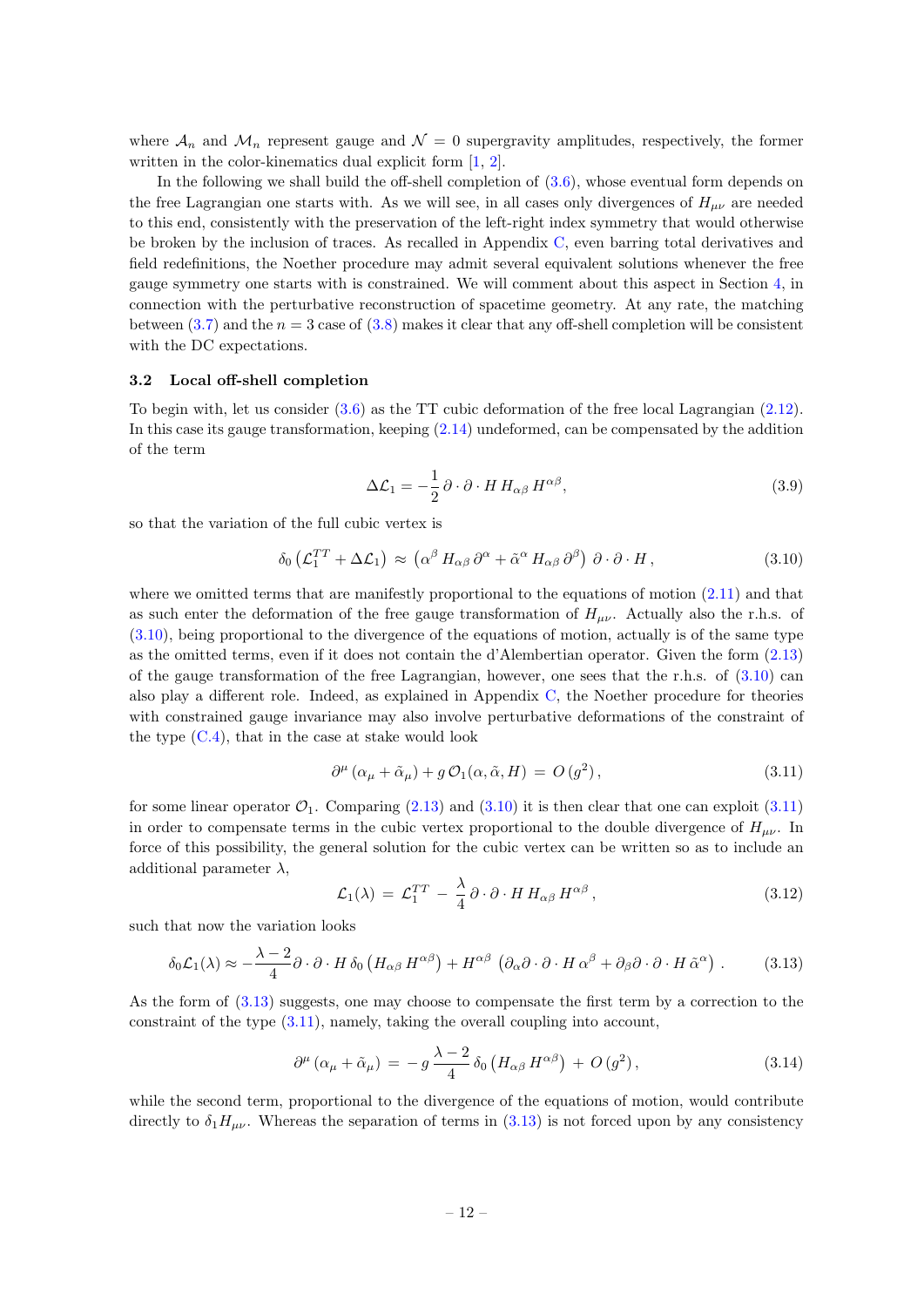condition, and in particular the simplest solution with  $\lambda = 2$  may appear to be preferable at this level, when it comes to computing the first-order correction to the free gauge transformation other choices of  $\lambda$  may acquire geometric significance. We shall comment more on this point in Section [4](#page-15-0) where we will discuss the computation of  $\delta_1 H^{\mu\nu}$ .

Keeping these considerations into account and collecting all terms, the variation of the full cubic vertex under [\(2.2\)](#page-4-3) can be arranged in the form

$$
\delta_0 \mathcal{L}_1 = M^{\alpha \beta} \left[ (\alpha^{\gamma} + \tilde{\alpha}^{\gamma}) \partial_{\gamma} H_{\alpha \beta} - H_{\alpha \gamma} \partial^{\gamma} \alpha_{\beta} - H_{\gamma \beta} \partial^{\gamma} \tilde{\alpha}_{\alpha} + H_{\alpha \gamma} \partial_{\beta} \alpha^{\gamma} + H_{\gamma \beta} \partial_{\alpha} \tilde{\alpha}^{\gamma} \right] - \frac{\lambda - 2}{4} \partial \cdot \partial \cdot H \, \delta_0 \left( H_{\alpha \beta} H^{\alpha \beta} \right) ,
$$
\n(3.15)

where

<span id="page-13-3"></span>
$$
M^{\mu\nu} = \Box H^{\mu\nu} - \partial^{\mu}\partial^{\alpha} H_{\alpha}{}^{\nu} - \partial^{\nu}\partial^{\alpha} H^{\mu}{}_{\alpha} \tag{3.16}
$$

is the tensor defining the free equations of motion in the present setup. To summarise, for the local Maxwell-like DC Lagrangian to cubic order we obtained

$$
\mathcal{L} = \mathcal{L}_0 + g \mathcal{L}_1 + O(g^2)
$$
\n
$$
= \frac{1}{2} H^{\alpha\beta} (\eta_{\alpha\mu} \eta_{\beta\nu} \Box - \eta_{\alpha\mu} \partial_\beta \partial_\nu - \eta_{\beta\nu} \partial_\alpha \partial_\mu) H^{\mu\nu}
$$
\n
$$
+ g (H^{\mu\nu} \partial_\mu \partial_\nu H_{\alpha\beta} H^{\alpha\beta} + H^{\mu\nu} \partial_\mu H^{\alpha\beta} \partial_\beta H_{\alpha\nu} + H^{\mu\nu} \partial_\nu H^{\alpha\beta} \partial_\alpha H_{\mu\beta} \qquad (3.17)
$$
\n
$$
- \frac{\lambda}{4} \partial \cdot \partial \cdot H H_{\alpha\beta} H^{\alpha\beta} \bigg) + O(g^2).
$$

<span id="page-13-2"></span>One could also consider the possibility to deform to cubic order the free Lagrangian [\(2.15\)](#page-7-0), involving the auxiliary field D. Instead of going through the full Noether procedure anew, let us start from  $(3.6)$  as a possible TT cubic deformation of  $(2.15)$ . Its gauge transformation can be compensated by the addition of the term (see  $(3.9)$ ) and  $(3.10)$ )

$$
\Delta \tilde{\mathcal{L}}_1(H, D) = -\frac{1}{4} H_{\alpha\beta} H^{\alpha\beta} \partial \cdot \partial \cdot H - H_{\alpha\beta} \left( \partial^{\alpha} D \partial_{\gamma} H^{\gamma\beta} + \partial^{\beta} D \partial_{\gamma} H^{\alpha\gamma} \right) + 2 H_{\alpha\beta} \partial^{\alpha} D \partial^{\beta} D, \quad (3.18)
$$

in such a way that the variation of the corresponding cubic vertex,

<span id="page-13-1"></span>
$$
\tilde{\mathcal{L}}_1(H, D) = \mathcal{L}_1^{TT} + \Delta \tilde{\mathcal{L}}_1(H, D), \qquad (3.19)
$$

be proportional to the free equations [\(2.17\)](#page-7-1):

$$
\delta_0 \tilde{\mathcal{L}}_1 = E_{\alpha\beta}^H \left[ -\partial_{\alpha} D \alpha_{\beta} - \partial_{\beta} D \tilde{\alpha}_{\alpha} - \alpha^{\gamma} \partial_{\beta} H_{\alpha\gamma} - \tilde{\alpha}^{\gamma} \partial_{\alpha} H_{\gamma\beta} - H_{\alpha\gamma} \partial^{\gamma} \alpha_{\beta} - H_{\gamma\beta} \partial^{\gamma} \tilde{\alpha}_{\alpha} \right] + (\alpha + \tilde{\alpha})^{\gamma} \partial_{\gamma} H_{\alpha\beta} + \frac{1}{2} \partial_{\gamma} (\alpha + \tilde{\alpha})^{\gamma} H_{\alpha\beta} \left] + E^{D} \left[ + \frac{1}{2} \delta_0 (H_{\alpha\beta} H^{\alpha\beta}) - 2(\alpha + \tilde{\alpha})^{\gamma} \partial_{\gamma} D + 2\alpha^{\beta} \partial^{\alpha} H_{\alpha\beta} + 2\tilde{\alpha}^{\alpha} \partial^{\beta} H_{\alpha\beta} \right],
$$
\n(3.20)

with the variation of D still given by  $(2.16)$ . The possibility to deform the constraint  $(2.14)$  that we discussed in the previous setup reflects in an ambiguity in the distribution of the various terms in [\(3.20\)](#page-13-1), some of which may be equivalently interpreted as contributing to the deformation either of  $H_{\mu\nu}$  or of D.

## <span id="page-13-0"></span>3.3 Nonlocal off-shell completion

An alternative possibility is to start with the free Lagrangian [\(2.24\)](#page-8-2), where the two spin-ones sectors are fully independent and no auxiliary fields are included. Although the TT sector of the cubic vertex is still given by  $(3.3)$ , its off-shell completion is different due to the different structure of the free equations and to the absence of constraints on the free gauge symmetry. The general strategy of the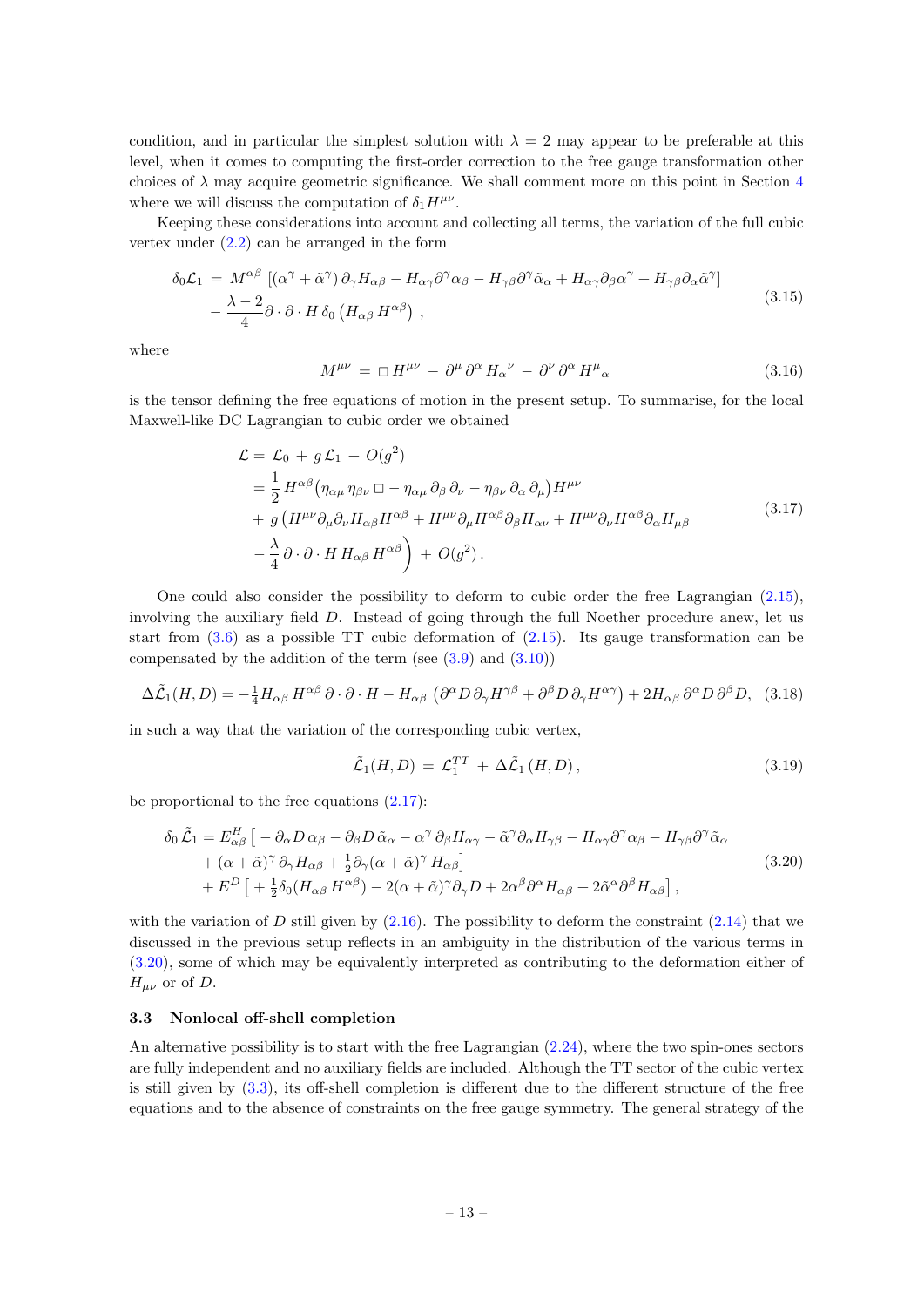computation is otherwise quite similar to the one explored in the previous section, so that here we shall simply display the resulting Lagrangian (see [\[55\]](#page-25-2) for more details):

$$
\mathcal{L}_{NL} = \frac{1}{8} \left( F_{\mu\alpha} \star \tilde{F}_{\nu\beta} \right) \frac{1}{\Box} \left( F^{\mu\alpha} \star \tilde{F}^{\nu\beta} \right) \n+ g \left\{ \frac{1}{2} \left[ H^{\mu\nu} (\partial_{\mu}\partial_{\nu}H^{\alpha\beta}H_{\alpha\beta} - \partial_{\mu}H^{\alpha\beta}\partial_{\nu}H_{\alpha\beta}) + 2H^{\mu\nu} (\partial_{\mu}H^{\alpha\beta}\partial_{\beta}H_{\alpha\nu}) \right. \n+ \partial_{\nu}H^{\alpha\beta}\partial_{\alpha}H_{\mu\beta} \right) \right\} + H_{\alpha\beta} (2 \tilde{\mathcal{D}}^{\alpha} \mathcal{D}^{\beta} - \tilde{\mathcal{D}}^{\alpha}\partial_{\mu}H^{\mu\beta} - \mathcal{D}^{\beta}\partial_{\mu}H^{\alpha\mu} ) \right\} + \mathcal{O}(g^2) ,
$$
\n(3.21)

<span id="page-14-1"></span>where we have defined

<span id="page-14-2"></span>
$$
\mathcal{D}_{\beta} := \partial^{\gamma} H_{\gamma\beta} - \frac{\partial_{\beta}}{2\Box} \partial \cdot \partial \cdot H,
$$
  
\n
$$
\tilde{\mathcal{D}}_{\alpha} := \partial^{\gamma} H_{\alpha\gamma} - \frac{\partial_{\alpha}}{2\Box} \partial \cdot \partial \cdot H.
$$
\n(3.22)

Let us remark that also in this case the cubic term  $\mathcal{L}_{NL}^1$ , defined by second and third line in [\(3.21\)](#page-14-1), displays the same left-right Lorentz symmetry of the free Lagrangian  $(2.24)$ . Computing its gauge transformation and collecting the terms proportional to the equations of motion one finds

$$
\delta_0 \mathcal{L}_{NL}^1 = \mathcal{E}^{\alpha\beta} \left\{ \partial_\mu H_{\alpha\beta} (\alpha^\mu + \tilde{\alpha}^\mu) + H_{\alpha\nu} (\partial_\beta \alpha^\nu - \partial^\nu \alpha_\beta) + H_{\mu\beta} (\partial_\alpha \tilde{\alpha}^\mu - \partial^\mu \tilde{\alpha}_\alpha) \right\}
$$
(3.23)

$$
+\delta_0 \left( H_{\alpha\beta} \frac{\partial \cdot \mathcal{D}}{\Box} \right) \bigg\},\tag{3.24}
$$

where

$$
\mathcal{E}_{\mu\nu} = \Box H_{\mu\nu} - \partial_{\mu}\partial^{\alpha} H_{\alpha\nu} - \partial_{\nu}\partial^{\alpha} H_{\mu\alpha} + \partial_{\mu}\partial_{\nu}\frac{\partial \cdot \partial \cdot H}{\Box} \tag{3.25}
$$

is the tensor defining the equations stemming from [\(2.24\)](#page-8-2). The variation [\(3.23\)](#page-14-2) will be relevant to compute the deformation of the gauge symmetry to first order in the nonlocal setup.

# <span id="page-14-0"></span>3.4 Comparing to the  $\mathcal{N}=0$  supergravity Lagrangian

Having led the cubic step of the Noether procedure to completion, we can now compare our result to the trilinear interactions of  $\mathcal{N} = 0$  supergravity, whose action is

$$
\mathcal{S}_{\mathcal{N}=0} = \int d^D x \sqrt{-g} \left\{ \frac{1}{2\kappa^2} R - \frac{1}{6} e^{-\frac{4\kappa\varphi}{D-2}} \mathcal{H}_{\mu\nu\lambda} \mathcal{H}^{\mu\nu\lambda} - \frac{1}{2(D-2)} \partial_\mu \varphi \partial^\mu \varphi \right\},\qquad(3.26)
$$

where  $\kappa^2 = 8\pi G^{(D)}$  is the D-dimensional gravitational coupling.

We already observed that our TT vertex  $(3.6)$  correctly reproduces the results of the DC for tree-level, three-point scattering amplitudes which, in their turn, can be derived from [\(3.26\)](#page-14-3) too. What we would like to stress here is that the matching extends off-shell.

To this end, we focus on [\(3.21\)](#page-14-1) where we employ the decomposition [\(2.7\)](#page-5-2), writing  $H_{\mu\nu} = h_{\mu\nu} +$  $B_{\mu\nu} + \gamma \eta_{\mu\nu}\varphi$ . Several vertices emerging from this substitution are proportional to the free equations of motion and as such can be field-redefined away to this order. For instance, purely scalar couplings in  $(3.17)$  or in  $(3.21)$  must be of the form

<span id="page-14-3"></span>
$$
\sim \varphi \,\partial \varphi \,\partial \varphi \sim \varphi^2 \,\Box \varphi \,.
$$
\n(3.27)

In addition, performing the choice

<span id="page-14-4"></span>
$$
\gamma = \frac{1}{D - 2} \tag{3.28}
$$

the following two couplings get removed:

$$
\varphi \, \partial^{\alpha} B_{\alpha\beta} \, \partial_{\mu} B^{\mu\beta} \,, \qquad \varphi \, \partial^{\alpha} h_{\alpha\beta} \, \partial_{\mu} h^{\mu\beta} \,. \tag{3.29}
$$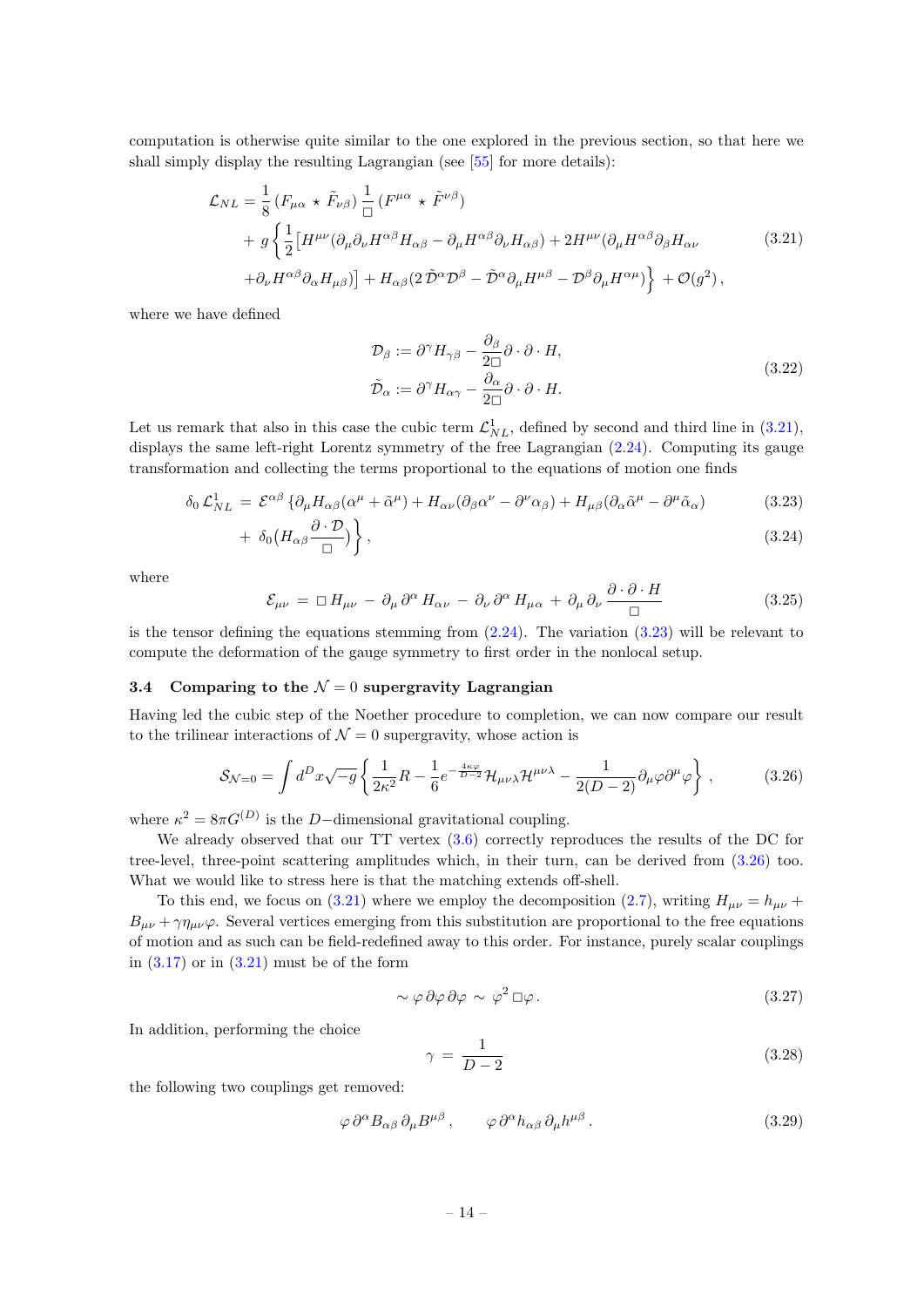Furthermore, the choice [\(3.28\)](#page-14-4) of the value of  $\gamma$ , that was mentioned to play a special role already at the quadratic level, guarantees that the dilaton kinetic term as well as all the other cubic couplings involving the dilaton get normalised in agreement with [\(3.26\)](#page-14-3). Finally, let us recall that the action of  $\mathcal{N}=0$  supergravity can be equivalently presented in the Einstein or in the string frame, the former corresponding to eq.  $(3.26)$ . We note that the definition  $(2.7)$  of the graviton, with the value  $(3.28)$ of  $\gamma$ , corresponds to the linearisation of the Weyl rescaling connecting the two frames:

<span id="page-15-2"></span>
$$
g_{\mu\nu}^{E} = e^{-\frac{2\,\kappa\,\varphi}{D-2}} \, g_{\mu\nu}^{S} \,. \tag{3.30}
$$

Namely, if we let  $g_{\mu\nu}^E = \eta_{\mu\nu} + 2 \kappa h_{\mu\nu}$  and  $g_{\mu\nu}^S = \eta_{\mu\nu} + 2 \kappa H_{\mu\nu}^S$ , then  $(3.30)$  is satisfied to first order in κ.

With these provisos, after some algebra, one finds indeed a correct match with the perturbative expansion of [\(3.26\)](#page-14-3) to cubic order, including all longitudinal terms. In particular, as we already stressed, selecting only those couplings in  $H_{\mu\nu}$  that respect the twofold Lorentz symmetry one reproduces at the cubic level exactly the vertex coming from the expansion to first order in  $\varphi$  and zeroth order in  $h_{\mu\nu}$  of the vertex involving the scalar field, the Kalb-Ramond field and the graviton:

$$
-\frac{1}{6}\exp\big[-\frac{4\kappa}{D-2}\varphi\big]\mathcal{H}_{\mu\nu\lambda}\mathcal{H}_{\alpha\beta\gamma}g^{\mu\alpha}g^{\nu\beta}g^{\lambda\gamma}\,,\tag{3.31}
$$

including the numerical coefficient that would be otherwise arbitrary under the conditions imposed by the Noether procedure alone.

We can also compare our result to the cubic vertex of the Lagrangian obtained in [\[13\]](#page-23-1), where the DC field was defined in momentum space as the product of two YM fields deprived of their color indices. Consistently with the goal of reproducing amplitudes, in the gauge fixed construction of [\[13\]](#page-23-1) all longitudinal terms were discarded resulting in particular in a fully diagonal kinetic term of the form

$$
\mathcal{L}_{kin} = \frac{1}{2} H^{\mu\nu} \sqcup H_{\mu\nu} , \qquad (3.32)
$$

where we are denoting still with  $H_{\mu\nu}$  the resulting DC field. It is then simple to show that the DC cubic vertex resulting from the squaring procedure defined in [\[13\]](#page-23-1) is equivalent to our TT cubic vertex [\(3.6\)](#page-11-1). To reproduce higher order vertices one needs to also integrate over the auxiliary fields introduced in [\[13\]](#page-23-1). The DC quartic vertex, in particular, was obtained in this fashion in [\[55\]](#page-25-2).

# <span id="page-15-0"></span>4 Deformation of the gauge symmetry

In this section we would like to compute the deformation of the gauge transformation of the DC field to first order in the coupling. The relevant equation is the second one in  $(C.6)$ , that we report here for convenience (in a schematic form with omitted indices):

<span id="page-15-3"></span>
$$
\frac{\delta \mathcal{L}_0}{\delta H} \left( \delta_0^{(1)} H + \delta_1^{(0)} H \right) + \frac{\delta \mathcal{L}_1}{\delta H} \delta_0^{(0)} H = 0, \tag{4.1}
$$

where  $\delta_0^{(0)}H$  is the transformation [\(2.2\)](#page-4-3) with the parameter satisfying [\(2.14\)](#page-6-2),  $\delta_0^{(1)}H$  is again given by [\(2.2\)](#page-4-3), but with parameter now subject to [\(C.7\)](#page-21-2), while  $\delta_1^{(0)}H$  is the first explicit nonlinear correction to the gauge transformation of the DC field. Since our main interest is to explore the relation between geometry and DC, in this section we won't discuss explicitly the local theory with the auxiliary field D.

### <span id="page-15-1"></span>4.1 First-order corrections to  $\delta_0 H_{\mu\nu}$

Let us consider first the local cubic theory defined in  $(3.17)$ . By comparing equations  $(3.17)$  and  $(3.15)$ , together with the gauge variation  $(2.13)$ , we can identify one solution to  $(4.1)$  given by the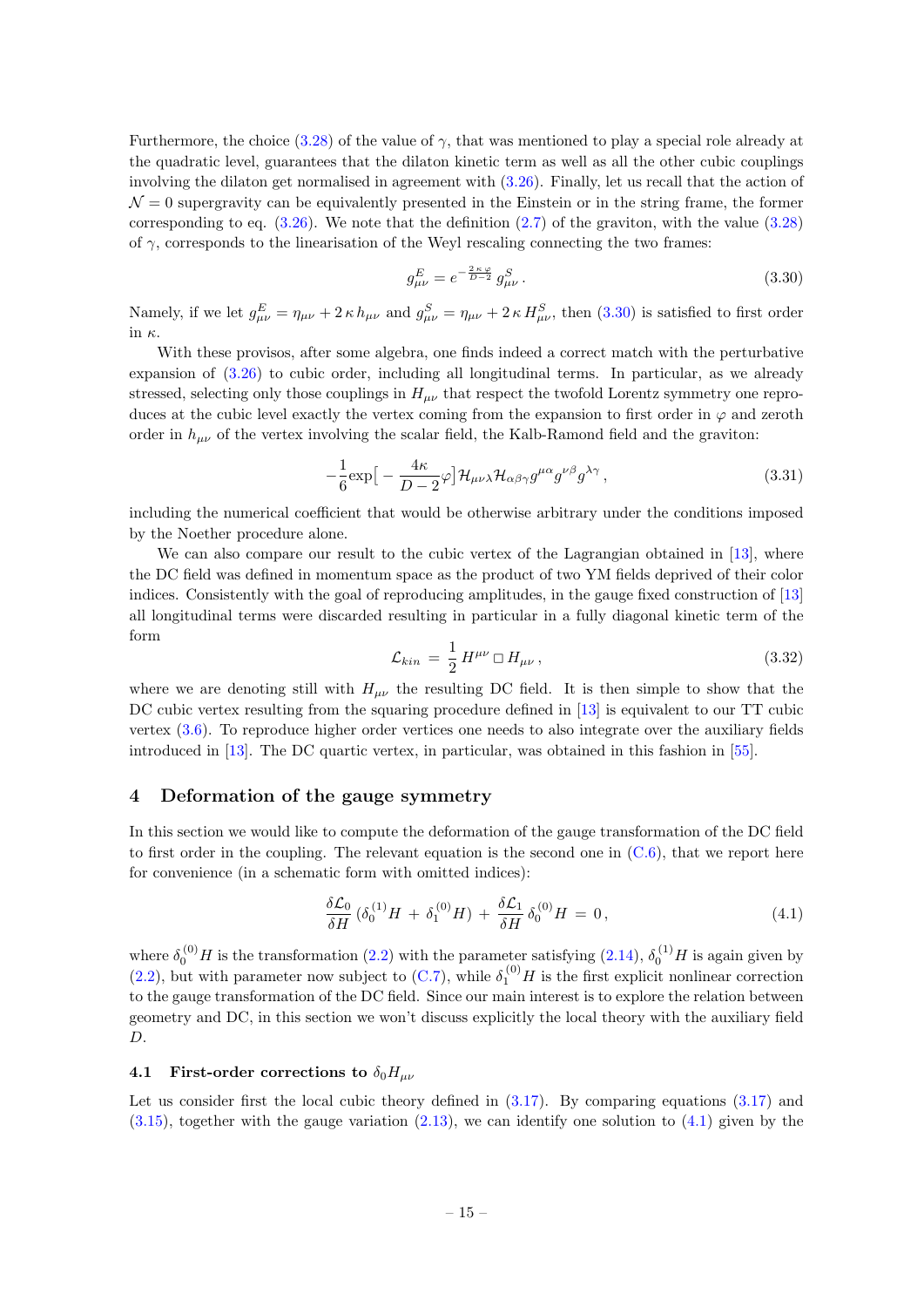following deformations of the Abelian symmetry [\(2.2\)](#page-4-3) and of the constraint [\(2.14\)](#page-6-2):

<span id="page-16-1"></span>
$$
\delta_1^{(0)} H_{\mu\nu} = (\alpha^\gamma + \tilde{\alpha}^\gamma) \partial_\gamma H_{\alpha\beta} - H_{\alpha\gamma} \partial^\gamma \alpha_\beta - H_{\gamma\beta} \partial^\gamma \tilde{\alpha}_\alpha + H_{\alpha\gamma} \partial_\beta \alpha^\gamma + H_{\gamma\beta} \partial_\alpha \tilde{\alpha}^\gamma ,
$$
\n
$$
\partial^\mu (\alpha_\mu + \tilde{\alpha}_\mu) = -\frac{\lambda - 2}{4} H^{\mu\nu} (\partial_\mu \alpha_\nu + \partial_\nu \tilde{\alpha}_\mu) .
$$
\n(4.2)

Other solutions could be found upon employing equivalent forms for  $(3.15)$ . In particular, using the relation

$$
\partial^{\mu} M_{\mu\nu} = -\partial_{\nu} \partial \cdot \partial \cdot H, \qquad (4.3)
$$

expanding the second line in [\(3.15\)](#page-13-3) and integrating by parts, we could generate new terms proportional to the free equations depending on the parameter  $\lambda$ . Moreover, field redefinitions could modify the form of the cubic vertex in  $(3.17)$  and consequently the deformations in  $(4.2)$ . One natural option would be to look for (a class of) deformations amenable to reproduce the Lie derivative on the fields of the DC multiplet to this order, so as establish a direct link with the underlying spacetime geometry. In the next section we shall provide an explicit analysis of this aspect.

At any rate, it is not hard to appreciate that there is some tension between the DC origin of [\(3.17\)](#page-13-2) and the possibility to make the role of Riemannian geometry explicit. Indeed, one natural selection principle in the class defined by the possible field redefinitions of  $(4.2)$  would be to ask for the second equation to reproduce the covariantised transversality condition, up to terms quadratic in the graviton field:

$$
\partial^{\mu} (\alpha_{\mu} + \tilde{\alpha}_{\mu}) + g \mathcal{O}_1(\alpha, \tilde{\alpha}, H) = \nabla^{\mu} (\alpha_{\mu} + \tilde{\alpha}_{\mu}) + \mathcal{O}(g^2), \qquad (4.4)
$$

where  $\nabla^{\mu}$  denotes the covariant derivative. Such a perturbative reconstruction would require to include the trace of the graviton, as can be seen expanding the Levi-Civita connection:

$$
\nabla_{\mu}\alpha^{\mu} = (\partial_{\mu}\alpha_{\rho} - \Gamma^{\sigma}_{\rho\mu}\alpha_{\sigma}) g^{\rho\mu},
$$
  
=  $\partial \cdot \alpha - \partial_{\mu}\alpha_{\rho}h^{\mu\rho} - \alpha^{\sigma} \left(\partial \cdot h_{\sigma} - \frac{1}{2}\partial_{\sigma}h^{\mu}{}_{\mu}\right) + \mathcal{O}(h^{2}),$  (4.5)

but the presence of  $h^{\mu}{}_{\mu}$ , and then of  $H^{\mu}{}_{\mu}$ , would eventually spoil the left-right Lorentz symmetry implemented in the construction of the Lagrangian [\(3.17\)](#page-13-2).

For the nonlocal case the relevant equations are  $(3.21)$  and  $(3.23)$ , while in  $(4.1)$  there is no contribution to  $\delta_0^{(1)}$  to evaluate, since the gauge symmetry is now unconstrained. The resulting deformation of the gauge transformation is

$$
\delta_1 H_{\mu\nu} = \partial_{\rho} H_{\mu\nu} (\alpha^{\rho} + \tilde{\alpha}^{\rho}) + H_{\mu\rho} (\partial_{\nu} \alpha^{\rho} - \partial^{\rho} \alpha_{\nu}) + H_{\rho\nu} (\partial_{\mu} \tilde{\alpha}^{\rho} - \partial^{\rho} \tilde{\alpha}_{\mu}) + \delta_0 (H_{\mu\nu} \frac{\partial \cdot \mathcal{D}}{\Box}),
$$
\n(4.6)

<span id="page-16-2"></span>and displays a nonlocal correction to  $(4.2)$  that involves longitudinal components of  $H_{\mu\nu}$ .

### <span id="page-16-0"></span>4.2 Covariance beyond the linear order

In order to explore the relation between [\(4.6\)](#page-16-2) and the Lie derivative of the fields entering the gravitational multiplet let us first notice that

<span id="page-16-3"></span>
$$
H_{\alpha\nu}(\partial_{\beta}\alpha^{\nu}-\partial^{\nu}\alpha_{\beta})+H_{\mu\beta}(\partial_{\alpha}\tilde{\alpha}^{\mu}-\partial^{\mu}\tilde{\alpha}_{\alpha})=H_{\alpha\nu}\partial_{\beta}(\alpha^{\nu}+\tilde{\alpha}^{\nu})+H_{\nu\beta}\partial_{\alpha}(\alpha^{\nu}+\tilde{\alpha}^{\nu})-\delta_{0}(H^{\alpha\nu}H_{\nu}^{\beta}).
$$
 (4.7)

Using [\(4.7\)](#page-16-3) and performing the field redefinition

<span id="page-16-4"></span>
$$
H_{\mu\nu} \to H_{\mu\nu} - H_{\mu\alpha} H^{\alpha}_{\ \nu} + \frac{1}{2} H_{\mu\nu} \frac{\partial \cdot \partial \cdot H}{\Box},\tag{4.8}
$$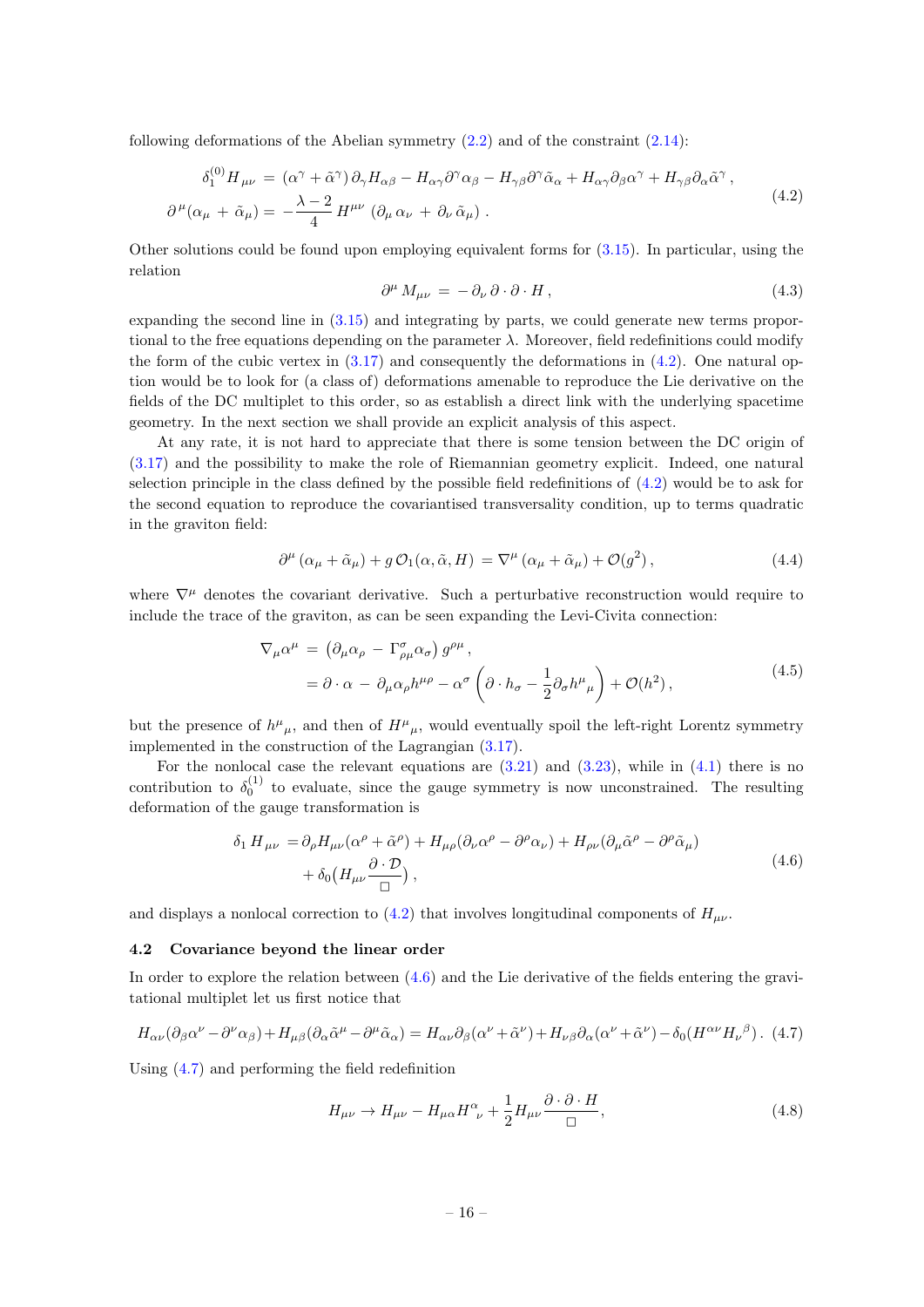allow one to recast the variation of the corresponding, redefined cubic vertex  $\tilde{\mathcal{L}}_{NL}^1$  as follows

$$
\delta \tilde{\mathcal{L}}_{NL}^1 = \mathcal{E}^{\alpha\beta} \{ \partial_\mu H_{\alpha\beta} (\alpha^\mu + \tilde{\alpha}^\mu) + H_{\alpha\nu} \partial_\beta (\alpha^\nu + \tilde{\alpha}^\nu) + H_{\nu\beta} \partial_\alpha (\alpha^\nu + \tilde{\alpha}^\nu) \},\tag{4.9}
$$

from which one obtains the correction to the gauge transformation in the form

<span id="page-17-0"></span>
$$
\delta_1 H_{\alpha\beta} = 2 \{ \xi^{\nu} \partial_{\nu} H_{\alpha\beta} + H_{\alpha\nu} \partial_{\beta} \xi^{\nu} + H_{\nu\beta} \partial_{\alpha} \xi^{\nu} \}, \qquad (4.10)
$$

where

$$
\xi_{\mu} = \frac{1}{2} \left( \alpha_{\mu} + \tilde{\alpha}_{\mu} \right),\tag{4.11}
$$

thus reproducing the action of the Lie derivative on a symmetric tensor and on a two-form  $B_{\mu\nu}$ defined as in  $(2.7)$ .

Let us stress that, similarly to what observed at the end of the previous section, the field redefinition [\(4.8\)](#page-16-4), that we exploited in our attempt to recover the Lie derivative to cubic order, breaks the left-right Lorentz symmetry due to the off-diagonal contraction of indices in the second term. In addition,  $(4.10)$  can hardly suffice to establish full contact with the first nonlinear correction to diffeomorphisms, since it fails to reproduce the Lie derivative of the scalar field entering the gravitational multiplet defined in [\(2.7\)](#page-5-2). Indeed, the correction to the (vanishing) free gauge transformation of  $\varphi$  stemming from [\(4.10\)](#page-17-0) is rather cumbersome and reads

<span id="page-17-3"></span>
$$
\delta_1 \varphi = \xi \cdot \partial H + (\partial^{\mu} \xi^{\nu} + \partial^{\nu} \xi^{\mu}) H^{S}_{\mu\nu} - \frac{1}{\Box} (\partial^{\mu} \partial^{\nu} \xi^{\alpha} \partial_{\alpha} H^{S}_{\mu\nu} + 2 (\partial^{\nu} \xi^{\alpha} + \partial^{\alpha} \xi^{\nu}) \partial_{\alpha} \partial \cdot H^{S}_{\nu} + \xi^{\alpha} \partial_{\alpha} \partial \cdot \partial \cdot H^{S} + 2 \partial^{\mu} \partial^{\nu} \xi^{\alpha} \partial_{\mu} H^{S}_{\alpha\nu} + 2 \Box \xi^{\alpha} \partial \cdot H^{S}_{\alpha} + \Box (\partial^{\mu} \xi^{\nu} + \partial^{\nu} \xi^{\mu}) H^{S}_{\mu\nu}).
$$
\n(4.12)

We interpret the mismatch as due to the attempt to derive nonlinear properties of the gauge transformation of the scalar field employing a definition of the latter that was tailored to the linear theory. In a complete theory, including all nonlinear contributions from  $H_{\mu\nu}$ , a "geometrical" scalar, should more likely be expressed as a combination of powers of  $H_{\mu\nu}$  of increasing order:

$$
\psi = \psi^{(1)} + \psi^{(2)} + \psi^{(3)} + \dots,\tag{4.13}
$$

with  $\psi^{(n)} \sim O(H^n)$  and  $\psi^{(1)} = \varphi$  as defined in the third of [\(2.7\)](#page-5-2). In order to get a clue on the systematics of these prospective nonlinear corrections, let us observe that our definition [\(2.7\)](#page-5-2) of the scalar field can be formally read as:

$$
\varphi = -\frac{R^{(1)}}{\Box} \,,\tag{4.14}
$$

where  $R^{(1)}$  is the linearised Ricci tensor for  $H_{\mu\nu}^S$ . Given that we are after a scalar under diffeomorphisms, we are naturally led to a geometrical guess for the general solution, in the form

<span id="page-17-2"></span><span id="page-17-1"></span>
$$
\psi := -\frac{R}{\hat{\Box}},\tag{4.15}
$$

where  $R = R^{(1)} + R^{(2)} + \ldots$  is the Ricci scalar of the metric  $g_{\mu\nu} = \eta_{\mu\nu} + H_{\mu\nu}^S$ . One might expect that the metric of the actual spacetime involve  $h_{\mu\nu}$  rather than  $H_{\mu\nu}^{S}$ . However, as noticed in [\(3.30\)](#page-15-2), at least at the linearised level the two are connected by the Weyl rescaling connecting Einstein and string frame in  $\mathcal{N}=0$  supergravity. Here we choose to carry on this exercise in terms of  $H_{\mu\nu}^S$ , as it conveys anyway an idea of the involved relation between DC and geometry. Expanding the Ricci scalar perturbatively, we have

$$
R^{(1)} = \partial \cdot \partial \cdot H^S - \Box H^S,\tag{4.16}
$$

$$
R^{(2)} = H_S^{\mu\nu} \Box H_{\mu\nu}^S - \frac{1}{2} \partial^{\nu} H_S^{\mu\alpha} \partial_{\alpha} H_{\mu\nu}^S + \frac{3}{4} \partial^{\alpha} H_S^{\mu\nu} \partial_{\alpha} H_{\mu\nu}^S - 2 H_S^{\mu\nu} \partial_{\mu} \partial \cdot H_{\nu}^S
$$
  
+ 
$$
H_S^{\mu\nu} \partial_{\mu} \partial_{\nu} H^S - \partial \cdot H_S^{\alpha} \partial \cdot H_{\alpha}^S + \partial^{\alpha} H^S \partial \cdot H_{\alpha}^S - \frac{1}{4} \partial^{\alpha} H^S \partial_{\alpha} H^S , \qquad (4.17)
$$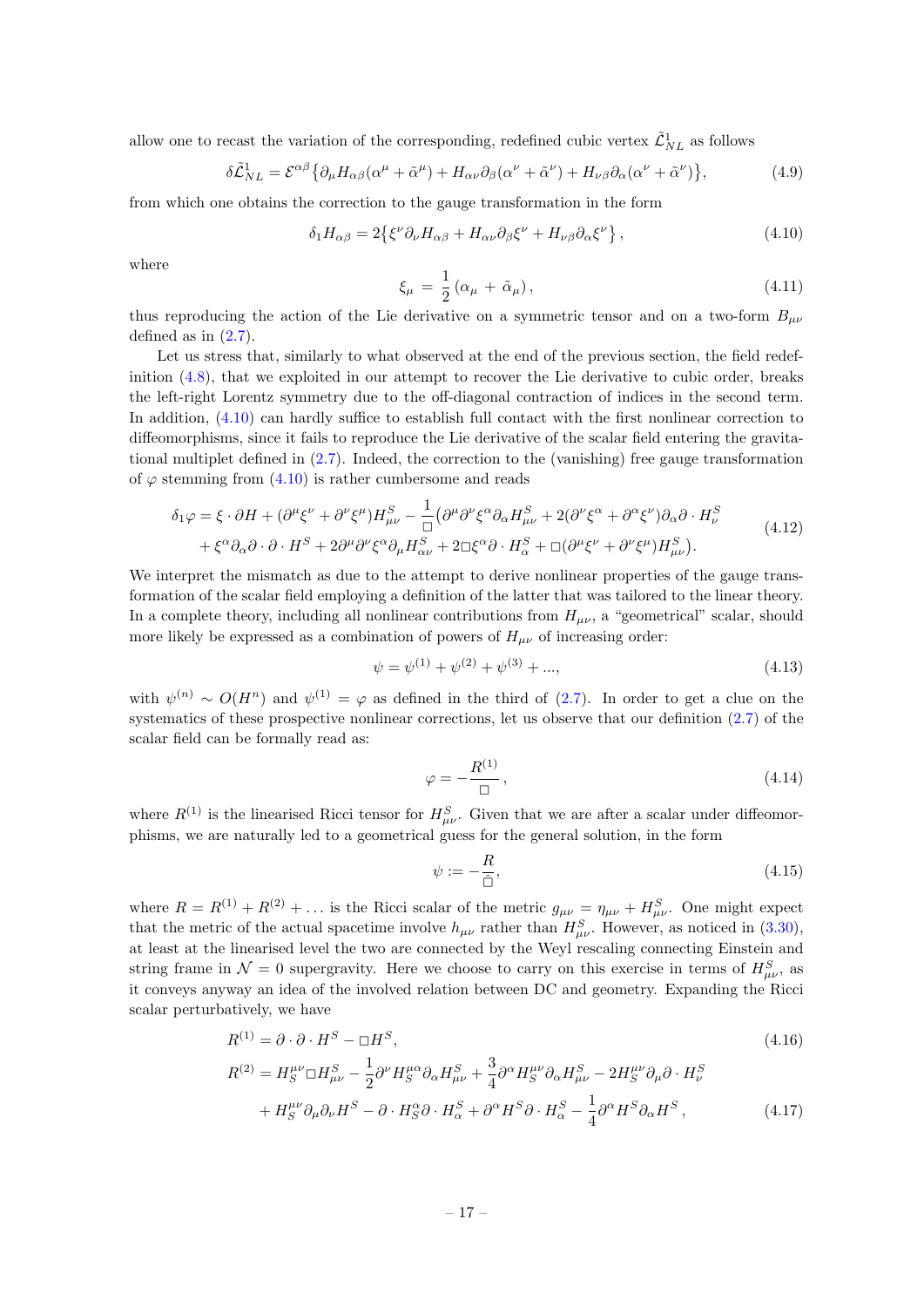while  $\hat{\Box}$  is the Laplace-Beltrami operator for a scalar field, *i.e.*:

$$
\hat{\Box} := g^{\mu\nu} (\partial_{\mu} \partial_{\nu} - \Gamma^{\alpha}_{\mu\nu} \partial_{\alpha}), \tag{4.18}
$$

that can be also expanded in powers of  $H_{\mu\nu}^S$ .

<span id="page-18-2"></span><span id="page-18-1"></span>
$$
\hat{\Box}^{(0)} = \eta^{\mu\nu} \partial_{\mu} \partial_{\nu} = \Box,
$$
\n(4.19)

$$
\hat{\Box}^{(1)} = -H_S^{\mu\nu}\partial_\mu\partial_\nu - \partial \cdot H_S^\alpha\partial_\alpha + \frac{1}{2}\partial^\alpha H^S\partial_\alpha.
$$
\n(4.20)

In particular, using the second of  $(4.17)$  and  $(4.20)$  we can compute the conjectured form of the first correction to  $\varphi$  implied in [\(4.15\)](#page-17-2):

$$
\psi^{(2)} = -\frac{1}{\Box} \Big( H_S^{\mu\nu} \Box H_{\mu\nu}^S - \frac{1}{2} \partial^{\nu} H_S^{\mu\alpha} \partial_{\alpha} H_{\mu\nu}^S + \frac{3}{4} \partial^{\alpha} H_S^{\mu\nu} \partial_{\alpha} H_{\mu\nu}^S - 2 H_S^{\mu\nu} \partial_{\mu} \partial \cdot H_{\nu}^S \n+ H_S^{\mu\nu} \partial_{\mu} \partial_{\nu} H^S - \partial \cdot H_S^S \partial \cdot H_{\alpha}^S + \partial^{\alpha} H^S \partial \cdot H_{\alpha}^S - \frac{1}{4} \partial^{\alpha} H^S \partial_{\alpha} H^S \n- H_S^{\mu\nu} \partial_{\mu} \partial_{\nu} H^S + H_S^{\mu\nu} \partial_{\mu} \partial_{\nu} \frac{\partial \cdot \partial \cdot H^S}{\Box} - \partial \cdot H_S^{\alpha} \partial_{\alpha} H^S \n+ \partial \cdot H_S^{\alpha} \partial_{\alpha} \frac{\partial \cdot \partial \cdot H^S}{\Box} + \frac{1}{2} \partial^{\alpha} H^S \partial_{\alpha} H^S - \frac{1}{2} \partial^{\alpha} H^S \partial_{\alpha} \frac{\partial \cdot \partial \cdot H^S}{\Box}. \tag{4.21}
$$

As a test of our guess we consider the transformation properties of  $\psi$ , order by order,

$$
\delta\psi = \xi \cdot \partial\psi \Rightarrow \begin{cases} \delta_0 \varphi = 0, \\ \delta_1 \varphi + \delta_0 \psi^{(2)} = \xi \cdot \partial\varphi, \\ \delta_2 \varphi + \delta_1 \psi^{(2)} + \delta_0 \psi^{(3)} = \xi \cdot \partial\psi^{(2)}, \\ \dots \end{cases} \tag{4.22}
$$

and use the form of  $\delta_1\varphi$  computed in [\(4.12\)](#page-17-3) in order to determine  $\delta_0\psi^{(2)}$ . After some algebra we find

$$
\delta_0 \psi^{(2)} = \frac{1}{\Box} \delta_0 \Big( -H_S^{\mu\nu} \Box H_{\mu\nu}^S + \frac{1}{2} \partial^{\nu} H_S^{\mu\alpha} \partial_{\alpha} H_{\mu\nu}^S - \frac{3}{4} \partial^{\alpha} H_S^{\mu\nu} \partial_{\alpha} H_{\mu\nu}^S + 2H_S^{\mu\nu} \partial_{\mu} \partial \cdot H_{\nu}^S - H_S^{\mu\nu} \partial_{\mu} \partial_{\nu} \frac{\partial \cdot \partial \cdot H^S}{\Box} + \partial \cdot H_S^{\alpha} \partial \cdot H_{\alpha}^S - \partial^{\alpha} \frac{\partial \cdot \partial \cdot H^S}{\Box} \partial \cdot H_{\alpha}^S - \frac{1}{4} \partial^{\alpha} \frac{\partial \cdot \partial \cdot H^S}{\Box} \partial_{\alpha} \frac{\partial \cdot \partial \cdot H^S}{\Box} \Big), \tag{4.23}
$$

that can be easily checked to match the corresponding variation of [\(4.21\)](#page-18-2), to this order.

# <span id="page-18-0"></span>5 Outlook

Our exploration of the DC shows that the correspondence between spin-one gauge theories and gravity extends quite neatly off shell at the quadratic level, including the longitudinal sectors of the corresponding Lagrangians. Both at the quadratic and at the cubic level it is also clear that there is more to the DC than just a perturbative implementation of gauge invariance, that by itself would not suffice neither to fix the free Lagrangian in the form  $(2.24)$  nor to recover uniquely the cubic couplings of the  $\mathcal{N} = 0$  supergravity action [\(3.26\)](#page-14-3). There emerge also concrete indications that having Riemannian geometry explicitly implemented seems to hide the underlying DC structure, in particular in view of the non-polynomial field redefinitions likely to be needed in order to recover the Lie derivative of the various physical fields. It might be that a more appropriate context to assess the geometrical meaning of the DC has to be found in double field theory [\[71\]](#page-25-15), as explored in [\[72](#page-25-16)[–75\]](#page-26-0).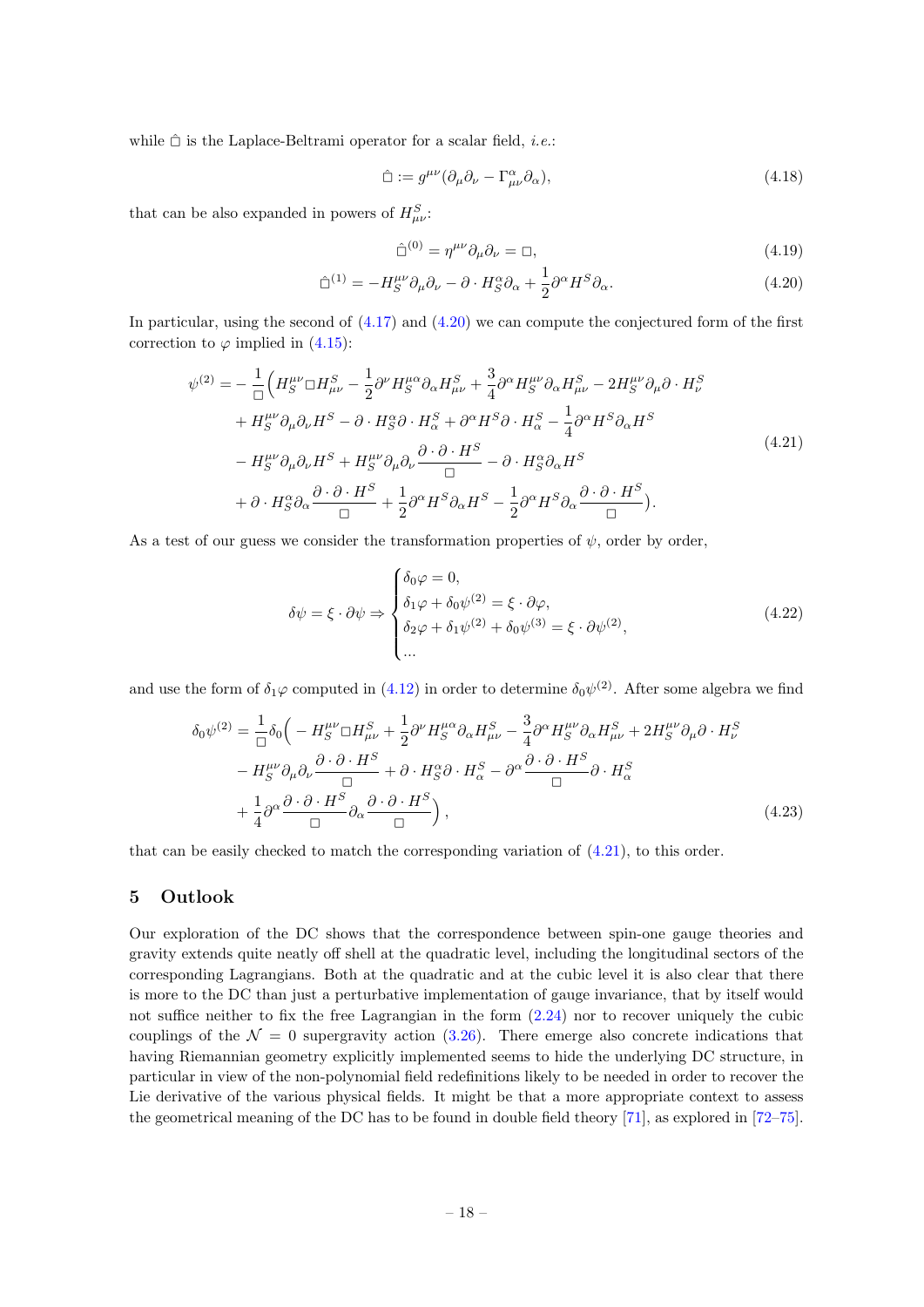One of the aspects that would be interesting to investigate further is the option of resumming all perturbative corrections so as to make sense at the nonlinear level of an action of the form [\(2.24\)](#page-8-2), written as a square of curvatures. It is legitimate to speculate that the double-copy meaning of such an action may be related to the effective Yang-Mills Lagrangian of [\[13,](#page-23-1) [27\]](#page-23-13). It would be also relevant to understand how much of the simplicity of the massive deformation of the free theory [\(2.30\)](#page-9-5) may be kept at the interacting level, so as to make more concrete contact with the various incarnations of the DC for massive gravity, in the spirit of [\[76,](#page-26-1) [77\]](#page-26-2). See also [\[78–](#page-26-3)[80\]](#page-26-4).

A better understanding of the DC at the Lagrangian level should contribute to clarify its status at the level of classical solutions [\[3,](#page-22-2) [56,](#page-25-3) [81](#page-26-5)[–90\]](#page-26-6). In particular, it might help to improve the calculational schemes for gravitational radiative solutions viewed as squares of solutions describing gluonic radiation [\[91](#page-26-7)[–98\]](#page-27-0), for instance by allowing one to compare different options for gauge fixings or frame choices. Furthermore, upon properly identifying the boundary conditions on the two sides of the DC it should be possible to explore the relations between the corresponding asymptotic symmetries [\[99\]](#page-27-1), thus providing an alternative perspective on soft theorems and memory effects [\[100–](#page-27-2)[104\]](#page-27-3).

The existence of DC relations points to a deeper meaning of the notion of local symmetry. It would be interesting to explore its possible implementation for higher-spin gauge theories. On the one hand, the three quadratic DC Lagrangians that we presented in this work,  $(2.12)$ ,  $(2.15)$  and [\(2.24\)](#page-8-2), actually are low-spin representatives of an infinite class of theories involving gauge fields of arbitrary spins stemming from tensionless strings, and it is at least conceivable that all the members of those infinite classes might be interpreted along similar lines. Furthermore, concrete indications of double-copy (and multiple-copy) type structures at the interacting level have been noticed for higher-spin vertices [\[105,](#page-27-4) [106\]](#page-27-5), thus suggesting the existence of general structures that would deserve further investigation.

## Acknowledgments

P.F. would like to thank I. Basile for discussions. D.F. gratefully acknowledges exchanges with K. Mkrtchyan and S. Nagy. D.F. is grateful to the Asian-Pacific Center for Theoretical Physics (APCTP) in Pohang for the kind hospitality extended to him during the preparation of this work.

## <span id="page-19-0"></span>A Notation and conventions

We adopt the "mostly plus" metric convention for the Minkowski metric,  $\eta_{\mu\nu} = \text{diag}(-1, +1, ..., +1)$ , and the following sign convention for the Riemann tensor (without assuming a torsion-free connection):

$$
R^{\rho}_{\sigma\mu\nu} = \partial_{\mu}\Gamma^{\rho}_{\nu\sigma} - \partial_{\nu}\Gamma^{\rho}_{\mu\sigma} + \Gamma^{\rho}_{\mu\lambda}\Gamma^{\lambda}_{\nu\sigma} - \Gamma^{\rho}_{\nu\lambda}\Gamma^{\lambda}_{\mu\sigma}.
$$
 (A.1)

Whenever there are no ambiguities due to the position of indices, we may employ the shorthands  $\partial$ for a divergence, as in  $\partial \cdot \partial \cdot H := \partial^{\alpha} \partial^{\beta} H_{\alpha\beta}$ , and  $H := H^{\alpha}_{\alpha}$  for the trace.

We denote the Fourier transform with the symbol  $\mathcal{F}$ , with normalisation and signs defined as follows:

$$
f(x) = \int \frac{d^D p}{(2\pi)^D} e^{-ip \cdot x} \mathcal{F}{f}(p), \qquad \mathcal{F}{f}(p) = \int d^D x \, e^{ip \cdot x} f(x), \tag{A.2}
$$

and employ the symbol  $\circ$  for the convolution product of two functions:

$$
[f \circ g](x) = \int d^D y f(y) g(x - y). \tag{A.3}
$$

This product is commutative and associative, and does not satisfy the Leibniz rule. Rather,

<span id="page-19-1"></span>
$$
\partial_{\mu} (f \circ g) = (\partial_{\mu} f) \circ g = f \circ (\partial_{\mu} g). \tag{A.4}
$$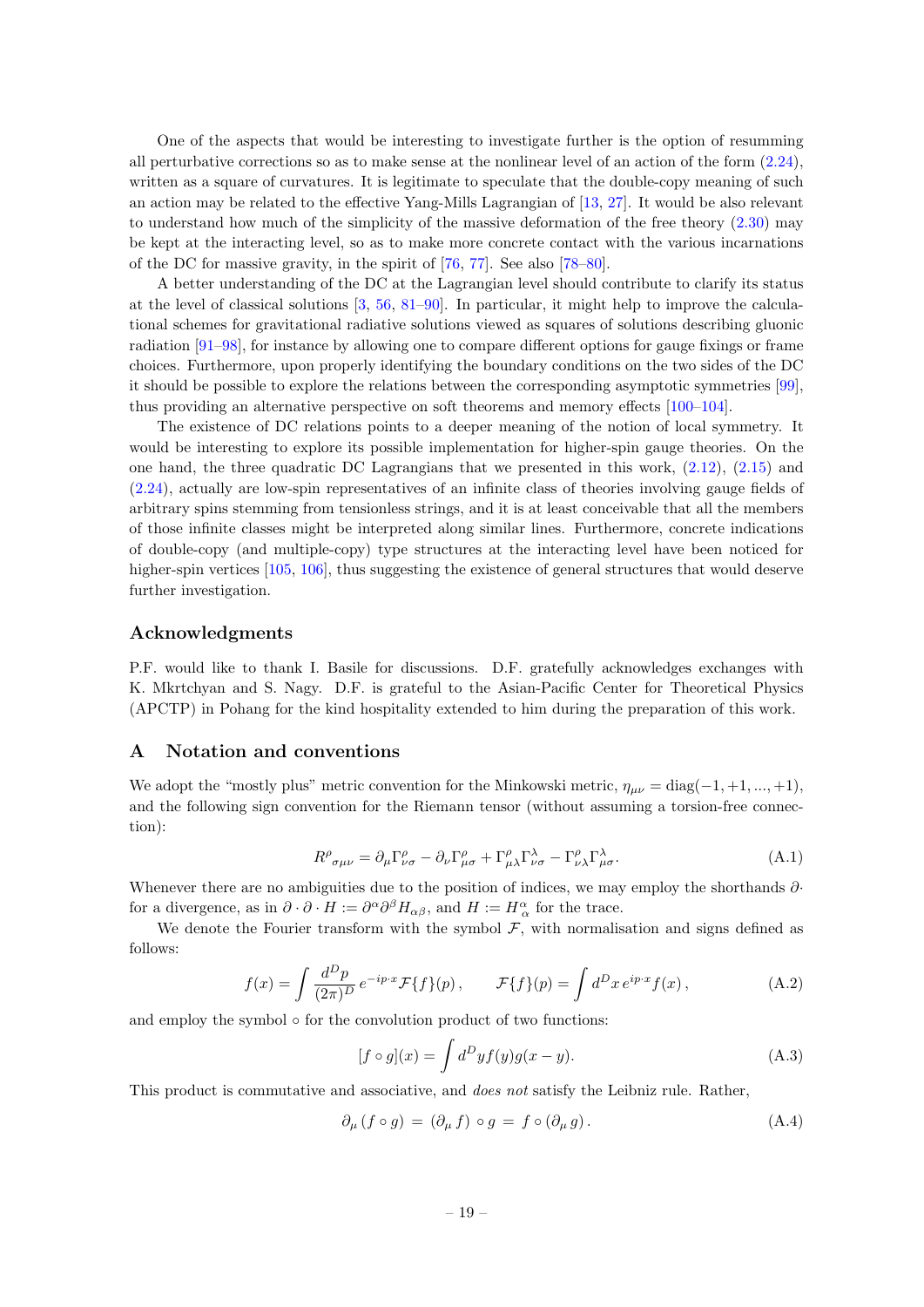# <span id="page-20-0"></span>B Twofold Lorentz symmetry

Given that, in the DC scenario, gravity amplitudes are to be obtained from the product of two factors which are separately Lorentz invariant, it is natural to expect that such a twofold Lorentz symmetry be mirrored, somehow, at the Lagrangian level. A field-theoretical linear realisation of invariance under  $O(D-1,1)_L \otimes O(D-1,1)_R$  was first obtained in the low-energy effective action of the closed string in [\[35,](#page-24-11) [107,](#page-27-6) [108\]](#page-27-7), and later identified in the context of Double Field Theory as well [\[71\]](#page-25-15). In [\[18\]](#page-23-3), a gravity action whose vertices respect this symmetry was built up to the quintic order and in [\[37\]](#page-24-2) it was shown the existence of local field redefinitions that make this symmetry manifest to all orders in a gauge-fixed version of the Einstein-Hilbert action.

In our context, it is precisely such twofold Lorentz symmetry that allows us to identify uniquely the quadratic Lagrangian [\(2.23\)](#page-8-0), as we shall now show. A similar argument also applies to the TT cubic vertex [\(3.6\)](#page-11-1). Let us begin by considering the most general quadratic form in  $H_{\mu\nu}$  involving two derivatives:

$$
\mathcal{L}_{NL}^{(0)} = a_1 \, \partial_\mu \, H_{\alpha\beta} \, \partial^\mu \, H^{\alpha\beta} + a_2 \, \partial_\mu H_{\alpha\beta} \, \partial^\mu \, H^{\beta\alpha} + a_3 \, \partial^\alpha \, H_{\alpha\beta} \, \partial_\gamma \, H^{\gamma\beta} + a_4 \, \partial^\alpha \, H_{\alpha\beta} \, \partial_\gamma \, H^{\beta\gamma} + a_5 \, \partial^\alpha \, H_{\beta\alpha} \, \partial_\gamma \, H^{\beta\gamma} + a_6 \, \partial^\alpha \, H_{\alpha\beta} \, \partial^\beta \, H + a_7 \, \partial_\alpha \, H \, \partial^\alpha \, H + a_8 \, \partial \cdot \partial \cdot H \, \frac{1}{\Box} \, \partial \cdot \partial \cdot H , \tag{B.1}
$$

<span id="page-20-2"></span>where the nonlocal term accounts for the projector appearing in  $(2.7)$ . Upon imposing invariance of [\(B.1\)](#page-20-2) under [\(2.2\)](#page-4-3) one finds the general solution

$$
\mathcal{L}_{NL}^{(0)} = a \partial_{\mu} H_{\alpha\beta} \partial^{\mu} H^{\alpha\beta} + b \partial_{\mu} H_{\alpha\beta} \partial^{\mu} H^{\beta\alpha} - a \partial^{\alpha} H_{\alpha\beta} \partial_{\gamma} H^{\gamma\beta} - 2b \partial^{\alpha} H_{\alpha\beta} \partial_{\gamma} H^{\beta\gamma} - a \partial^{\alpha} H_{\beta\alpha} \partial_{\gamma} H^{\beta\gamma} + 2(a+b+c) \partial^{\alpha} H_{\alpha\beta} \partial_{\beta} H - (a+b+c) \partial_{\alpha} H \partial^{\alpha} H + c \partial \cdot \partial \cdot H \frac{1}{\Box} \partial \cdot \partial \cdot H,
$$
\n(B.2)

depending in principle on two arbitrary parameters, up to the overall normalisation. Imposing an additional symmetry where each of the two indices in  $H_{\mu\nu}$  undergoes a separate Lorentz transformation (while derivatives transform according to the index they are contracted with), leads to select the values  $b = 0$  and  $c = +\frac{1}{2}$ , while  $a = -\frac{1}{2}$  results from the request of canonical normalisation of the kinetic term. These choices select the Lagrangian [\(2.24\)](#page-8-2),

<span id="page-20-3"></span>
$$
\mathcal{L}_{NL} = \frac{1}{2} H^{\alpha\beta} \{ \Box \eta_{\alpha\mu} \eta_{\beta\nu} - \partial_{\alpha} \partial_{\mu} \eta_{\beta\nu} - \partial_{\beta} \partial_{\nu} \eta_{\alpha\mu} + \partial_{\alpha} \partial_{\beta} \frac{1}{\Box} \partial_{\mu} \partial_{\nu} \} H^{\mu\nu} , \tag{B.3}
$$

whose kinetic operator can be seen as the product of two Maxwell operators with the insertion of an inverse d'Alembertian:

$$
\left\{ \Box \eta_{\alpha\mu} \eta_{\beta\nu} - \partial_{\alpha} \partial_{\mu} \eta_{\beta\nu} - \partial_{\beta} \partial_{\nu} \eta_{\alpha\mu} + \frac{\partial_{\alpha} \partial_{\beta} \partial_{\mu} \partial_{\nu}}{\Box} \right\} = \left\{ \Box \eta_{\alpha\mu} - \partial_{\alpha} \partial_{\mu} \right\} \frac{1}{\Box} \left\{ \Box \eta_{\beta\nu} - \partial_{\beta} \partial_{\nu} \right\}.
$$
 (B.4)

The local counterpart of the above Lagrangian, given by [\(2.12\)](#page-6-1), can be viewed either as a consistent truncation of [\(B.3\)](#page-20-3) to its sector with only transverse local symmetry [\(2.14\)](#page-6-2), or, again, as the unique local solution that respects the twofold Lorentz symmetry, and thus in particular does not include terms proportional to traces. If the twofold Lorentz symmetry were discarded and traces were included in a theory without the transversality condition  $(2.14)$ , the solution would be a mixed-symmetry Lagrangian of the type described in [\[109\]](#page-27-8), whose equations of motion would still propagate a graviton and a two-form, but not a scalar.

# <span id="page-20-1"></span>C The Noether procedure

The following illustration of the Noether method is based on [\[61\]](#page-25-7). Let us suppose that both the action functional  $S[\varphi]$  and its gauge invariances  $\delta\varphi$  admit a perturbative expansion in powers of the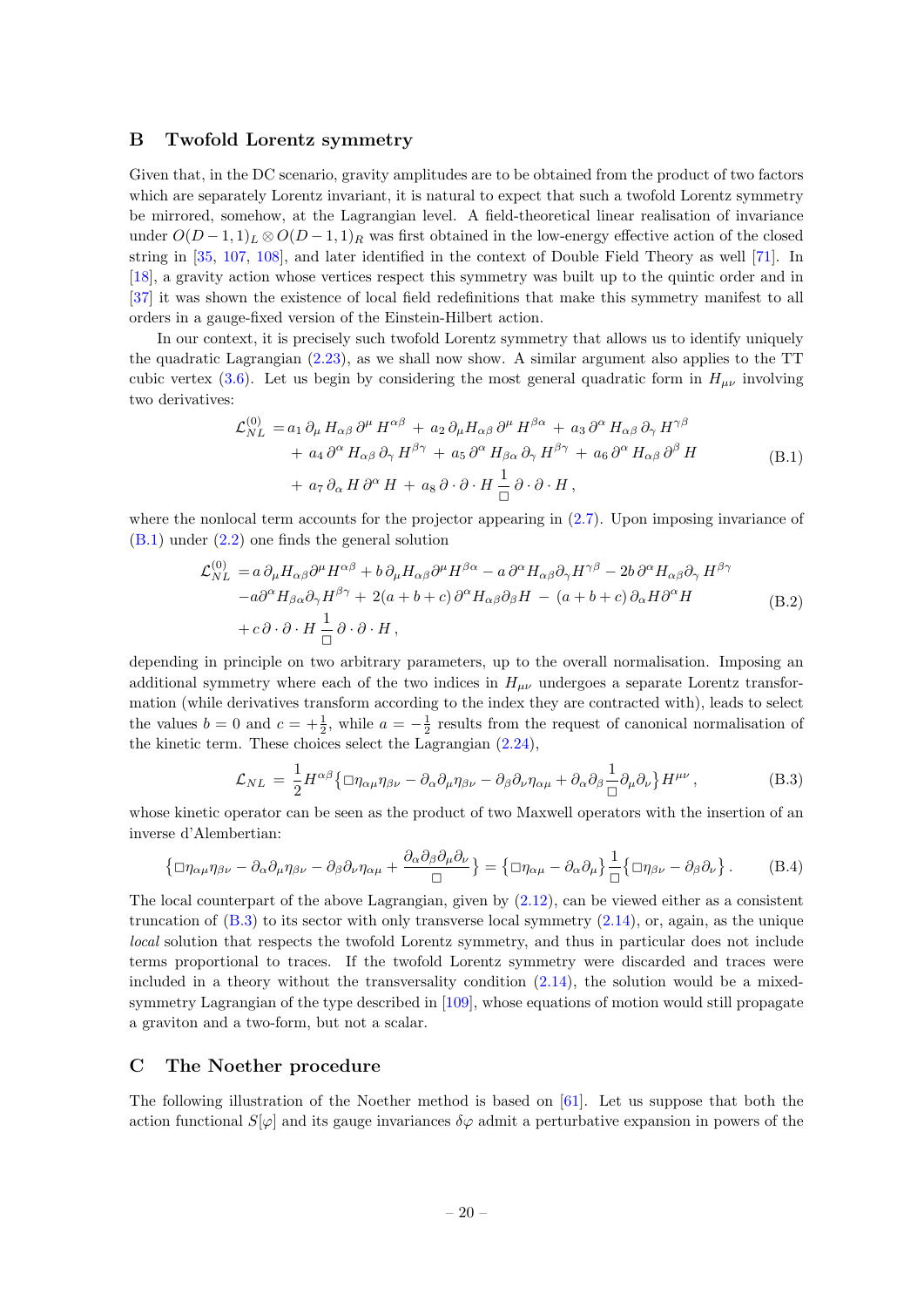fields:

$$
S[\varphi] = S_0[\varphi] + g S_1[\varphi] + g^2 S_2[\varphi] \dots ,
$$
  
\n
$$
\delta \varphi = \delta_0 \varphi + g \delta_1 \varphi + g^2 \delta_2 \varphi \dots ,
$$
\n(C.1)

where  $\varphi$  collectively denotes all types of fields entering the theory, while the coupling g plays the role of a counting parameter.  $S_0[\varphi]$  is the free, quadratic action while  $S_k[\varphi] \sim \varphi^{k+2}$ . Similarly,  $\delta_0 \varphi$  is the Abelian gauge symmetry of the free action,  $\delta_0 \varphi = \partial \epsilon$ , while the higher order contributions are linear in the infinitesimal gauge parameter and depend in principle on an increasing number of fields:  $\delta_k \varphi \sim \epsilon \varphi^k$ . Perturbative gauge invariance of the action holds if all the equations of the Noether system are satisfied:

$$
\delta_0 S_0 [\varphi] = 0, \n\delta_1 S_0 [\varphi] + \delta_0 S_1 [\varphi] = 0, \n\delta_2 S_0 [\varphi] + \delta_1 S_1 [\varphi] + \delta_0 S_2 [\varphi] = 0, \n...
$$
\n(C.2)

<span id="page-21-4"></span>Their solutions provide the possible interactions compatible with gauge invariance, while at the same time determining the corresponding deformations, Abelian or non-Abelian, of the free gauge symmetry.

As it happens for  $(2.12)$ , the free gauge parameters may be subject to given off-shell conditions implemented through the action of some (linear) operator  $\mathcal O$  in the schematic form

<span id="page-21-3"></span>
$$
\mathcal{O}\epsilon = 0,\tag{C.3}
$$

a concrete example being provided by the transversality condition [\(2.14\)](#page-6-2). In this case, the constraints [\(C.3\)](#page-21-3) may themselves receive perturbative corrections in increasing powers of the fields:

<span id="page-21-0"></span>
$$
\mathcal{O}\epsilon + g\,\mathcal{O}_1\left(\epsilon,\varphi\right) + g^2\,\mathcal{O}_2\left(\epsilon,\varphi^2\right) + \ldots = 0. \tag{C.4}
$$

In order to properly take such corrections into account one has to better specify the Noether equations [\(C.2\)](#page-21-4). In particular, each of the terms  $\delta_k \varphi$ , would admit in its turn a perturbative expansion in powers of  $\varphi$ , due to their *implicit* dependence on  $\varphi$  hidden in  $\epsilon$  because of [\(C.4\)](#page-21-0):

$$
\delta_k \varphi = \delta_k^{(0)} \varphi + \delta_k^{(1)} \varphi + \delta_k^{(2)} \varphi + \dots,
$$
  
\n
$$
\delta_k^{(l)} \varphi := O(\varphi^{k+l}) \begin{cases}\n\text{explicitly on } \sim \varphi^k, \\
\text{implicitly on } \sim \varphi^l, \text{ via its } \epsilon-\text{dependence.} \n\end{cases}
$$
\n(C.5)

Correspondingly, the system  $(C.2)$  gets modified as follows:

$$
\begin{aligned}\n o(\epsilon,\varphi) : \frac{\delta \mathcal{L}_0}{\delta \varphi} \delta_0^{(0)} \varphi &= 0, \\
 o(\epsilon,\varphi^2) : \frac{\delta \mathcal{L}_0}{\delta \varphi} \left( \delta_0^{(1)} \varphi + \delta_1^{(0)} \varphi \right) + \frac{\delta \mathcal{L}_1}{\delta \varphi} \delta_0^{(0)} \varphi &= 0, \\
 o(\epsilon,\varphi^3) : \delta \frac{\delta \mathcal{L}_0}{\delta \varphi} \left( \delta_0^{(2)} \varphi + \delta_1^{(1)} \varphi + \delta_2^{(0)} \varphi \right) + \frac{\delta \mathcal{L}_1}{\delta \varphi} \left( \delta_0^{(1)} \varphi + \delta_1^{(0)} \varphi \right) + \frac{\delta \mathcal{L}_2}{\delta \varphi} \delta_0^{(0)} \varphi &= 0, \\
 &\dots\n\end{aligned} \tag{C.6}
$$

For instance, in the case under scrutiny in this paper, both  $\delta_0^{(0)} H_{\mu\nu}$  and  $\delta_0^{(1)} H_{\mu\nu}$  are given by the Abelian transformation  $\partial_{\mu} \alpha_{\nu} + \partial_{\nu} \tilde{\alpha}_{\mu}$ . However, the parameters in  $\delta_0^{(0)} H_{\mu\nu}$  solve  $\partial^{\mu} (\alpha_{\mu} + \tilde{\alpha}_{\mu}) = 0$ , while in  $\delta_0^{(1)} H_{\mu\nu}$ , they are the solution to

<span id="page-21-2"></span><span id="page-21-1"></span>
$$
\partial^{\mu} (\alpha_{\mu} + \tilde{\alpha}_{\mu}) + g \mathcal{O}_1(\alpha, \tilde{\alpha}, H) = 0, \qquad (C.7)
$$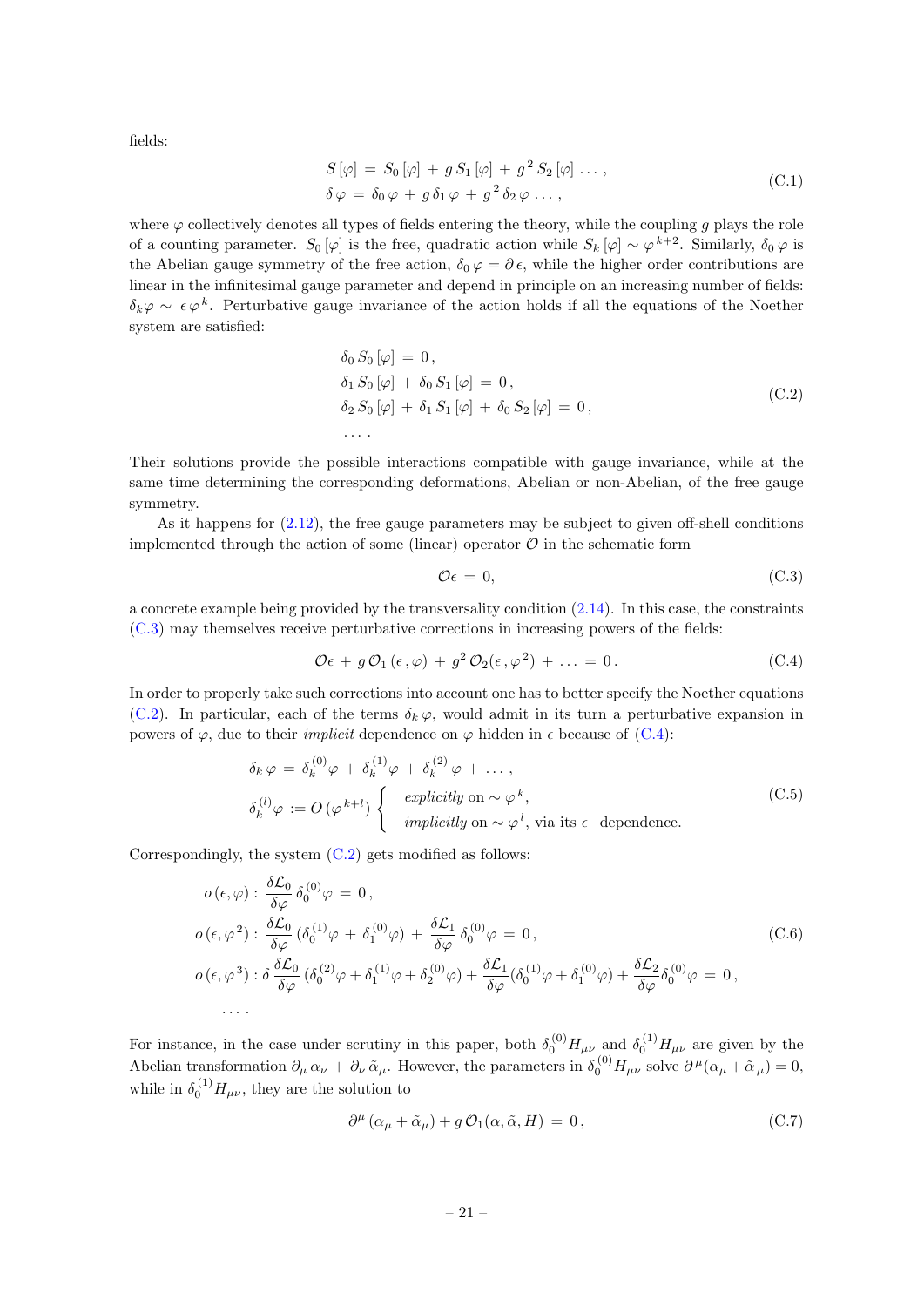thus carrying a possible correction to first order in  $H_{\mu\nu}$ . Similarly for the higher-order terms<sup>[11](#page-22-7)</sup>.

In this paper we employ the Noether procedure in order to find the cubic vertices deforming the three Lagrangians [\(2.12\)](#page-6-1), [\(2.15\)](#page-7-0) and [\(2.23\)](#page-8-0). While for the second and the third one the Abelian symmetry is unconstrained and we implement the procedure in its customary form  $(C.2)$ , for  $(2.12)$ we need to consider the possibility of non-trivial deformations of  $(2.14)$  of the form  $(C.4)$ . For all cases, from the second equation of  $(C.6)$  one first determines the cubic vertices  $\mathcal{L}_1$  on the free mass shell, *i.e.* for those configurations that vanish when  $\frac{\delta \mathcal{L}_0}{\delta \varphi} = 0$  holds. At this stage the possible corrections encoded in  $(C.4)$  do not play any role. Once  $\mathcal{L}_1$  is found one should collect all terms in  $\delta S$  that are quadratic in  $\varphi$  and that vanish on the free mass shell, and arrange them as in the second equation of [\(C.2\)](#page-21-4) or [\(C.6\)](#page-21-1) so as to compute  $\delta_1\varphi$ .

In some cases with constrained gauge invariance, taking the corrections  $(C.4)$  into account may be unavoidable in order to grant for the existence of a *local* solution to the deformation procedure [\[61\]](#page-25-7). In our very case, as we saw, while not strictly needed to the purpose of solving for the cubic vertices, taking the option [\(C.4\)](#page-21-0) into account can still be relevant: on the one hand, it may entail some algebraic simplifications, on the other hand, and more importantly, it may be connected with the underlying geometry of the theory. For instance, the cubic vertices of unimodular gravity can be consistently computed without any need to take [\(C.4\)](#page-21-0) into account. Still, corrections as those encoded in [\(C.4\)](#page-21-0) are instrumental in that context to promote the transversality condition  $\partial \cdot \epsilon = 0$ to its covariant version  $\nabla \cdot \epsilon = 0$ . The same observation applies indeed to [\(2.14\)](#page-6-2), but in the latter case recovering Riemannian geometry leads to obscure the underlying DC structure.

# References

- <span id="page-22-0"></span>[1] Z. Bern, J. J. M. Carrasco and H. Johansson, "New Relations for Gauge-Theory Amplitudes," Phys. Rev. D 78, 085011 (2008) [\[arXiv:0805.3993 \[hep-ph\]\]](http://arxiv.org/abs/arXiv:0805.3993).
- <span id="page-22-1"></span>[2] Z. Bern, J. J. M. Carrasco and H. Johansson, "Perturbative Quantum Gravity as a Double Copy of Gauge Theory," Phys. Rev. Lett. 105, 061602 (2010) [\[arXiv:1004.0476 \[hep-th\]\]](http://arxiv.org/abs/arXiv:1004.0476).
- <span id="page-22-2"></span>[3] R. Monteiro, D. O'Connell and C. D. White, "Black holes and the double copy," JHEP 1412, 056 (2014) [\[arXiv:1410.0239 \[hep-th\]\]](http://arxiv.org/abs/arXiv:1410.0239).
- <span id="page-22-4"></span>[4] Z. Bern, J. J. Carrasco, M. Chiodaroli, H. Johansson and R. Roiban, "The Duality Between Color and Kinematics and its Applications," [\[arXiv:1909.01358 \[hep-th\]\]](https://arxiv.org/abs/1909.01358).
- <span id="page-22-5"></span>[5] J. J. M. Carrasco, "Gauge and Gravity Amplitude Relations," [\[arXiv:1506.00974 \[hep-th\]\]](http://arxiv.org/abs/arXiv:1506.00974).
- [6] C. D. White, "The double copy: gravity from gluons," Contemp. Phys. 59 (2018) 109  $[\text{arXiv:1708.07056 }$  [hep-th]].
- [7] Z. Bern, J. J. Carrasco, M. Chiodaroli, H. Johansson and R. Roiban, "The Duality Between Color and Kinematics and its Applications," [\[arXiv:1909.01358 \[hep-th\]\]](http://arxiv.org/abs/arXiv:1909.01358).
- <span id="page-22-6"></span>[8] L. Borsten, "Gravity as the square of gauge theory: a review," Riv. Nuovo Cim. 43 (2020) no.3, 97-186
- <span id="page-22-3"></span>[9] Y. J. Du and H. Luo, "On General BCJ Relation at One-loop Level in Yang-Mills Theory," JHEP 01 (2013), 129 [\[arXiv:1207.4549 \[hep-th\]\]](http://arxiv.org/abs/arXiv:1207.4549).
- [10] Z. Bern, S. Davies, T. Dennen, Y. t. Huang and J. Nohle, " Color-Kinematics Duality for Pure Yang-Mills and Gravity at One and Two Loops," Phys. Rev. D 92 (2015) no.4, 045041 [\[arXiv:1303.6605 \[hep-th\]\]](http://arxiv.org/abs/arXiv:1303.6605).

<span id="page-22-7"></span> $11$ An alternative option in our case would be to solve for the transversality condition  $(2.14)$  in terms of unconstrained gauge parameters [\[110–](#page-27-9)[112\]](#page-27-10), to then proceed with the implementation of the Noether method in the standard fashion. However, the corresponding high-derivative and reducible gauge symmetry would introduce complications of its own in the solution to [\(C.2\)](#page-21-4). See [\[113,](#page-27-11) [114\]](#page-27-12) for the Hamiltonian treatment of gauge systems with differentially constrained gauge symmetry.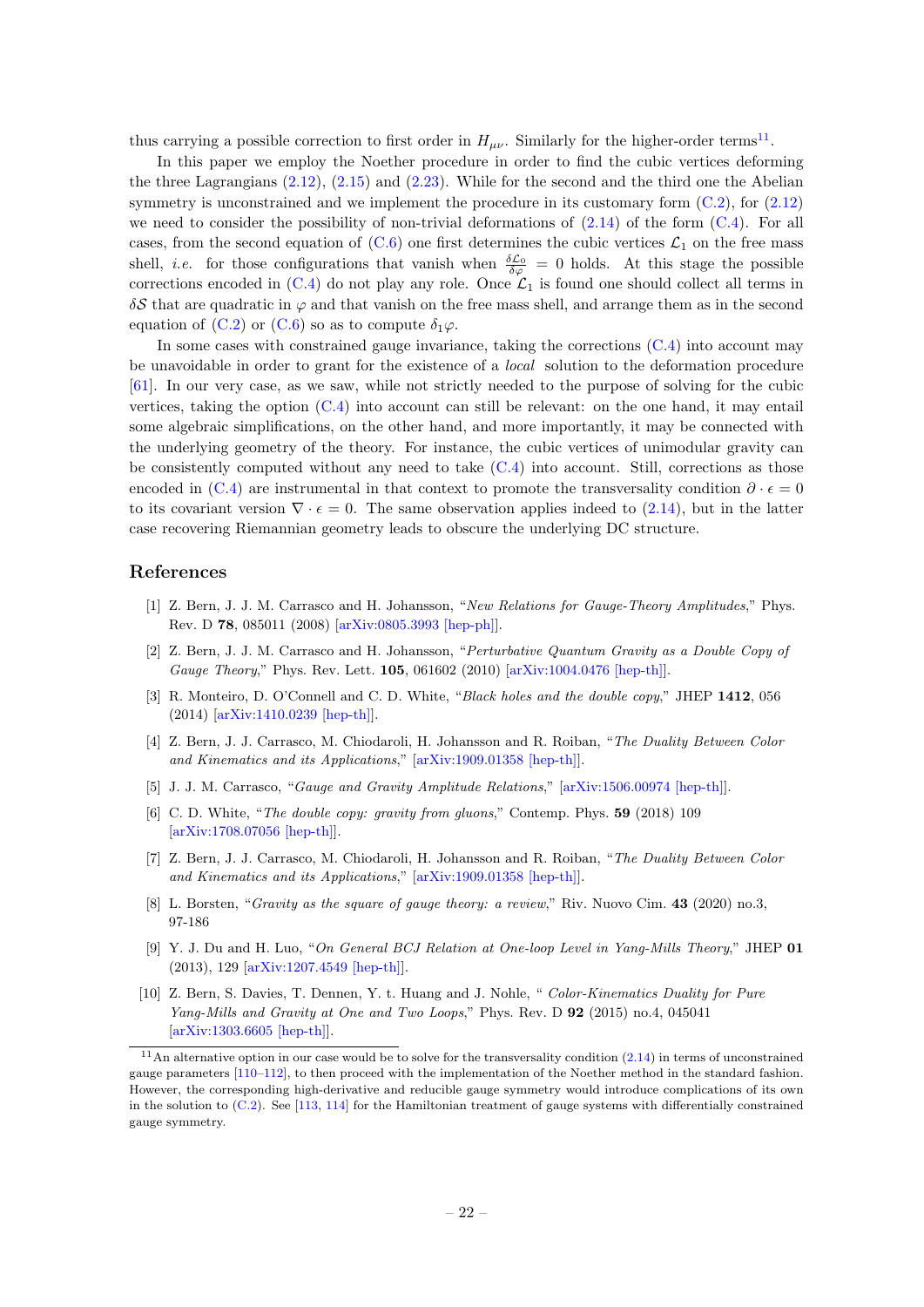- [11] Z. Bern, J. J. M. Carrasco, W. M. Chen, H. Johansson, R. Roiban and M. Zeng, "Five-loop four-point integrand of  $N = 8$  supergravity as a generalized double copy," Phys. Rev. D 96 (2017) no.12, 126012 [\[arXiv:1708.06807 \[hep-th\]\]](http://arxiv.org/abs/arXiv:1708.06807).
- <span id="page-23-0"></span>[12] Z. Bern, J. J. Carrasco, W. M. Chen, A. Edison, H. Johansson, J. Parra-Martinez, R. Roiban and M. Zeng, "Ultraviolet Properties of  $\mathcal{N} = 8$  Supergravity at Five Loops," Phys. Rev. D 98 (2018) no.8, 086021 [\[arXiv:1804.09311 \[hep-th\]\]](http://arxiv.org/abs/arXiv:1804.09311).
- <span id="page-23-1"></span>[13] Z. Bern, T. Dennen, Y. t. Huang and M. Kiermaier, "Gravity as the Square of Gauge Theory," Phys. Rev. D 82, 065003 (2010) [\[arXiv:1004.0693 \[hep-th\]\]](http://arxiv.org/abs/arXiv:1004.0693).
- [14] B. Feng, R. Huang and Y. Jia, "Gauge Amplitude Identities by On-shell Recursion Relation in S-matrix Program," Phys. Lett. B 695 (2011) 350 [\[arXiv:1004.3417 \[hep-th\]\]](http://arxiv.org/abs/arXiv:1004.3417).
- [15] N. E. J. Bjerrum-Bohr, P. H. Damgaard, T. Sondergaard and P. Vanhove, "The Momentum Kernel of Gauge and Gravity Theories," JHEP 1101 (2011) 001 [\[arXiv:1010.3933 \[hep-th\]\]](http://arxiv.org/abs/arXiv:1010.3933).
- [16] C. R. Mafra, O. Schlotterer and S. Stieberger, "Explicit BCJ Numerators from Pure Spinors," JHEP 1107 (2011) 092 [\[arXiv:1104.5224 \[hep-th\]\]](http://arxiv.org/abs/arXiv:1104.5224).
- <span id="page-23-2"></span>[17] S. Mizera, "Kinematic Jacobi Identity is a Residue Theorem: Geometry of Color-Kinematics Duality for Gauge and Gravity Amplitudes," Phys. Rev. Lett. **124** (2020) no.14, 141601 [\[arXiv:1912.03397](http://arxiv.org/abs/arXiv:1912.03397) [\[hep-th\]\]](http://arxiv.org/abs/arXiv:1912.03397).
- <span id="page-23-3"></span>[18] Z. Bern and A. K. Grant, "Perturbative gravity from QCD amplitudes," Phys. Lett. B 457, 23 (1999) [\[arXiv:hep-th/9904026\]](http://arxiv.org/abs/arXiv:hep-th/9904026).
- <span id="page-23-4"></span>[19] H. Kawai, D. C. Lewellen and S. H. H. Tye, "A Relation Between Tree Amplitudes of Closed and Open Strings," Nucl. Phys. B 269, 1 (1986).
- <span id="page-23-5"></span>[20] A. Anastasiou, L. Borsten, M. J. Duff, L. J. Hughes and S. Nagy, "Yang-Mills origin of gravitational symmetries," Phys. Rev. Lett. 113, no. 23, 231606 (2014) [\[arXiv:1408.4434 \[hep-th\]\]](http://arxiv.org/abs/arXiv:1408.4434).
- <span id="page-23-6"></span>[21] G. Lopes Cardoso, G. Inverso, S. Nagy and S. Nampuri, "Comments on the double copy construction for gravitational theories," PoS CORFU 2017, 177 (2018) [\[arXiv:1803.07670 \[hep-th\]\]](http://arxiv.org/abs/arXiv:1803.07670).
- <span id="page-23-7"></span>[22] A. Anastasiou, L. Borsten, M. J. Duff, S. Nagy and M. Zoccali, "Gravity as Gauge Theory Squared: A Ghost Story," Phys. Rev. Lett. 121 (2018) no.21, 211601 [\[arXiv:1807.02486 \[hep-th\]\]](http://arxiv.org/abs/arXiv:1807.02486).
- <span id="page-23-8"></span>[23] L. Borsten and S. Nagy, "The pure BRST Einstein-Hilbert Lagrangian from the double-copy to cubic order," JHEP 07 (2020), 093 [\[arXiv:2004.14945 \[hep-th\]\]](https://arxiv.org/abs/2004.14945).
- <span id="page-23-9"></span>[24] L. Borsten, B. Jurčo, H. Kim, T. Macrelli, C. Saemann and M. Wolf, "BRST-Lagrangian Double Copy of Yang-Mills Theory," [\[arXiv:2007.13803 \[hep-th\]\]](https://arxiv.org/abs/2007.13803).
- <span id="page-23-10"></span>[25] R. Monteiro and D. O'Connell, "The Kinematic Algebra From the Self-Dual Sector," JHEP 1107 (2011) 007 [\[arXiv:1105.2565 \[hep-th\]\]](http://arxiv.org/abs/arXiv:1105.2565).
- [26] N. E. J. Bjerrum-Bohr, P. H. Damgaard, R. Monteiro and D. O'Connell, "Algebras for Amplitudes," JHEP 1206 (2012) 061 [\[arXiv:1203.0944 \[hep-th\]\]](http://arxiv.org/abs/arXiv:1203.0944).
- <span id="page-23-13"></span>[27] M. Tolotti and S. Weinzierl, "Construction of an effective Yang-Mills Lagrangian with manifest BCJ duality," JHEP **1307** (2013) 111 [\[arXiv:1306.2975 \[hep-th\]\]](http://arxiv.org/abs/arXiv:1306.2975).
- [28] R. Monteiro and D. O'Connell, "The Kinematic Algebras from the Scattering Equations," JHEP 03 (2014), 110 [\[arXiv:1311.1151 \[hep-th\]\]](http://arxiv.org/abs/arXiv:1311.1151).
- [29] C. Cheung and C. H. Shen, "Symmetry for Flavor-Kinematics Duality from an Action," Phys. Rev. Lett. 118 (2017) no.12, 121601 [\[arXiv:1612.00868 \[hep-th\]\]](http://arxiv.org/abs/arXiv:1612.00868).
- <span id="page-23-11"></span>[30] G. Chen, H. Johansson, F. Teng and T. Wang, "On the kinematic algebra for BCJ numerators beyond the MHV sector," [\[arXiv:1906.10683 \[hep-th\]\]](http://arxiv.org/abs/arXiv:1906.10683).
- <span id="page-23-12"></span>[31] A. Anastasiou, L. Borsten, M. J. Duff, M. J. Hughes, A. Marrani, S. Nagy and M. Zoccali, "Twin supergravities from Yang-Mills theory squared," Phys. Rev. D 96 (2017) no.2, 026013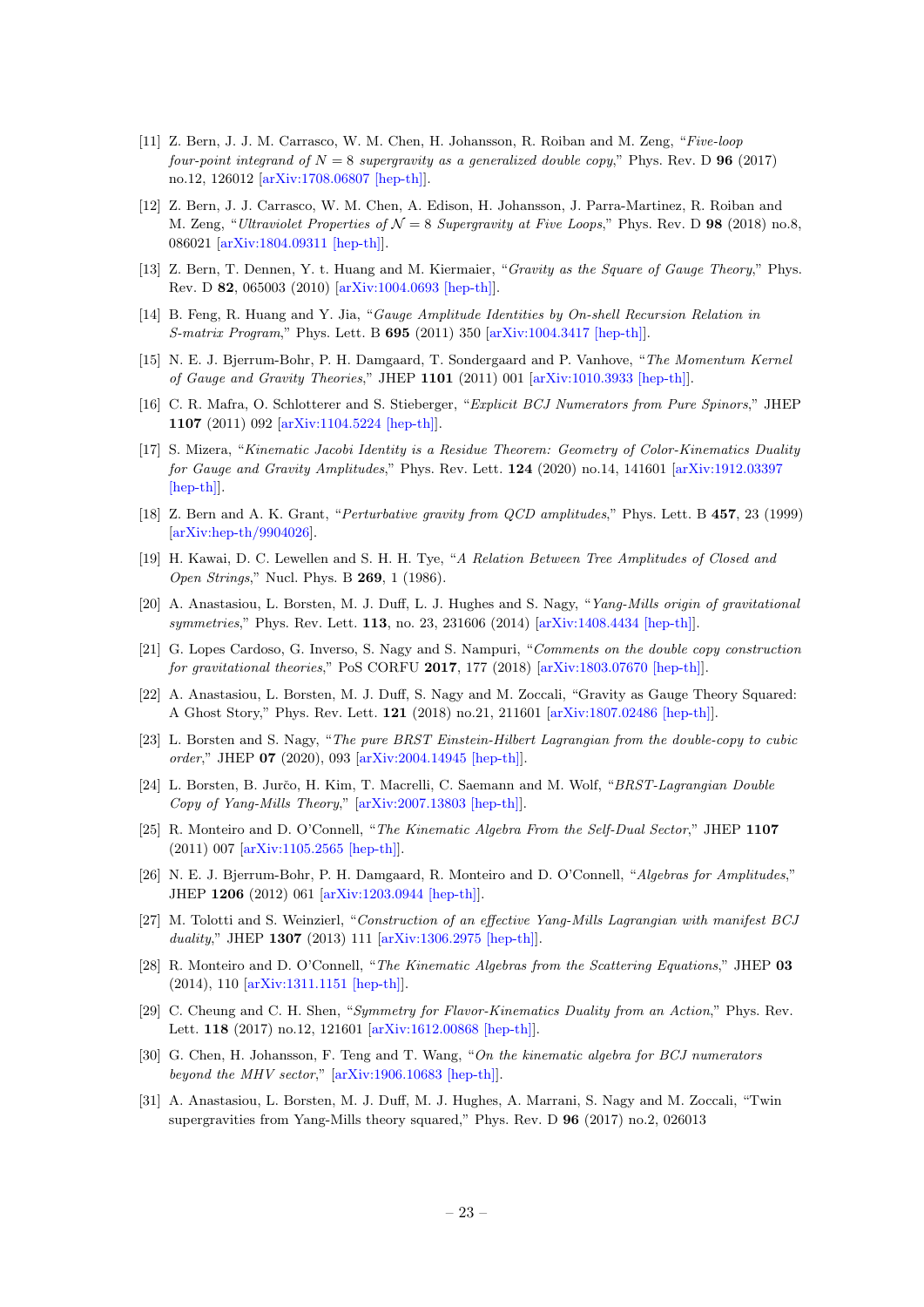[\[arXiv:1610.07192 \[hep-th\]\]](http://arxiv.org/abs/arXiv:1610.07192).

- [32] A. Anastasiou, L. Borsten, M. J. Duff, A. Marrani, S. Nagy and M. Zoccali, "Are all supergravity theories Yang–Mills squared?," Nucl. Phys. B  $934$  (2018) 606 [\[arXiv:1707.03234 \[hep-th\]\]](http://arxiv.org/abs/arXiv:1707.03234).
- <span id="page-24-0"></span>[33] A. Anastasiou, L. Borsten, M. J. Duff, A. Marrani, S. Nagy and M. Zoccali, "The Mile High Magic Pyramid," Contemp. Math. 721 (2019) 1 [\[arXiv:1711.08476 \[hep-th\]\]](http://arxiv.org/abs/arXiv:1711.08476).
- <span id="page-24-1"></span>[34] W. Siegel, "Curved extended superspace from Yang-Mills theory à la strings," Phys. Rev. D 53, 3324-3336 (1996) [\[arXiv:hep-th/9510150\]](http://arxiv.org/abs/arXiv:hep-th/9510150).
- <span id="page-24-11"></span>[35] W. Siegel, "Manifest duality in low-energy superstrings," [\[arXiv:hep-th/9308133\]](http://arxiv.org/abs/arXiv:hep-th/9308133).
- [36] O. Hohm, "On factorizations in perturbative quantum gravity," JHEP 04 (2011), 103 [\[arXiv:1103.0032 \[hep-th\]\]](http://arxiv.org/abs/arXiv:1103.0032).
- <span id="page-24-2"></span>[37] C. Cheung and G. N. Remmen, "Twofold Symmetries of the Pure Gravity Action," JHEP 1701, 104 (2017) [\[arXiv:1612.03927 \[hep-th\]\]](http://arxiv.org/abs/arXiv:1612.03927).
- <span id="page-24-3"></span>[38] D. Francia and A. Sagnotti, "On the geometry of higher spin gauge fields," Class. Quant. Grav. 20 (2003) S473-S486; Comment. Phys. Math. Soc. Sci. Fenn. 166 (2004), 165-189 [\[arXiv:hep-th/0212185](https://arxiv.org/abs/hep-th/0212185) [\[hep-th\]\]](https://arxiv.org/abs/hep-th/0212185)
- [39] A. Sagnotti and M. Tsulaia, "On higher spins and the tensionless limit of string theory," Nucl. Phys. B 682, 83 (2004) [\[arXiv:hep-th/0311257\]](http://arxiv.org/abs/arXiv:hep-th/0311257).
- [40] A. Fotopoulos and M. Tsulaia, "Gauge Invariant Lagrangians for Free and Interacting Higher Spin Fields. A Review of the BRST formulation," Int. J. Mod. Phys. A 24 (2009), 1-60 [\[arXiv:0805.1346](https://arxiv.org/pdf/0805.1346.pdf) [\[hep-th\]\]](https://arxiv.org/pdf/0805.1346.pdf).
- <span id="page-24-10"></span>[41] D. Francia, "String theory triplets and higher-spin curvatures," Phys. Lett. B 690 (2010) 90 [\[arXiv:1001.5003 \[hep-th\]\]](https://arxiv.org/abs/1001.5003).
- <span id="page-24-4"></span>[42] A. Campoleoni and D. Francia, "Maxwell-like Lagrangians for higher spins," JHEP 1303, 168 (2013) [\[arXiv:1206.5877 \[hep-th\]\]](http://arxiv.org/abs/arXiv:1206.5877).
- <span id="page-24-5"></span>[43] F. Cachazo, S. He and E. Y. Yuan, "Scattering of Massless Particles in Arbitrary Dimensions," Phys. Rev. Lett. 113 (2014) no.17, 171601 [\[arXiv:1307.2199 \[hep-th\]\]](http://arxiv.org/abs/arXiv:1307.2199).
- [44] F. Cachazo, S. He and E. Y. Yuan, "Scattering of Massless Particles: Scalars, Gluons and Gravitons," JHEP 1407 (2014) 033 [\[arXiv:1309.0885 \[hep-th\]\]](http://arxiv.org/abs/arXiv:1309.0885).
- <span id="page-24-6"></span>[45] F. Cachazo, S. He and E. Y. Yuan, "Scattering Equations and Matrices: From Einstein To Yang-Mills, DBI and NLSM," JHEP 1507 (2015) 149 [\[arXiv:1412.3479 \[hep-th\]\]](http://arxiv.org/abs/arXiv:1412.3479).
- <span id="page-24-7"></span>[46] C. D. White, "Exact solutions for the biadjoint scalar field," Phys. Lett. B 763 (2016) 365 [\[arXiv:1606.04724 \[hep-th\]\]](http://arxiv.org/abs/arXiv:1606.04724).
- [47] W. D. Goldberger, S. G. Prabhu and J. O. Thompson, "Classical gluon and graviton radiation from the bi-adjoint scalar double copy," Phys. Rev. D  $96$  (2017) no.6, 065009 [\[arXiv:1705.09263 \[hep-th\]\]](http://arxiv.org/abs/arXiv:1705.09263).
- [48] P. J. De Smet and C. D. White, "Extended solutions for the biadjoint scalar field," Phys. Lett. B 775 (2017) 163 [\[arXiv:1708.01103 \[hep-th\]\]](http://arxiv.org/abs/arXiv:1708.01103).
- [49] N. Bahjat-Abbas, R. Stark-Muchão and C. D. White, "Biadjoint wires," Phys. Lett. B 788 (2019) 274 [\[arXiv:1810.08118 \[hep-th\]\]](http://arxiv.org/abs/arXiv:1810.08118).
- <span id="page-24-8"></span>[50] A. Luna, S. Nagy and C. White, "The convolutional double copy: a case study with a point," JHEP 09 (2020), 062 [\[arXiv:2004.11254 \[hep-th\]\]](https://arxiv.org/abs/2004.11254).
- <span id="page-24-9"></span>[51] G. L. Cardoso, S. Nagy and S. Nampuri, "A double copy for  $\mathcal{N}=2$  supergravity: a linearised tale told on-shell," JHEP 10 (2016), 127 [\[arXiv:1609.05022 \[hep-th\]\]](https://arxiv.org/abs/1609.05022).
- [52] G. Cardoso, S. Nagy and S. Nampuri, "*Multi-centered*  $\mathcal{N}=2$  BPS black holes: a double copy description," JHEP 04 (2017), 037 [\[arXiv:1611.04409 \[hep-th\]\]](https://arxiv.org/abs/1611.04409).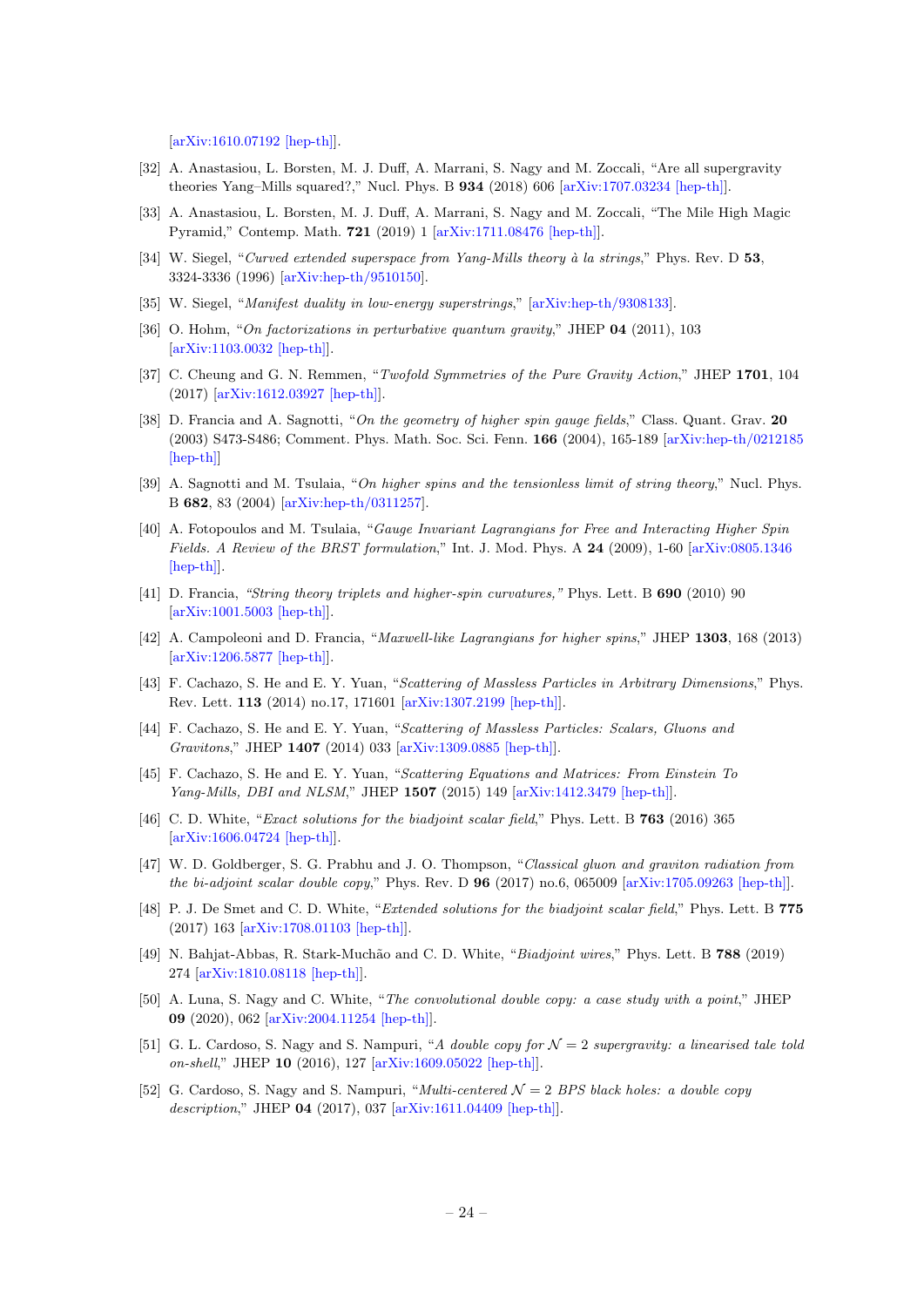- <span id="page-25-0"></span>[53] L. Borsten, " $D = 6$ ,  $\mathcal{N} = (2, 0)$  and  $\mathcal{N} = (4, 0)$  theories," Phys. Rev. D **97** (2018) no.6, 066014 [\[arXiv:1708.02573 \[hep-th\]\]](https://arxiv.org/abs/1708.02573).
- <span id="page-25-1"></span>[54] L. Borsten, I. Jubb, V. Makwana and S. Nagy, "Gauge x gauge on spheres," JHEP 06 (2020), 096 [\[arXiv:1911.12324 \[hep-th\]\]](https://arxiv.org/abs/1911.12324).
- <span id="page-25-2"></span>[55] P. Ferrero, "On the Lagrangian formulation of gravity as a double copy of two Yang-Mills theories," Master Thesis, Scuola Normale Superiore and Universit`a di Pisa, 2018. [ETD](https://etd.adm.unipi.it/theses/browse/by_author/f.html)
- <span id="page-25-3"></span>[56] A. Luna, R. Monteiro, I. Nicholson, A. Ochirov, D. O'Connell, N. Westerberg and C. D. White, "Perturbative spacetimes from Yang-Mills theory," JHEP 1704 (2017) 069 [\[arXiv:1611.07508](http://arxiv.org/abs/arXiv:1611.07508) [\[hep-th\]\]](http://arxiv.org/abs/arXiv:1611.07508).
- <span id="page-25-4"></span>[57] A. Einstein, Siz. Preuss. Acad. Scis. 1919, english translation in "The principle of relativity", A. Einstein et al. eds., Dover;
- [58] M. Henneaux and C. Teitelboim, "The Cosmological Constant And General Covariance," Phys. Lett. B 222 (1989) 195.
- <span id="page-25-5"></span>[59] E. Alvarez, D. Blas, J. Garriga and E. Verdaguer, "Transverse Fierz-Pauli symmetry," Nucl. Phys. B 756 (2006), 148-170 [\[arXiv:hep-th/0606019 \[hep-th\]\]](https://arxiv.org/abs/hep-th/0606019).
- <span id="page-25-6"></span>[60] E. D. Skvortsov and M. A. Vasiliev, "Transverse Invariant Higher Spin Fields," Phys. Lett. B 664 (2008), 301-306 [\[arXiv:hep-th/0701278 \[hep-th\]\]](https://arxiv.org/abs/hep-th/0701278).
- <span id="page-25-7"></span>[61] D. Francia, G. L. Monaco and K. Mkrtchyan, "Cubic interactions of Maxwell-like higher spins," JHEP 1704, 068 (2017) [\[arXiv:1611.00292 \[hep-th\]\]](http://arxiv.org/abs/arXiv:1611.00292).
- <span id="page-25-8"></span>[62] S. Ouvry and J. Stern, "Gauge Fields Of Any Spin And Symmetry," Phys. Lett. B 177 (1986) 335;
- [63] A. K. H. Bengtsson, "A Unified Action For Higher Spin Gauge Bosons From Covariant String Theory," Phys. Lett. B 182 (1986) 321;
- <span id="page-25-9"></span>[64] M. Henneaux and C. Teitelboim, in "Quantum Mechanics of Fundamental Systems, 2", eds. C. Teitelboim and J. Zanelli (Plenum Press, New York, 1988), p. 113.
- <span id="page-25-10"></span>[65] A. Fotopoulos and M. Tsulaia, "On the Tensionless Limit of String theory, Off - Shell Higher Spin Interaction Vertices and BCFW Recursion Relations," JHEP 11 (2010), 086 [\[arXiv:1009.0727](https://arxiv.org/abs/1009.0727) [\[hep-th\]\]](https://arxiv.org/abs/1009.0727).
- <span id="page-25-12"></span>[66] D. Francia, "Low-spin models for higher-spin Lagrangians," Prog. Theor. Phys. Suppl. 188 (2011), 94-105 [\[arXiv:1103.0683 \[hep-th\]\]](https://arxiv.org/abs/1103.0683).
- <span id="page-25-11"></span>[67] D. Francia, "*Generalised connections and higher-spin equations*," Class. Quant. Grav. 29 (2012), 245003 [\[arXiv:1209.4885 \[hep-th\]\]](https://arxiv.org/abs/1209.4885).
- <span id="page-25-13"></span>[68] M. Ferraris, M. Francaviglia, and C. Reina, "Variational Formulation of General Relativity from 1915 to 1925 'Palatini's Method' Discovered by Einstein in 1925," [General Relativity and Gravitation](https://link.springer.com/article/10.1007/BF00756060) 14 [\(1982\) 243.](https://link.springer.com/article/10.1007/BF00756060)
- [69] S. Deser, "Selfinteraction and gauge invariance," Gen. Rel. Grav. 1 (1970), 9-18 [\[arXiv:gr-qc/0411023](https://arxiv.org/abs/gr-qc/0411023)  $\left[\text{gr-qc}\right]$ ].
- <span id="page-25-14"></span>[70] C. Cheung and G. N. Remmen, "Hidden Simplicity of the Gravity Action," JHEP 1709, 002 (2017) [\[arXiv:1705.00626 \[hep-th\]\]](http://arxiv.org/abs/arXiv:1705.00626).
- <span id="page-25-15"></span>[71] C. Hull and B. Zwiebach, "*Double Field Theory*," JHEP **0909**, 099 (2009) [\[arXiv:0904.4664 \[hep-th\]\]](http://arxiv.org/abs/arXiv:0904.4664).
- <span id="page-25-16"></span>[72] K. Lee, "Kerr-Schild Double Field Theory and Classical Double Copy," JHEP 1810 (2018) 027 [\[arXiv:1807.08443 \[hep-th\]\]](http://arxiv.org/abs/arXiv:1807.08443).
- [73] W. Cho and K. Lee, "Heterotic Kerr-Schild Double Field Theory and Classical Double Copy," [\[arXiv:1904.11650 \[hep-th\]\]](http://arxiv.org/abs/arXiv:1904.11650).
- [74] K. Kim, K. Lee, R. Monteiro, I. Nicholson and D. Peinador Veiga, "The Classical Double Copy of a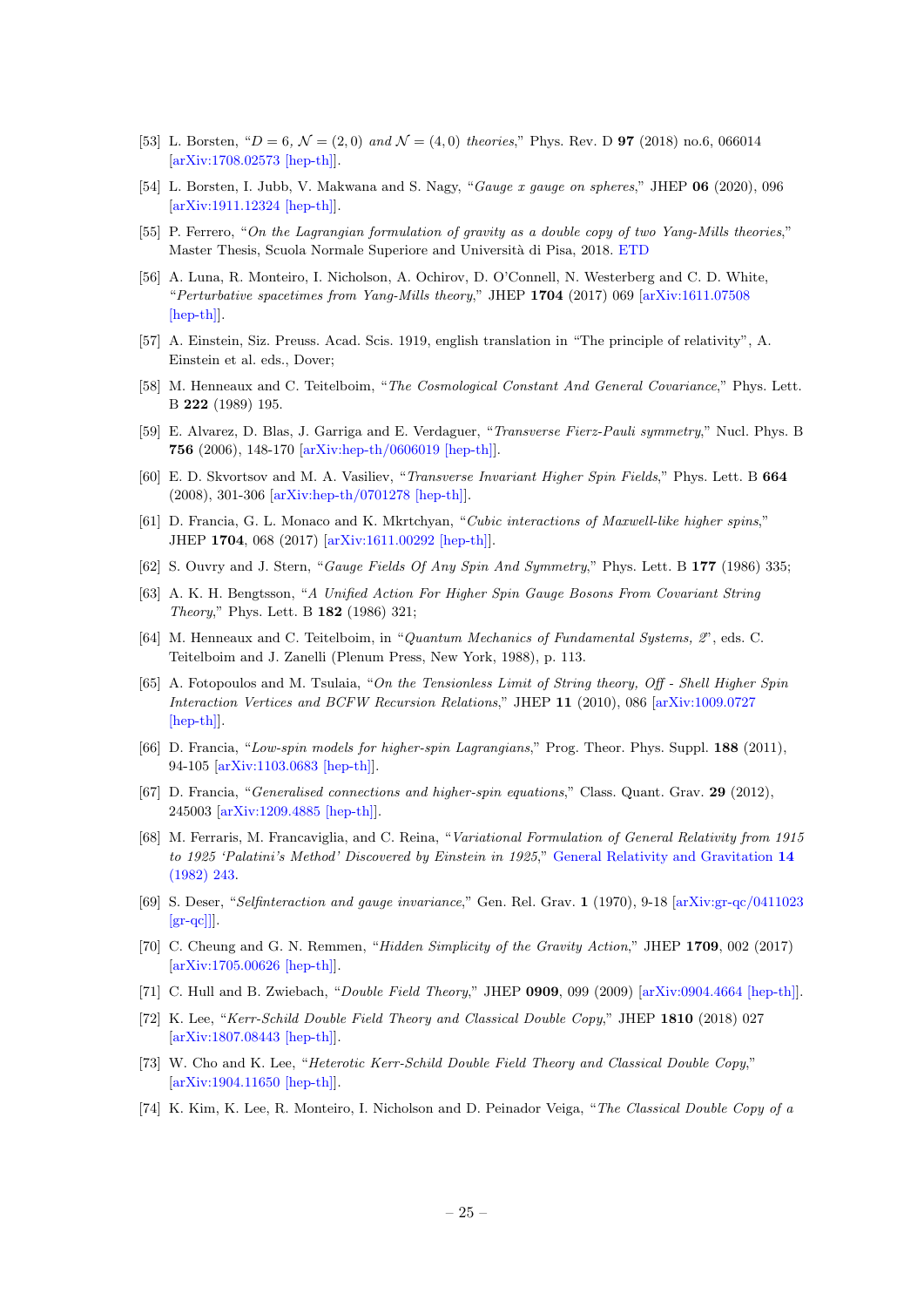Point Charge," JHEP 02 (2020), 046 [\[arXiv:1912.02177 \[hep-th\]\]](http://arxiv.org/abs/arXiv:1912.02177).

- <span id="page-26-0"></span>[75] E. Lescano and J. A. Rodríguez, " $\mathcal{N} = 1$  supersymmetric Double Field Theory and the generalized Kerr-Schild ansatz," JHEP 10 (2020), 148 [\[arXiv:2002.07751 \[hep-th\]\]](http://arxiv.org/abs/arXiv:2002.07751).
- <span id="page-26-1"></span>[76] L. A. Johnson, C. R. T. Jones and S. Paranjape, "Constraints on a Massive Double-Copy and Applications to Massive Gravity," [\[arXiv:2004.12948 \[hep-th\]\]](http://arxiv.org/abs/arXiv:2004.12948).
- <span id="page-26-2"></span>[77] A. Momeni, J. Rumbutis and A. J. Tolley, "Massive Gravity from Double Copy," [\[arXiv:2004.07853](http://arxiv.org/abs/arXiv:2004.07853) [\[hep-th\]\]](http://arxiv.org/abs/arXiv:2004.07853).
- <span id="page-26-3"></span>[78] M. Chiodaroli, M. Gunaydin, H. Johansson and R. Roiban, "Spontaneously Broken Yang-Mills-Einstein Supergravities as Double Copies," JHEP 06 (2017), 064 [\[arXiv:1511.01740](http://arxiv.org/abs/arXiv:1511.01740) [\[hep-th\]\]](http://arxiv.org/abs/arXiv:1511.01740).
- [79] M. Chiodaroli, M. Gunaydin, H. Johansson and R. Roiban, "Gauged Supergravities and Spontaneous Supersymmetry Breaking from the Double Copy Construction," Phys. Rev. Lett. 120 (2018) no.17, 171601 [\[arXiv:1710.08796 \[hep-th\]\]](http://arxiv.org/abs/arXiv:1710.08796).
- <span id="page-26-4"></span>[80] M. Chiodaroli, M. Günaydin, H. Johansson and R. Roiban, "Non-Abelian gauged supergravities as double copies," JHEP **06** (2019), 099 [\[arXiv:1812.10434 \[hep-th\]\]](http://arxiv.org/abs/arXiv:1812.10434).
- <span id="page-26-5"></span>[81] A. Luna, R. Monteiro, D. O'Connell and C. D. White, "The classical double copy for Taub–NUT spacetime," Phys. Lett. B 750 (2015), 272-277 [\[arXiv:1507.01869 \[hep-th\]\]](http://arxiv.org/abs/arXiv:1507.01869).
- [82] A. K. Ridgway and M. B. Wise, "Static Spherically Symmetric Kerr-Schild Metrics and Implications for the Classical Double Copy," Phys. Rev. D 94 (2016) no.4, 044023 [\[arXiv:1512.02243 \[hep-th\]\]](http://arxiv.org/abs/arXiv:1512.02243).
- [83] N. Bahjat-Abbas, A. Luna and C. D. White, "The Kerr-Schild double copy in curved spacetime," JHEP 1712 (2017) 004 [\[arXiv:1710.01953 \[hep-th\]\]](http://arxiv.org/abs/arXiv:1710.01953).
- [84] M. Carrillo-González, R. Penco and M. Trodden, "The classical double copy in maximally symmetric spacetimes," JHEP 1804 (2018) 028 [arXiv:1711.01296 \[hep-th\]\]](http://arxiv.org/abs/arXiv:1711.01296).
- [85] J. Plefka, J. Steinhoff and W. Wormsbecher, "Effective action of dilaton gravity as the classical double copy of Yang-Mills theory," Phys. Rev. D 99 (2019) no.2, 024021 [\[arXiv:1807.09859 \[hep-th\]\]](http://arxiv.org/abs/arXiv:1807.09859).
- [86] A. Luna, R. Monteiro, I. Nicholson and D. O'Connell, "Type D Spacetimes and the Weyl Double Copy," Class. Quant. Grav. 36 (2019) 065003 [\[arXiv:1810.08183 \[hep-th\]\]](http://arxiv.org/abs/arXiv:1810.08183).
- [87] M. Gurses and B. Tekin, "Classical Double Copy: Kerr-Schild-Kundt metrics from Yang-Mills Theory," Phys. Rev. D 98 (2018) no.12, 126017 [\[arXiv:1810.03411 \[gr-qc\]\]](http://arxiv.org/abs/arXiv:1810.03411).
- [88] K. Andrzejewski and S. Prencel, "From polarized gravitational waves to analytically solvable electromagnetic beams," [\[arXiv:1901.05255 \[hep-th\]\]](http://arxiv.org/abs/arXiv:1901.05255).
- [89] S. Sabharwal and J. W. Dalhuisen, "Anti-Self-Dual Spacetimes, Gravitational Instantons and Knotted Zeros of the Weyl Tensor," [\[arXiv:1904.06030 \[hep-th\]\]](http://arxiv.org/abs/arXiv:1904.06030).
- <span id="page-26-6"></span>[90] A. PV and A. Manu, "Classical double copy from Color Kinematics duality: A proof in the soft limit," [\[arXiv:1907.10021 \[hep-th\]\]](http://arxiv.org/abs/arXiv:1907.10021).
- <span id="page-26-7"></span>[91] A. Luna, R. Monteiro, I. Nicholson, D. O'Connell and C. D. White, "The double copy: Bremsstrahlung and accelerating black holes," JHEP 1606 (2016) 023 [\[arXiv:1603.05737 \[hep-th\]\]](http://arxiv.org/abs/arXiv:1603.05737).
- [92] W. D. Goldberger and A. K. Ridgway, "Radiation and the classical double copy for color charges," Phys. Rev. D 95 (2017) no.12, 125010 [\[arXiv:1611.03493 \[hep-th\]\]](http://arxiv.org/abs/arXiv:1611.03493).
- [93] W. D. Goldberger and A. K. Ridgway, "Bound states and the classical double copy," Phys. Rev. D 97 (2018) no.8, 085019 [\[arXiv:1711.09493 \[hep-th\]\]](http://arxiv.org/abs/arXiv:1711.09493).
- [94] D. Chester, "Radiative double copy for Einstein-Yang-Mills theory," Phys. Rev. D 97 (2018) no.8, 084025 [\[arXiv:1712.08684 \[hep-th\]\]](http://arxiv.org/abs/arXiv:1712.08684).
- [95] J. Li and S. G. Prabhu, "Gravitational radiation from the classical spinning double copy," Phys. Rev.